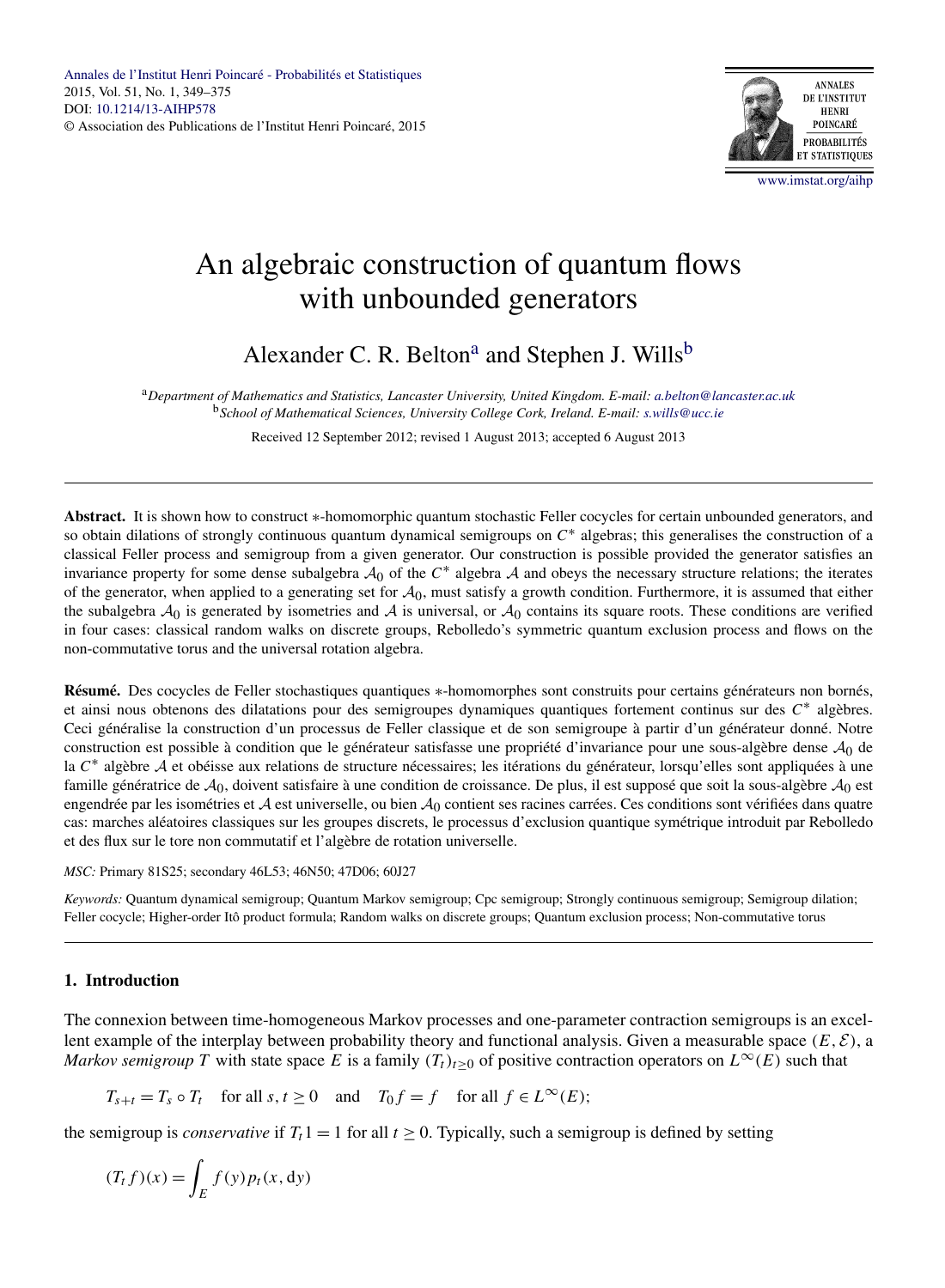for a family of transition kernels  $p_t$ :  $E \times \mathcal{E} \to [0, 1]$ . Given a time-homogeneous Markov process  $(X_t)_{t \geq 0}$  with values in *E*, the associated Markov semigroup is obtained from the prescription

$$
(T_t f)(x) = \mathbb{E}[f(X_t)|X_0 = x],
$$
\n
$$
(1.1)
$$

so that  $p_t(x, A) = \mathbb{P}(X_t \in A | X_0 = x)$  is the probability of moving from x into A in time t. When the state space E is a locally compact Hausdorff space we may specialise further: a *Feller semigroup* is a Markov semigroup *T* such that

$$
T_t(C_0(E)) \subseteq C_0(E) \quad \text{for all } t \ge 0 \quad \text{and} \quad \|T_t f - f\|_{\infty} \to 0 \quad \text{as } t \to 0 \text{ for all } f \in C_0(E).
$$

Any sufficiently nice Markov process, such as a Lévy process, gives rise to a Feller semigroup; conversely, if *E* is separable then any Feller semigroup gives rise to a Markov process with *càdlàg* paths.

A celebrated theorem of Gelfand and Naimark states that every commutative *C*<sup>∗</sup> algebra is of the form *C*0*(E)* for some locally compact Hausdorff space *E*. Thus the first step in generalising Feller semigroups, and so Markov processes, to a non-commutative setting is to replace the commutative algebra  $C_0(E)$  with a general  $C^*$  algebra A. Moreover, a strengthening of positivity, called *complete positivity*, is required for a satisfactory theory: a map  $\phi : A \rightarrow$ <sup>B</sup> between *<sup>C</sup>*<sup>∗</sup> algebras is completely positive if the ampliation

$$
\phi^{(n)}: M_n(\mathcal{A}) \to M_n(\mathcal{B}); \qquad (x_{ij}) \mapsto (\phi(x_{ij}))
$$

is positive for all  $n \geq 1$ . This property is justified on physical grounds and is equivalent to the usual form of positivity when either algebra  $A$  or  $B$  is commutative. The resulting object, a semigroup of completely positive contractions on <sup>a</sup> *<sup>C</sup>*<sup>∗</sup> algebra <sup>A</sup>, is known as a *quantum dynamical semigroup* or, when conservative, a *quantum Markov semigroup*. Such semigroups appear in the mathematical physics literature, being used to describe the evolution of open quantummechanical systems which interact irreversibly with their environment. They also arise in non-commutative geometry.

Any strongly continuous quantum dynamical semigroup *T* is characterised by its infinitesimal generator *τ* , the closed linear operator such that

$$
\operatorname{dom} \tau = \left\{ f \in \mathcal{A} : \lim_{t \to 0} \frac{T_t f - f}{t} \text{ exists} \right\} \quad \text{and} \quad \tau f = \lim_{t \to 0} \frac{T_t f - f}{t}.
$$

For a Feller semigroup, the form of the generator  $\tau$  may reveal properties of the corresponding process; for instance, a classical Lévy process may be specified, *via* the Lévy–Khintchine formula, by the characteristics of its generator, *viz.* a drift vector, a diffusion matrix describing the Brownian-motion component and a Lévy measure characterising its jumps. If we start with a putative generator *τ* then operator-theoretic methods may be used to construct the semigroup, although there are often considerable analytical challenges to be met. Verifying that *τ* satisfies the hypotheses of the Hille–Yosida theorem, the key analytical tool for this construction, is often difficult. In this paper we provide, for a suitable class of generators, another method of constructing quantum dynamical semigroups and the corresponding non-commutative Markov processes, continuing a line of research initiated by Accardi, Hudson and Parthasarathy, Meyer, and others.

To understand how the relationship between semigroups and Markov processes generalises to the non-commutative framework, recall first that any locally compact Hausdorff space *E* may be made compact by adjoining a point at infinity, which corresponds to adding an identity to the algebra *C*0*(E)* or adding a coffin state for an *E*-valued Markov process; it is sufficient, therefore, to restrict our attention to compact Hausdorff spaces or, equivalently, unital *C*<sup>∗</sup> algebras. The correct analogue of an *E*-valued random variable *X* is then a unital ∗-homomorphism *j* from A to some unital  $C^*$  algebra  $\mathcal{B}$ ; classically, *j* is the map  $f \mapsto f \circ X$ , where  $f \in \mathcal{A} = C_0(E)$  and  $\mathcal{B}$  is  $L^\infty(\mathbb{P})$  for some probability measure P. A family of unital \*-homomorphisms  $(j_t : A \to B)_{t>0}$ , i.e., a non-commutative stochastic process, is said to *dilate* the quantum dynamical semigroup *T* if *A* is a subalgebra of B and  $\mathbb{E} \circ j_t = T_t$  for all  $t \ge 0$ , where  $E$  is a conditional expectation from B to A; the relationship to (1.1) is clear. Thus finding a dilation for a given semigroup is analogous to constructing a Markov process from a family of transition kernels.

The tool used here for constructing semigroups and their dilations, quantum Markov processes, is a stochastic calculus: the quantum stochastic calculus introduced by Hudson and Parthasarathy in their 1984 paper [\[16\]](#page-26-0). In its simplest form, this is a non-commutative theory of stochastic integration with respect to three operator martingales which correspond to the creation, annihilation and gauge processes of quantum field theory. It generalises simultaneously the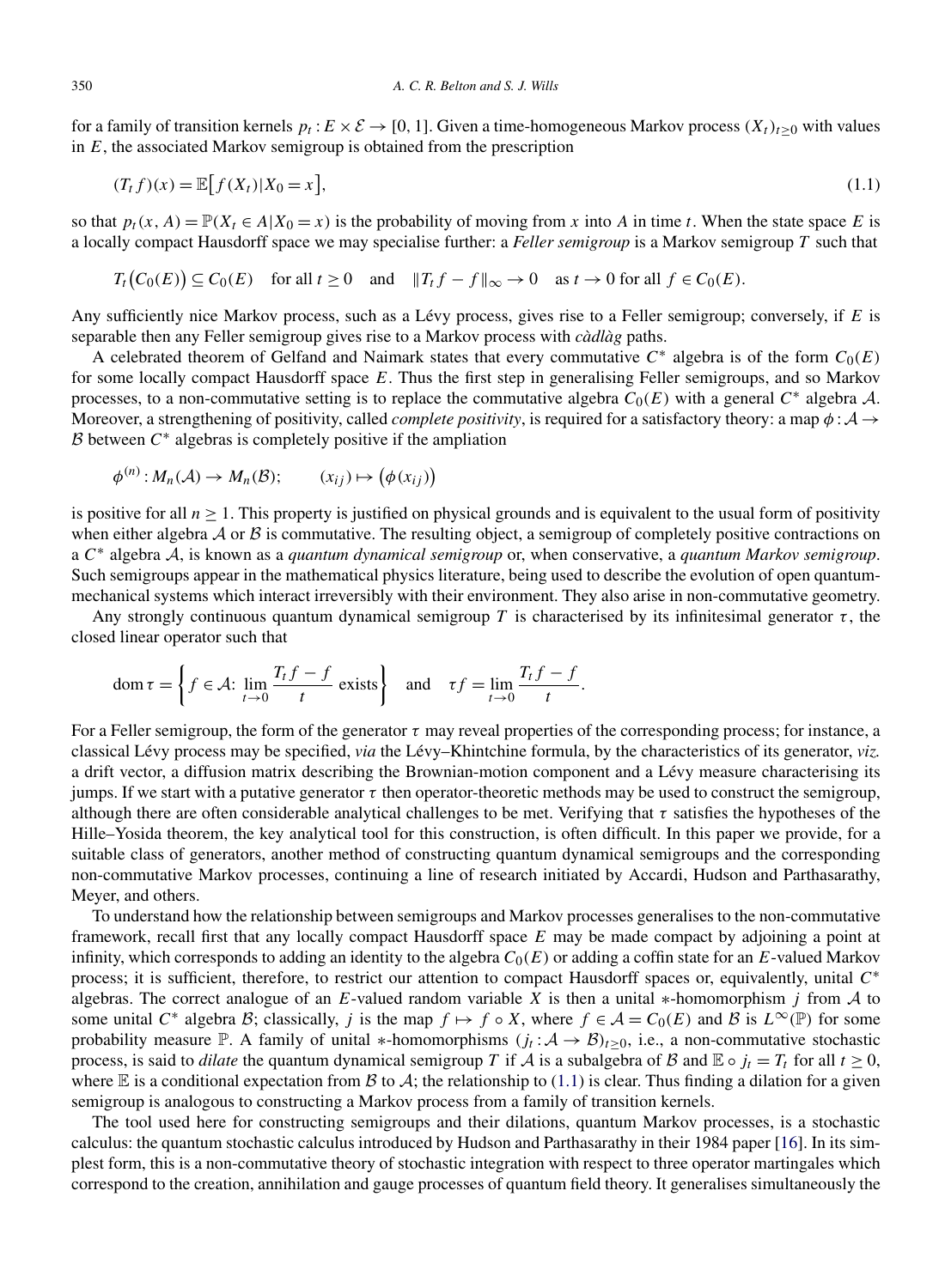<span id="page-2-0"></span>Itô–Doob *L*<sup>2</sup> integral with respect to either Brownian motion or the compensated Poisson process; as emphasised by Meyer  $[26]$  and Attal  $[3]$ , the  $L^2$  theory of any normal martingale having the chaotic-representation property, such as Brownian motion, the compensated Poisson process or Azéma's martingale, gives a classical probabilistic interpretation of Boson Fock space, the ambient space of quantum stochastic calculus. An excellent introduction to this subject, with the same philosophy as here, is [\[4\]](#page-26-0); the use of these quantum noises to produce quantum Markov processes is discussed in its final chapter.

We develop below new techniques for obtaining ∗-homomorphic solutions to the Evans–Hudson quantum stochastic differential equation (QSDE)

$$
d j_t = (j_t \otimes \iota_{\mathcal{B}(\widehat{k})}) \circ \phi \, d\Lambda_t,\tag{1.2}
$$

where the solution  $j_t$  acts on a unital  $C^*$  algebra A. In this way, we obtain the process  $j$  and the quantum dynamical semigroup *T* simultaneously. The components of the *flow generator*  $\phi$  include  $\tau$ , the restriction of a semigroup generator, and *δ*, a bimodule derivation, which are related to one another through the Bakry–Émery *carré du champ* operator: see Remark [2.4.](#page-4-0) In Theorem [3.19](#page-14-0) we show that restricting *j* to a suitable commutative subalgebra  $A_c$  of  $A$ yields a classical process, in the sense that the algebra generated by  $\{f_t(a): t \geq 0, a \in A_c\}$  is also commutative.

The recent expository paper [\[5\]](#page-26-0) on quantum stochastic methods, written for an audience of probabilists, includes Parthasarathy and Sinha's method [\[27\]](#page-26-0) for constructing continuous-time Markov chains with finite state spaces by solving quantum stochastic differential equations. To quote Biane,

"It may seem strange to the classical probabilist to use noncommutative objects in order to describe a perfectly commutative situation, however, this seems to be necessary if one wants to deal with processes with jumps ... The right mathematical notion ..., which generalizes to the noncommutative situation, is that of a derivation into a bimodule . . . Using this formalism, we can use the Fock space as a uniform source of noise, and construct general Markov processes (both continuous and discontinuous) using stochastic differential equations."

The results herein give a further illustration of this philosophy.

The use of quantum stochastic calculus to produce dilations has now been studied for nearly thirty years. Most results, by Hudson and Parthasarathy, Fagnola, Mohari, Sinha et cetera, are obtained in the case that  $A = B(h)$  by first solving an operator-valued QSDE, the Hudson–Parthasarathy equation, to obtain a unitary process *U*, and defining *j* through conjugation by *U*; see [\[11\]](#page-26-0) and references therein. The corresponding theory for the Heisenberg rather than the Schrödinger viewpoint, solving the Evans–Hudson equation (1.2), has mainly been developed under the standing assumption that the generator  $\phi$  is completely bounded, which is necessary if the corresponding semigroup *T* is norm continuous [\[22\]](#page-26-0). When one deviates from this assumption, which is analytically convenient but very restrictive, there are few results. The earliest general method is due to Fagnola and Sinha [\[12\]](#page-26-0), with later results by Goswami, Sahu and Sinha for a particular model [\[15\]](#page-26-0) and a more general method developed by Goswami and Sinha in [\[30\]](#page-26-0). Another approach based on semigroup methods has yet to yield existence results for the Evans–Hudson equation: see [\[1\]](#page-26-0) and [\[25\]](#page-26-0).

Our method here has an attractive simplicity, imposing minimal conditions on the generator  $\phi$ . It must be a  $*$ -linear map

$$
\phi: \mathcal{A}_0 \to \mathcal{A}_0 \otimes \mathcal{B}(\mathbb{C} \oplus \mathsf{k}),
$$

where <sup>A</sup><sup>0</sup> is a dense <sup>∗</sup>-subalgebra of the unital *<sup>C</sup>*<sup>∗</sup> algebra <sup>A</sup> <sup>⊆</sup> <sup>B</sup>*(*h*)* which contains 1 <sup>=</sup> <sup>1</sup><sup>h</sup> and <sup>k</sup> is a Hilbert space, called the *multiplicity space*, the dimension of which measures the amount of noise available in the system. This incorporates an assumption that, if  $\phi$  is viewed as a matrix of maps, its components leave  $\mathcal{A}_0$  invariant, a hypothesis also used in [\[12\]](#page-26-0). Furthermore,  $\phi$  must be such that  $\phi(1) = 0$  and the *first-order Itô product formula* holds:

$$
\phi(xy) = \phi(x)(y \otimes 1_{\widehat{k}}) + (x \otimes 1_{\widehat{k}})\phi(y) + \phi(x)\Delta\phi(y) \quad \text{for all } x, y \in \mathcal{A}_0,
$$
\n(1.3)

where  $\hat{\mathbf{k}} := \mathbb{C} \oplus \mathsf{k}$  and  $\Delta \in \mathcal{A}_0 \otimes \mathcal{B}(\hat{\mathbf{k}})$  is the orthogonal projection onto h  $\bar{\otimes}$  k. Both these conditions are known to be necessary if  $\phi$  is to generate a family of unital \*-homomorphisms. Finally, a growth bound must be established for the iterates of  $\phi$  applied to elements taken from a suitable subset of  $\mathcal{A}_0$ .

Our approach is an elementary one for those adept in quantum stochastic calculus, relying on familiar techniques such as representing the solution to the Evans–Hudson QSDE as a sum of quantum Wiener integrals. An essential tool is the higher-order Itô product formula, presented in Section [2.](#page-4-0) This formula was first stated, for finite-dimensional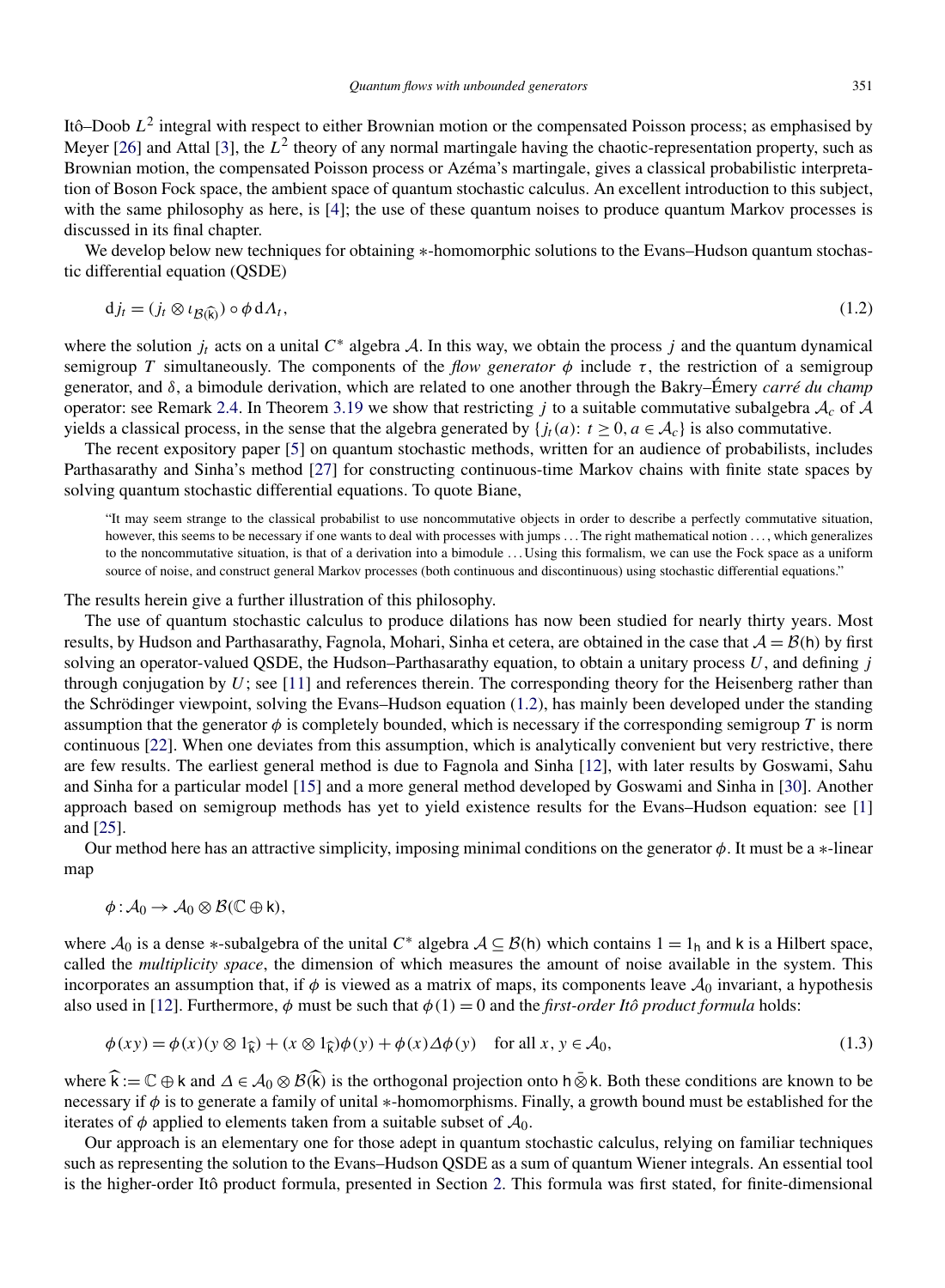noise, in [\[9\]](#page-26-0), was proved for that case in [\[17\]](#page-26-0) and reached its definitive form in [\[24\]](#page-26-0). In that last paper it was shown that  $(1.3)$  is but the first of a sequence of identities that must be satisfied in order to show that the solution *j* of the QSDE is weakly multiplicative. However, there are many situations in which the validity of [\(1.3\)](#page-2-0) implies that the other identities hold [\[24\]](#page-26-0), Corollary 4.2, and this is the case for *φ* as above. Moreover, one of our main observations, Corollary [2.12,](#page-6-0) is that, by exploiting the algebraic structure imposed by this sequence of identities, it is sufficient to establish pointwise growth bounds on a  $*$ -generating set of  $A_0$ ; this is a major simplification when compared with [\[12\]](#page-26-0). Also, by using the coordinate-free approach to quantum stochastic analysis given in [\[20\]](#page-26-0), we can take k to be any Hilbert space, removing the restriction in [\[12\]](#page-26-0) that k be finite dimensional.

The growth bounds obtained Section [2](#page-4-0) are employed in Section [3](#page-7-0) to produce a family of weakly multiplicative  $*$ -linear maps from the algebra  $\mathcal{A}_0$  into the space of linear operators in h  $\bar{\otimes} \mathcal{F}$ , where  $\mathcal F$  is the Boson Fock space over  $L^2(\mathbb{R}_+;\mathsf{k})$ . It is shown that these maps extend to unital \*-homomorphisms in two distinct situations. Theorem [3.9,](#page-10-0) which includes the case of AF algebras, exploits a square-root trick that is well known in the literature; Theorem [3.12,](#page-11-0) which applies to universal *C*<sup>∗</sup> algebras such as the non-commutative torus or the Cuntz algebras, is believed to be novel. Uniqueness of the solution is proved, and it is also shown that  $j$  is a cocycle, i.e., it satisfies the evolution equation

$$
j_{s+t} = (j_s \,\bar{\otimes}\, \iota_{\mathcal{B}(\mathcal{F}_{[s,\infty)})}) \circ \sigma_s \circ j_t \quad \text{for all } s, t \ge 0,
$$
\n
$$
(1.4)
$$

where  $(\sigma_t)_{t>0}$  is the shift semigroup on the algebra of all bounded operators on F. At this point we see another novel feature of our work in contrast to previous results, all of which start with a particular quantum dynamical semigroup *T*. In these other papers the generator *τ* of *T* is then augmented to produce  $φ$ , and the QSDE solved to give a dilation of *T*. For example, in [\[12\]](#page-26-0) it is assumed that *T* is an analytic semigroup and that the composition of  $\tau$  with the other components of  $\phi$  is well behaved in a certain sense; in [\[30\]](#page-26-0) it is assumed that *T* is covariant with respect to some group action on A. For us, the starting point is the map  $\phi$ , which yields the cocycle *j*, and hence, by compression, a quantum dynamical semigroup *T* generated by the closure of  $\tau$ , which has core  $\mathcal{A}_0$ ; this semigroup, a fortiori, is dilated by *j*. Thus we do not have to check that  $\tau$  is a semigroup generator with good properties at the outset, thereby rendering our method easier to apply.

Our first application of Theorem [3.9,](#page-10-0) in Section [4,](#page-15-0) is to construct the Markov semigroups which correspond to certain random walks on discrete groups. Theorem [3.9](#page-10-0) is also employed in Section [5](#page-17-0) to produce a dilation of the symmetric quantum exclusion semigroup. This object, a model for systems of interacting quantum particles, was introduced by Rebolledo [\[28\]](#page-26-0) as a non-commutative generalisation of the classical exclusion process [\[19\]](#page-26-0) and has generated much interest: see [\[14\]](#page-26-0) and [\[13\]](#page-26-0). The multiplicity space k is required to be infinite dimensional for this process, as in previous work on processes arising from quantum interacting particle systems, e.g., [\[15\]](#page-26-0).

In Section [6](#page-22-0) we use Theorem [3.12](#page-11-0) to obtain flows on some universal *C*<sup>∗</sup> algebras, namely the non-commutative torus and the universal rotation algebra [\[2\]](#page-26-0); the former is a particularly important example in non-commutative geometry. Quantum flows on these algebras have previously been considered by Chakraborty, Goswami and Sinha [\[8\]](#page-26-0) and by Hudson and Robinson [\[18\]](#page-26-0), respectively.

### 1.1. *Conventions and notation*

The quantity := is to be read as 'is defined to be' or similarly. The quantity  $\mathbb{1}_P$  equals 1 if the proposition P is true and 0 if *P* is false, where 1 and 0 are the appropriate multiplicative and additive identities. The set of natural numbers is denoted by  $\mathbb{N} := \{1, 2, 3, \ldots\}$ ; the set of non-negative integers is denoted by  $\mathbb{Z}_+ := \{0, 1, 2, \ldots\}$ . The linear span of the set *S* in the vector space *V* is denoted by lin*S*; all vector spaces have complex scalar field and inner products are linear on the right. The *algebraic* tensor product is denoted by ⊗; the Hilbert-space tensor product is denoted by  $\overline{\otimes}$ , as is the ultraweak tensor product. The domain of the linear operator *T* is denoted by dom *T*. The identity transformation on the vector space *V* is denoted by  $1_V$ . If *P* is an orthogonal projection on the inner-product space *V* then the complement  $P^{\perp} := 1_V - P$ , the projection onto the orthogonal complement of the range of *P*. The Banach space of bounded operators from the Banach space  $X_1$  to the Banach space  $X_2$  is denoted by  $\mathcal{B}(X_1; X_2)$ , or by  $\mathcal{B}(X_1)$ if  $X_1$  and  $X_2$  are equal. The identity automorphism on the algebra A is denoted by  $\iota_A$ . If a and b are elements in an algebra A then  $[a, b] := ab - ba$  and  $\{a, b\} := ab + ba$  denote their commutator and anti-commutator, respectively. If  $\mathcal{A}_0$  is a \*-algebra, H<sub>1</sub> and H<sub>2</sub> are Hilbert spaces and  $\alpha : \mathcal{A}_0 \to \mathcal{B}(H_1; H_2)$  is a linear map then the *adjoint* map  $\alpha^{\dagger}$  :  $\mathcal{A}_0 \rightarrow \mathcal{B}(\mathsf{H}_2; \mathsf{H}_1)$  is such that  $\alpha^{\dagger}(a) := \alpha(a^*)^*$  for all  $a \in \mathcal{A}_0$ .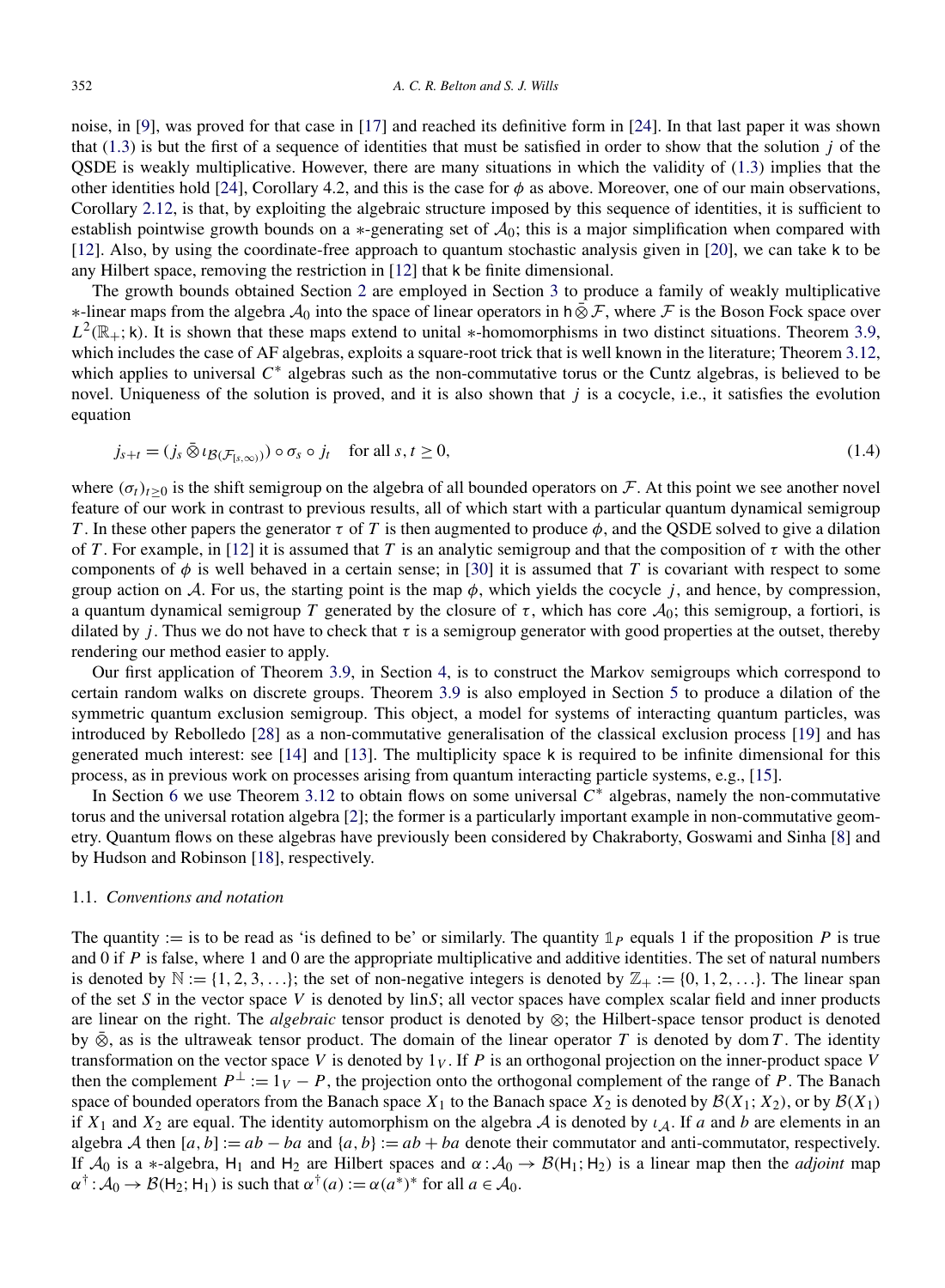#### <span id="page-4-0"></span>**2. A higher-order product formula**

*Notation 2.1. The Dirac bra-ket notation will be useful*: *for any Hilbert space* H *and vectors ξ* , *χ* ∈ H, *let*

$$
|H\rangle := \mathcal{B}(\mathbb{C}; H), \qquad |\xi\rangle : \mathbb{C} \to H; \qquad \lambda \mapsto \lambda \xi, \tag{ket}
$$

*and*

$$
\langle H| := \mathcal{B}(H; \mathbb{C}), \qquad \langle \chi | : H \to \mathbb{C}; \qquad \eta \mapsto \langle \chi, \eta \rangle. \tag{bra}
$$

In particular, we have the linear map  $|\xi\rangle\langle\chi| \in \mathcal{B}(H)$  such that  $|\xi\rangle\langle\chi|\eta = \langle\chi,\eta\rangle\xi$  for all  $\eta \in H$ .

Let  $A \subseteq B$ (h) be a unital  $C^*$  algebra with identity  $1 = 1_h$ , whose elements act as bounded operators on the *initial space* h, a Hilbert space. Let  $A_0 \subseteq A$  be a norm-dense  $*$ -subalgebra of A which contains 1.

Let the *extended multiplicity space*  $\hat{k} := \mathbb{C} \oplus k$ , where the *multiplicity space* k is a Hilbert space, and distinguish the unit vector  $\omega := (1, 0)$ . For brevity, let  $\mathcal{B} := \mathcal{B}(\widehat{k})$ .

Let  $\Delta := 1 \otimes P_k \in \mathcal{A}_0 \otimes \mathcal{B}$ , where  $P_k := |\omega\rangle \langle \omega|^\perp \in \mathcal{B}$  is the orthogonal projection onto  $k \subset \widehat{k}$ .

**Lemma 2.2.** *The map*  $\phi : A_0 \to A_0 \otimes B$  *is*  $\ast$ *-linear, such that*  $\phi(1) = 0$  *and such that* 

$$
\phi(xy) = \phi(x)(y \otimes 1_k) + (x \otimes 1_k)\phi(y) + \phi(x)\Delta\phi(y) \quad \text{for all } x, y \in \mathcal{A}_0
$$
\n(2.1)

*if and only if*

$$
\phi(x) = \begin{bmatrix} \tau(x) & \delta^{\dagger}(x) \\ \delta(x) & \pi(x) - x \otimes 1_k \end{bmatrix} \quad \text{for all } x \in \mathcal{A}_0,
$$
\n(2.2)

*where*  $π : A_0 → A_0 ⊗ B(k)$  *is a unital* \**-homomorphism*,  $δ : A_0 → A_0 ⊗ |k\rangle$  *is a*  $π$ *-derivation*, *i.e.*, *a linear map such that*

$$
\delta(xy) = \delta(x)y + \pi(x)\delta(y) \quad \text{for all } x, y \in \mathcal{A}_0,
$$

*and*  $\tau : A_0 \rightarrow A_0$  *is a* \*-*linear map such that* 

$$
\tau(xy) - \tau(x)y - x\tau(y) = \delta^{\dagger}(x)\delta(y) \quad \text{for all } x, y \in \mathcal{A}_0.
$$
 (2.3)

**Proof.** This is a straightforward exercise in elementary algebra.

*Definition 2.3. A* ∗*-linear map*  $\phi$  :  $A_0 \rightarrow A_0 \otimes B$  *such that*  $\phi(1) = 0$  *and such that* (2.1) *holds is a* flow generator.

*Remark 2.4. Condition* (2.3) *may be expressed in terms of the Bakry–Émery carré du champ operator*

$$
\Gamma: \mathcal{A}_0 \times \mathcal{A}_0 \to \mathcal{A}_0; \qquad (x, y) \mapsto \frac{1}{2} (\tau(xy) - \tau(x)y - x\tau(y));
$$

*for* (2.3) *to be satisfied, it is necessary and sufficient that*  $2\Gamma(x, y) = \delta^{\dagger}(x)\delta(y)$  *for all*  $x, y \in A_0$ .

*The*  $\pi$ -derivation  $\delta$  becomes a bimodule derivation if  $A_0 \otimes |k\rangle$  is made into an  $A_0$ - $A_0$  bimodule by setting  $x \cdot z \cdot y :=$  $\pi(x)$ *zy for all*  $x, y \in A_0$  *and*  $z \in A_0 \otimes |k\rangle$ .

**Lemma 2.5.** *Let*  $\mathcal{A}_0 = \mathcal{A}$ , *let*  $\pi : \mathcal{A} \to \mathcal{A} \otimes \mathcal{B}$ (k) *be a unital* \**-homomorphism*, *let*  $z \in \mathcal{A} \otimes |\mathsf{k}\rangle$  *and let*  $h \in \mathcal{A}$  *be self adjoint*. *Define*

$$
\delta: \mathcal{A} \to \mathcal{A} \otimes |{\bf k}\rangle; \qquad x \mapsto zx - \pi(x)z
$$

*and*

$$
\tau : \mathcal{A} \to \mathcal{A}; \qquad x \mapsto i[h, x] - \frac{1}{2} \{z^*z, x\} + z^* \pi(x)z.
$$

 $\Box$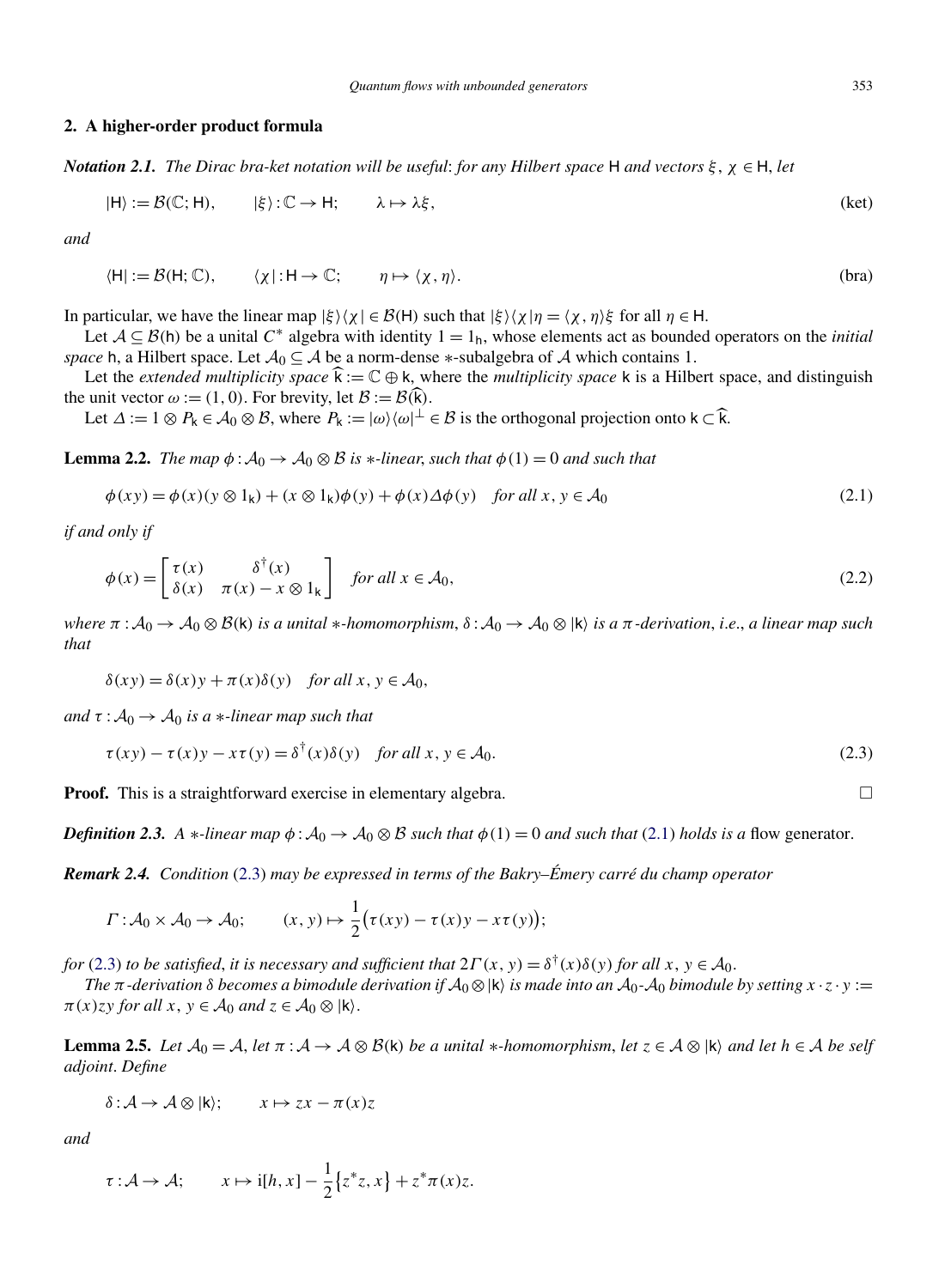<span id="page-5-0"></span>*Then the map*  $\phi : A \to A \otimes B$  *defined in terms of*  $\pi$ ,  $\delta$  *and*  $\tau$  *through* [\(2.2\)](#page-4-0) *is a flow generator.* 

**Proof.** This is another straightforward exercise.  $\Box$ 

*Remark 2.6. Modulo important considerations regarding tensor products and the ranges of δ and τ* , *the above form for φ is*, *essentially*, *the only one possible* [\[21\]](#page-26-0), *Lemma* 6.4. *The quantum exclusion process in Section* [5](#page-17-0) *has a generator of the same form but with unbounded z and h*.

*Definition 2.7. Given a flow generator*  $\phi$  :  $A_0 \to A_0 \otimes B$ , *the* quantum random walk  $(\phi_n)_{n \in \mathbb{Z}_+}$  *is a family of* \**-linear maps*

 $\phi_n : A_0 \to A_0 \otimes B^{\otimes n}$ 

*defined by setting*

 $\phi_0 := \iota_{A_0}$  *and*  $\phi_{n+1} := (\phi_n \otimes \iota_B) \circ \phi$  *for all*  $n \in \mathbb{Z}_+$ .

*The following identity is useful: if*  $\xi_1, \chi_1, \ldots, \xi_n, \chi_n \in \widehat{\mathcal{K}}$  *and*  $x \in \mathcal{A}_0$  *then* 

$$
\left(1_{h}\otimes\langle\xi_{1}|\otimes\cdots\otimes\langle\xi_{n}|\right)\phi_{n}(x)\left(1_{h}\otimes\vert\chi_{1}\rangle\otimes\cdots\otimes\vert\chi_{n}\rangle\right)=\phi_{\chi_{1}}^{\xi_{1}}\circ\cdots\circ\phi_{\chi_{n}}^{\xi_{n}}(x),\tag{2.4}
$$

*where*

$$
\phi_{\chi}^{\xi} : \mathcal{A}_{0} \to \mathcal{A}_{0}; \qquad x \mapsto (1_{h} \otimes \langle \xi |) \phi(x) (1_{h} \otimes | \chi) )
$$

*is a linear map for each choice of*  $\xi$ ,  $\chi \in \hat{k}$ .

*Remark 2.8. The paper* [\[24\]](#page-26-0), *results from which will be employed below*, *uses a different convention to that adopted in Definition* 2.7: *the components of the product* <sup>B</sup>⊗*<sup>n</sup> appear in the reverse order to how they do above*.

*Notation 2.9. Let α* ⊆ {1*,...,n*}, *with elements arranged in increasing order*, *and denote its cardinality by* |*α*|. *The unital* ∗*-homomorphism*

 $\mathcal{A}_0 \otimes \mathcal{B}^{\otimes |\alpha|} \to \mathcal{A}_0 \otimes \mathcal{B}^{\otimes n}; \qquad T \mapsto T(n, \alpha)$ 

*is defined by linear extension of the map*

$$
A\otimes B_1\otimes\cdots\otimes B_{|\alpha|}\mapsto A\otimes C_1\otimes\cdots\otimes C_n,
$$

*where*

 $C_i := \begin{cases} B_j & \text{if } i \text{ is the } j\text{th element of }\alpha, \\ 10 & \text{if } i \text{ is not an element of }\alpha. \end{cases}$  $1<sub>\hat{k}</sub>$  *if i is not an element of*  $\alpha$ .

*For example, if*  $\alpha = \{1, 3, 4\}$  *and*  $n = 5$  *then* 

$$
(A \otimes B_1 \otimes B_2 \otimes B_3)(5, \alpha) = A \otimes B_1 \otimes 1_{\widehat{k}} \otimes B_2 \otimes B_3 \otimes 1_{\widehat{k}}.
$$

*Given a flow generator*  $\phi$ :  $\mathcal{A}_0 \to \mathcal{A}_0 \otimes \mathcal{B}$ , *for all*  $n \in \mathbb{Z}_+$  *and*  $\alpha \subseteq \{1, \ldots, n\}$ , *let* 

$$
\phi_{|\alpha|}(x; n, \alpha) := (\phi_{|\alpha|}(x))(n, \alpha) \quad \text{for all } x \in \mathcal{A}_0
$$

*and let*

$$
\Delta(n,\alpha) := (1_h \otimes P_k^{\otimes |\alpha|})(n,\alpha),
$$

*so that, in the latter,*  $P_k$  *acts on the components of*  $\widehat{k}^{\otimes n}$  *which have indices in*  $\alpha$  *and*  $1\hat{\iota}$  *acts on the others.*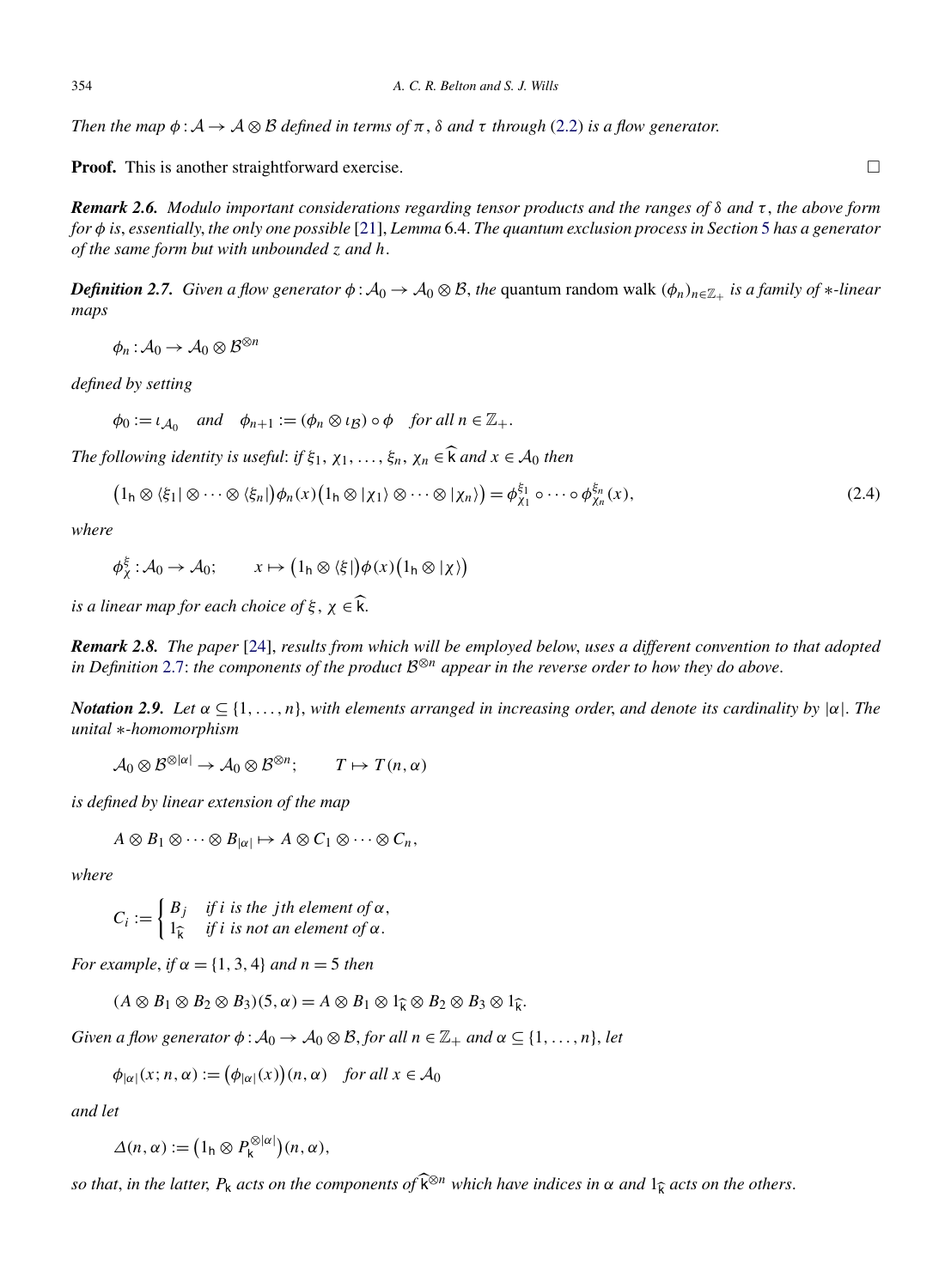<span id="page-6-0"></span>**Theorem 2.10.** *Let*  $(\phi_n)_{n \in \mathbb{Z}_+}$  *be the quantum random walk given by the flow generator*  $\phi$ *. For all*  $n \in \mathbb{Z}_+$  *and*  $x$ *,*  $y \in \mathcal{A}_0$ ,

$$
\phi_n(xy) = \sum_{\alpha \cup \beta = \{1, \dots, n\}} \phi_{|\alpha|}(x; n, \alpha) \Delta(n, \alpha \cap \beta) \phi_{|\beta|}(y; n, \beta), \tag{2.5}
$$

*where the summation is taken over all sets*  $\alpha$  *and*  $\beta$  *whose union is*  $\{1, \ldots, n\}$ .

**Proof.** This may be established inductively: see [\[24\]](#page-26-0), Proof of Theorem 4.1.  $\Box$ 

*Definition 2.11. The set*  $S \subseteq A_0$  *is* ∗-generating for  $A_0$  *if*  $A_0$  *is the smallest unital* ∗*-algebra which contains S*.

**Corollary 2.12.** *For a flow generator*  $\phi : A_0 \to A_0 \otimes B$ , *let* 

$$
\mathcal{A}_{\phi} := \left\{ x \in \mathcal{A}_0 : \text{there exist } C_x, M_x > 0 \text{ such that } \|\phi_n(x)\| \le C_x M_x^n \text{ for all } n \in \mathbb{Z}_+ \right\}. \tag{2.6}
$$

*Then*  $A_{\phi}$  *is a unital* \**-subalgebra of*  $A_0$ , *which is equal to*  $A_0$  *if*  $A_{\phi}$  *contains a* \**-generating set for*  $A_0$ *.* 

**Proof.** It suffices to demonstrate that  $A_{\phi}$  is closed under products. To see this, let *x*,  $y \in A_{\phi}$  and suppose  $C_x$ ,  $M_x$  and  $C_y$ ,  $M_y$  are as in (2.6). Then (2.5) implies that

$$
\|\phi_n(xy)\| \leq \sum_{\alpha \cup \beta = \{1, \dots, n\}} \|\phi_{|\alpha|}(x)\| \|\phi_{|\beta|}(y)\|
$$
  

$$
\leq C_x C_y \sum_{k=0}^n {n \choose k} M_x^k \sum_{l=0}^k {k \choose l} M_y^{n-k+l} \quad (k = |\alpha|, l = |\alpha \cap \beta|)
$$
  

$$
= C_x C_y \sum_{k=0}^n {n \choose k} M_x^k M_y^{n-k} (1 + M_y)^k
$$
  

$$
= C_x C_y (M_x + M_x M_y + M_y)^n
$$

for all  $n \in \mathbb{Z}_+$ , as required.

**Lemma 2.13.** *If the flow generator*  $\phi$  *is as defined in Lemma [2.5](#page-4-0) then*  $A_{\phi} = A_0$ .

**Proof.** This follows immediately, since  $\phi$  is completely bounded and  $\|\phi_n\| \le \|\phi_n\|_{cb} \le \|\phi\|_{cb}^n$  for all  $n \in \mathbb{Z}_+$ .

The following result shows that, given a flow generator  $\phi$  and vectors  $\chi$ ,  $\xi \in \hat{k}$ , the elements of  $\mathcal{A}_{\phi}$  are entire vectors for  $\phi_{\chi}^{\xi}$ .

**Lemma 2.14.** *Let*  $\phi$  :  $A_0 \to A_0 \otimes B$  *be a flow generator. For all*  $\xi$ ,  $\chi \in \widehat{k}$  *we have*  $\phi_{\chi}^{\xi}(\mathcal{A}_{\phi}) \subseteq \mathcal{A}_{\phi}$ *, and the series* 

$$
\exp(z\phi_{\chi}^{\xi}) := \sum_{n=0}^{\infty} \frac{z^n (\phi_{\chi}^{\xi})^n}{n!}
$$
 (2.7)

*is strongly absolutely convergent on*  $A_{\phi}$  *for all*  $z \in \mathbb{C}$ *.* 

**Proof.** Suppose  $\|\phi_n(x)\| \le C_x M_x^n$  for all  $n \in \mathbb{Z}_+$ . It follows from [\(2.4\)](#page-5-0) that

$$
\left(1_{h\bar{\otimes}\widehat{k}^{\bar{\otimes}n}}\otimes\langle\xi|\right)\phi_{n+1}(x)\left(1_{h\bar{\otimes}\widehat{k}^{\bar{\otimes}n}}\otimes\vert\chi\rangle\right)=\phi_n\left(\phi_\chi^{\xi}(x)\right),\tag{2.8}
$$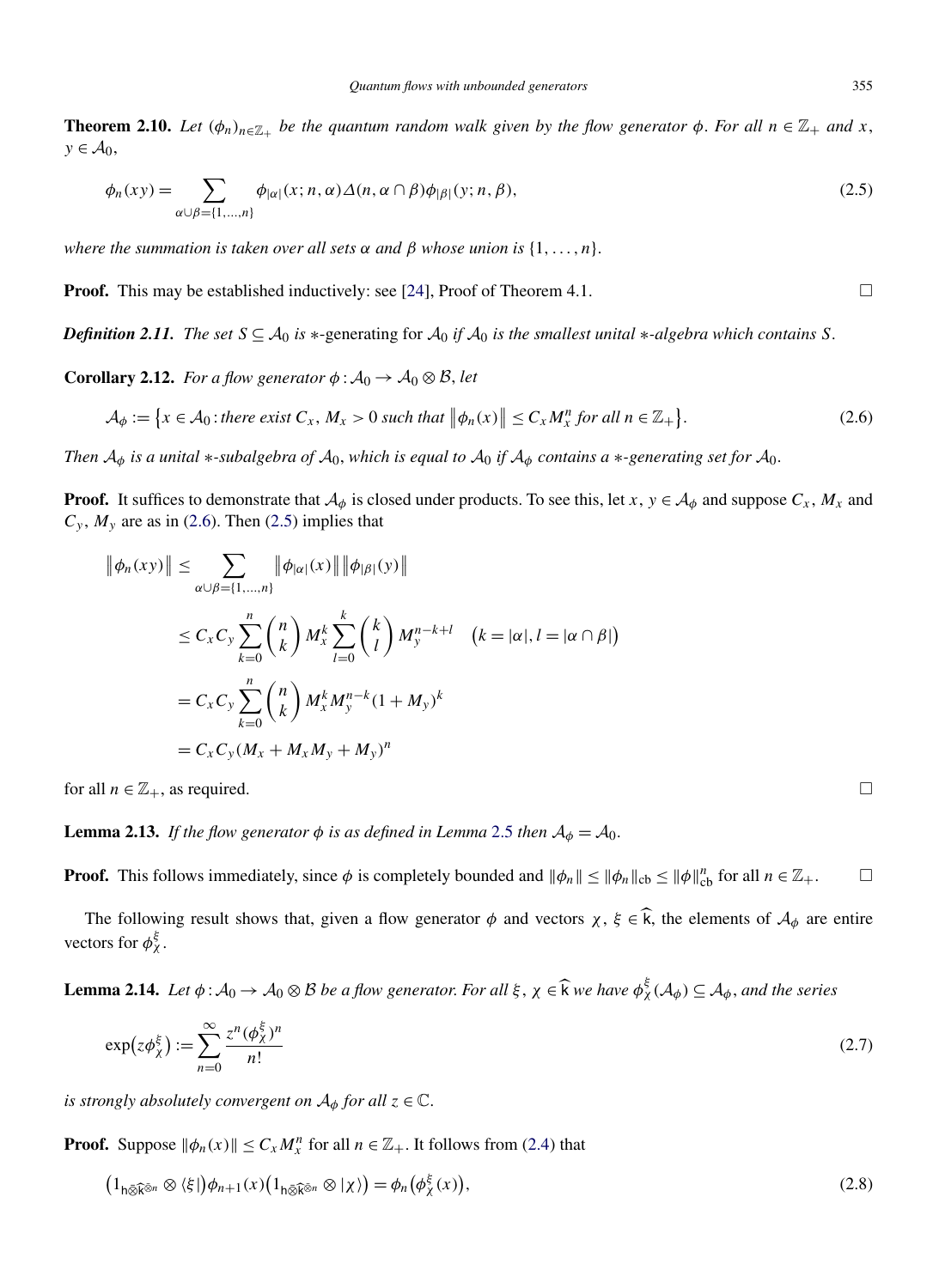<span id="page-7-0"></span>so

$$
\|\phi_n(\phi_{\chi}^{\xi}(x))\| \leq \|\xi\|C_x M_x^{n+1}\|\chi\| = (\|\xi\|\|\chi\|C_x M_x)M_x^n
$$

and  $\phi_{\chi}^{\xi}(x) \in A_{\phi}$ . Moreover [\(2.4\)](#page-5-0) also gives that

$$
\left\| \left( \phi_{\chi_1}^{\xi_1} \circ \cdots \circ \phi_{\chi_n}^{\xi_n} \right) (x) \right\| \le \|\xi_1\| \cdots \|\xi_n\| \| \chi_1\| \cdots \| \chi_n\| C_x M_x^n,
$$
\n(2.9)

hence the series [\(2.7\)](#page-6-0) converges as claimed.  $\Box$ 

# **3. Quantum flows**

*Notation 3.1.* Let F denote Boson Fock space over  $L^2(\mathbb{R}_+;\mathsf{k})$ , the Hilbert space of k-valued, square-integrable func*tions on the half line*, *and let*

 $\mathcal{E} := \text{lin}\big\{\varepsilon(f) : f \in L^2(\mathbb{R}_+; \mathsf{k})\big\}$ 

*denote the linear span of the total set of exponential vectors in* F. *As is customary*, *elementary tensors in* <sup>h</sup> ⊗ F *are written without a tensor-product sign: in other words,*  $u \in f$ *) :=*  $u \otimes \varepsilon(f)$  *for all*  $u \in h$  *and*  $f \in L^2(\mathbb{R}_+; \mathsf{k})$ *, et cetera.* 

*If*  $f \in L^2(\mathbb{R}_+; \mathsf{k})$  *and*  $t \geq 0$  *then*  $\widehat{f}(t) := \widehat{f(t)}$ , *where*  $\widehat{\xi} := \omega + \xi \in \widehat{\mathsf{k}}$  *for all*  $\xi \in \mathsf{k}$ .

Given  $f \in L^2(\mathbb{R}_+;\mathsf{k})$  and an interval  $I \subseteq \mathbb{R}_+$ , let  $f_I \in L^2(\mathbb{R}_+;\mathsf{k})$  be defined to equal f on I and 0 elsewhere, with *f<sub>t</sub>*) := *f*<sub>[0,t</sub></sup>) *and f*<sub>[*t*</sub> := *f*<sub>[*t*,∞</sub> $)$  *for all t*  $\geq$  0.

*Definition 3.2. A family of linear operators*  $(T_t)_{t\geq0}$  *in* h  $\bar{\otimes}$  *F with domains including* h  $\otimes$  *E is* adapted *if* 

$$
\langle u\varepsilon(f), T_t v\varepsilon(g)\rangle = \langle u\varepsilon(f_t), T_t v\varepsilon(g_t)\rangle \langle \varepsilon(f_t), \varepsilon(g_t)\rangle
$$

*for all*  $u, v \in h$ ,  $f, g \in L^2(\mathbb{R}_+; \mathsf{k})$  *and*  $t \geq 0$ .

**Theorem 3.3.** *For all*  $n \in \mathbb{N}$  *and*  $T \in \mathcal{B}(\mathfrak{h} \bar{\otimes} \widehat{\mathfrak{k}}^{\bar{\otimes}n})$  *there exists a family*  $\Lambda^n(T) = (\Lambda^n(T))_{t \geq 0}$  *of linear operators in* <sup>h</sup> ⊗¯ <sup>F</sup>, *with domains including* <sup>h</sup> <sup>⊗</sup> <sup>E</sup>, *that is adapted and such that*

$$
\langle u\varepsilon(f), A_t^n(T)v\varepsilon(g)\rangle = \int_{D_n(t)} \langle u \otimes \widehat{f}^{\otimes n}(\mathbf{t}), Tv \otimes \widehat{g}^{\otimes n}(\mathbf{t})\rangle dt \langle \varepsilon(f), \varepsilon(g)\rangle
$$
\n(3.1)

*for all*  $u, v \in h, f, g \in L^2(\mathbb{R}_+; \mathsf{k})$  *and*  $t \geq 0$ *. Here the simplex* 

$$
D_n(t) := \{ \mathbf{t} := (t_1, \dots, t_n) \in [0, t]^n : t_1 < \dots < t_n \}
$$

*and*

 $\widehat{f}^{\otimes n}(\mathbf{t}) := \widehat{f}(t_1) \otimes \cdots \otimes \widehat{f}(t_n), \quad \text{et cetera.}$ 

*We extend this definition to include*  $n = 0$  *by setting*  $\Lambda_t^0(T) := T \otimes 1_{\mathcal{F}}$  *for all*  $t \geq 0$ . *If f* ∈  $L^2(\mathbb{R}_+; \mathsf{k})$  *then* 

$$
\|A_t^n(T)u\varepsilon(f)\| \le \frac{K_{f,t}^n}{\sqrt{n!}}\|T\| \|u\varepsilon(f)\| \quad \text{for all } t \ge 0 \text{ and } u \in \mathsf{h},\tag{3.2}
$$

*where*  $K_{f,t} := \sqrt{(2+4||f||^2)(t + ||f||^2)}$ , *and the map* 

$$
\mathbb{R}_+ \to \mathcal{B}(\mathsf{h}; \mathsf{h} \,\bar{\otimes}\, \mathcal{F}); \qquad t \mapsto \Lambda_t^n(T)\big(1_{\mathsf{h}} \otimes \big|\varepsilon(f)\big)\!\!\big)
$$

*is norm continuous*.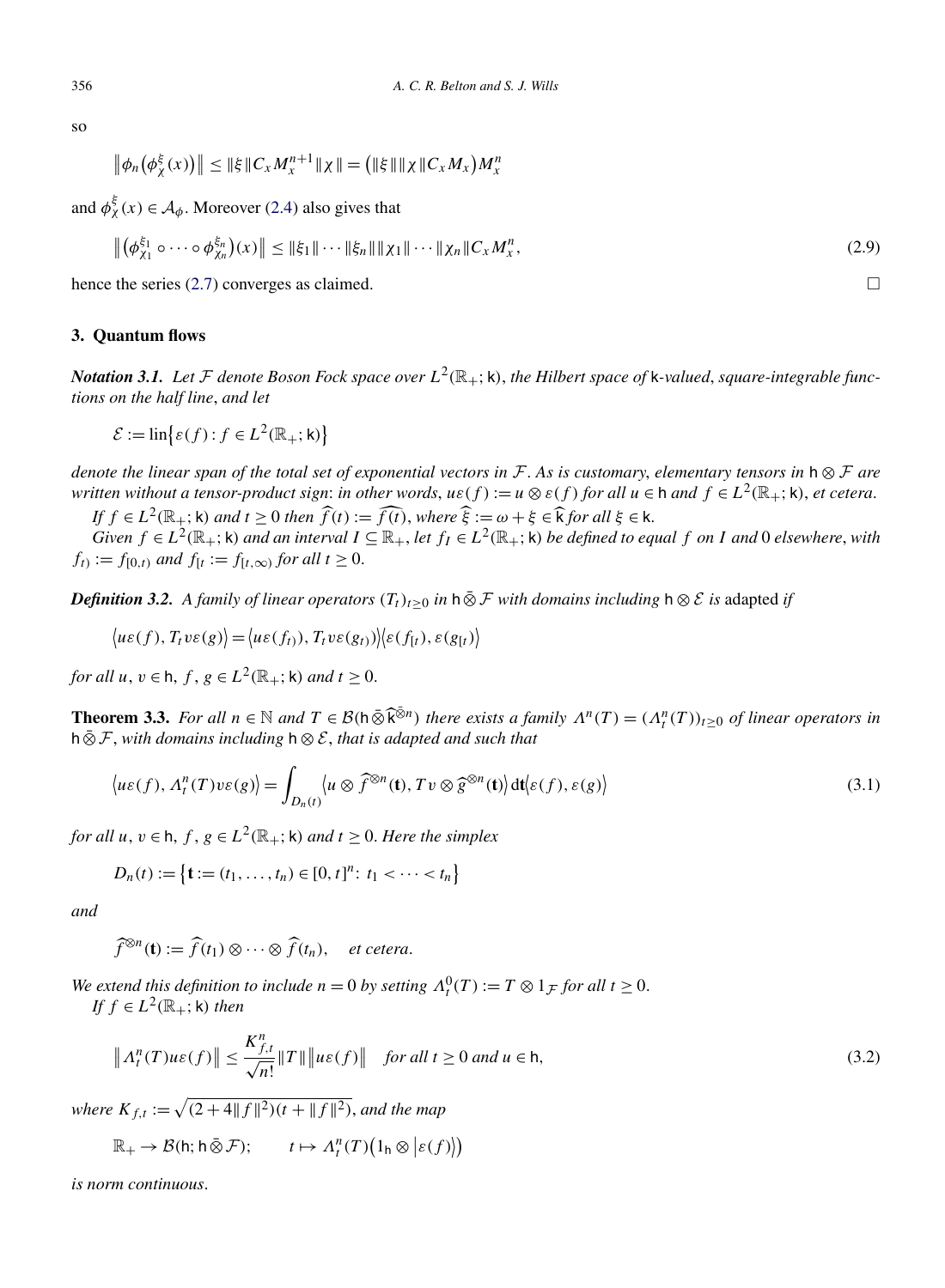<span id="page-8-0"></span>**Proof.** This is an extension of Proposition 3.18 of [\[20\]](#page-26-0), from which we borrow the notation; as for Remark [2.8,](#page-5-0) the ordering of the components in tensor products is different but this is no more than a convention. For each  $f \in$  $L^2(\mathbb{R}_+; \mathsf{k})$  define  $C_f \geq 0$  so that

$$
C_f^2 = \left(\|f\| + \sqrt{1 + \|f\|^2}\right)^2 \le 2 + 4\|f\|^2,
$$

and note that, by inequality (3.21) of [\[20\]](#page-26-0),

$$
\| \Lambda_t^n(T) u \varepsilon(f) \|^2 \le (C_{f_t})^{2n} \int_{D_n(t)} \|Tu \otimes \widehat{f}^{\otimes n}(t) \|^2 dt \|\varepsilon(f)\|^2
$$
  

$$
\le \frac{K_{f,t}^{2n}}{n!} \|T\|^2 \|u\varepsilon(f)\|^2.
$$

To show continuity, let  $\widetilde{T}$  denote  $T$  considered as an operator on  $(h \bar{\otimes} \widehat{k}) \bar{\otimes} \widehat{k}^{\bar{\otimes} (n-1)}$ , where the right-most copy of  $\widehat{k}$  in the *n*-fold tensor product has moved next to the initial space h. Then

$$
\Lambda_t^n(T) - \Lambda_s^n(T) = \Lambda_t \big( 1_{(s,t]}(\cdot) \Lambda_t^{n-1}(\widetilde{T}) \big),
$$

and so, using Theorem 3.13 of [\[20\]](#page-26-0),

$$
\left\| \left( \Lambda_t^n(T) - \Lambda_s^n(T) \right) u\varepsilon(f) \right\|^2 \le 2\left( t + C_f^2 \right) \int_s^t \left\| \Lambda_r^{n-1}(\widetilde{T}) \left( u \otimes \widehat{f}(r) \right) \varepsilon(f) \right\|^2 dr
$$
  

$$
\le 2\left( t + C_f^2 \right) \left( \int_s^t \left\| \widehat{f}(r) \right\|^2 dr \right) \frac{K_{f,t}^{2n-2}}{(n-1)!} \|T\|^2 \left\| u\varepsilon(f) \right\|^2.
$$

The family  $\Lambda^n(T)$  is the *n-fold quantum Wiener integral* of T.

*Remark 3.4. It may be shown* [\[24\]](#page-26-0), *Proof of Theorem* 2.2, *that*

$$
\operatorname{dom} \Lambda_t^l(S)^* \supseteq \Lambda_t^m(T)(h \otimes \mathcal{E})
$$

 $f$ *or all*  $l, m \in \mathbb{Z}_+, S \in \mathcal{B}(\mathsf{h} \bar{\otimes} \widehat{\mathsf{k}}^{\bar{\otimes}l}), T \in \mathcal{B}(\mathsf{h} \bar{\otimes} \widehat{\mathsf{k}}^{\bar{\otimes}m})$  and  $t \geq 0$ .

**Theorem 3.5.** *Let*  $\phi : A_0 \to A_0 \otimes B$  *be a flow generator. If*  $x \in A_\phi$  *then the series* 

$$
j_t(x) := \sum_{n=0}^{\infty} \Lambda_t^n \big(\phi_n(x)\big) \tag{3.3}
$$

*is strongly absolutely convergent on*  $h \otimes E$  *for all*  $t \ge 0$ *, uniformly so on compact subsets of*  $\mathbb{R}_+$ *. The map* 

 $\mathbb{R}_+ \to \mathcal{B}(\mathsf{h}; \mathsf{h} \,\bar{\otimes}\, \mathcal{F}); \qquad t \mapsto j_t(x) \big( 1_{\mathsf{h}} \otimes \big| \varepsilon(f) \big| \big)$ 

*is norm continuous for all*  $f \in L^2(\mathbb{R}_+;\mathsf{k})$ , *the family*  $(j_t(x))_{t>0}$  *is adapted and* 

$$
\langle u\varepsilon(f), j_t(x)v\varepsilon(g)\rangle = \langle u\varepsilon(f), (xv)\varepsilon(g)\rangle + \int_0^t \langle u\varepsilon(f), j_s(\phi_{\widehat{g}(s)}^{\widehat{f}(s)}(x))v\varepsilon(g)\rangle ds
$$
\n(3.4)

*for all*  $u, v \in h, f, g \in L^2(\mathbb{R}_+; \mathsf{k}), x \in A_\phi$  *and*  $t \geq 0$ . *Furthermore*,

$$
(1_h \otimes \langle \varepsilon(f) | )j_t(x) (1_h \otimes |\varepsilon(g) \rangle) \in \mathcal{A}
$$
\n(3.5)

*for all*  $x \in A_\phi$ ,  $f, g \in L^2(\mathbb{R}_+; \mathsf{k})$  *and*  $t \geq 0$ .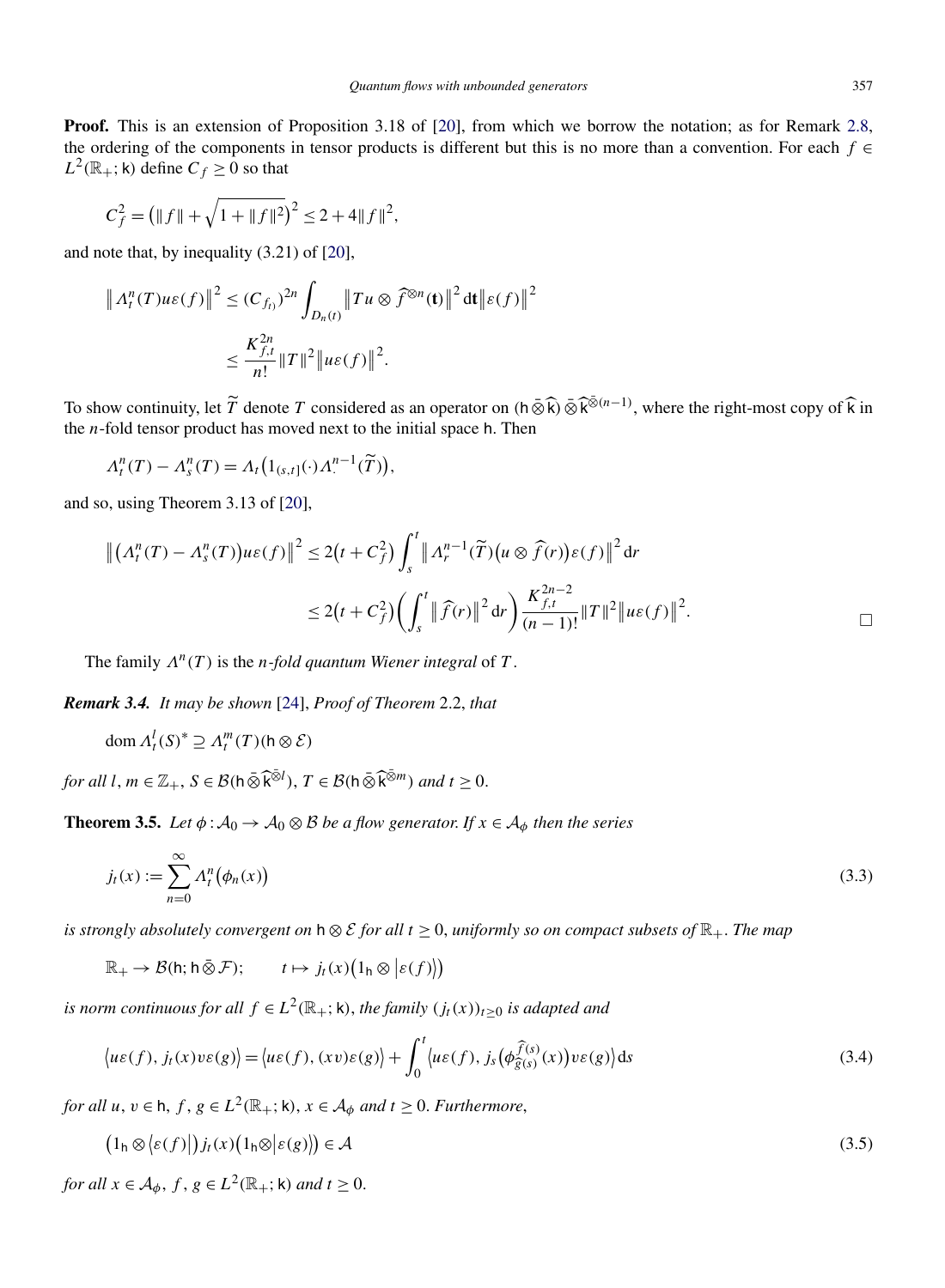<span id="page-9-0"></span>**Proof.** The first two claims are a consequence of the estimate [\(3.2\)](#page-7-0), the definition of  $A_{\phi}$  and the continuity result from Theorem [3.3;](#page-7-0) adaptedness is inherited from the adaptedness of the quantum Wiener integrals. Lemma [2.14](#page-6-0) implies that the integrand on the right-hand side of  $(3.4)$  is well defined and, by  $(2.8)$ ,

$$
\langle u\varepsilon(f), \Lambda_s^n(\phi_n(\phi_{\widehat{g}(s)}^{f(s)}(x)))v\varepsilon(g)\rangle
$$
  
= 
$$
\int_{D_n(s)} \langle u \otimes \widehat{f}^{\otimes n}(\mathbf{t}), \phi_n(\phi_{\widehat{g}(s)}^{f(s)}(x))v \otimes \widehat{g}^{\otimes n}(\mathbf{t})\rangle dt \langle \varepsilon(f), \varepsilon(g)\rangle
$$
  
= 
$$
\int_{D_n(s)} \langle u \otimes \widehat{f}^{\otimes n}(\mathbf{t}) \otimes \widehat{f}(s), \phi_{n+1}(x)v \otimes \widehat{g}^{\otimes n}(\mathbf{t}) \otimes \widehat{g}(s)\rangle dt \langle \varepsilon(f), \varepsilon(g)\rangle;
$$

integrating with respect to *s* then taking the sum of these terms gives [\(3.4\)](#page-8-0). For the final claim, note that for any *f* ,  $g \in L^2(\mathbb{R}_+; \mathsf{k})$ , the  $\mathcal{A}_0$ -valued map

$$
D_n(t) \ni \mathbf{t} \mapsto \phi_{\widehat{g}(t_1)}^{\widehat{f}(t_1)} \circ \cdots \circ \phi_{\widehat{g}(t_n)}^{\widehat{f}(t_n)}(x) = (1_h \otimes \langle \widehat{f}^{\otimes n}(\mathbf{t}) \rangle) \phi_n(x) (1_h \otimes \langle \widehat{g}^{\otimes n}(\mathbf{t}) \rangle)
$$

is Bochner integrable, hence

$$
\left(1_{\mathsf{h}}\otimes\left\langle\varepsilon(f)\right|\right)A_{t}^{n}\left(\phi_{n}(x)\right)\left(1_{\mathsf{h}}\otimes\left|\varepsilon(g)\right|\right)=\mathrm{e}^{\langle f,g\rangle}\int_{D_{n}(t)}\left(\phi_{\widehat{g}(t_{1})}^{\widehat{f}(t_{1})}\circ\cdots\circ\phi_{\widehat{g}(t_{n})}^{\widehat{f}(t_{n})}\right)(x)\,\mathrm{d}t\in\mathcal{A}.\tag{3.6}
$$

By [\(2.9\)](#page-7-0), we may sum (3.6) over all  $n \in \mathbb{Z}_+$ , with the resulting series being norm convergent, and so the final claim follows.  $\Box$ 

*Remark* 3.6. *For all*  $t \geq 0$ , *let*  $j_t$  *be as in Theorem* [3.5.](#page-8-0) *Since*  $A_\phi$  *is a subspace of*  $A_0$  *containing* 1, *and each*  $\phi_n$  *is linear with*  $\phi_n(1) = 0$ , *it follows from* [\(3.3\)](#page-8-0) *and Theorem* [3.3](#page-7-0) *that each*  $j_t$  *is linear and unital, as a map into the space of operators with domain* <sup>h</sup> ⊗ E. *Moreover*, *the maps jt are weakly* ∗*-homomorphic in the following sense*.

**Lemma 3.7.** *Let*  $\phi$ :  $\mathcal{A}_0 \to \mathcal{A}_0 \otimes \mathcal{B}$  *be a flow generator and let*  $j_t$  *be as in Theorem* [3.5](#page-8-0) *for all*  $t \ge 0$ . *If*  $x, y \in \mathcal{A}_\phi$  *then*  $x^*y \in A_\phi$ , *with* 

$$
\langle j_t(x)u\varepsilon(f), j_t(y)v\varepsilon(g)\rangle = \langle u\varepsilon(f), j_t(x^*)vv\varepsilon(g)\rangle
$$
\n(3.7)

*for all*  $u, v \in h$  *and*  $f, g \in L^2(\mathbb{R}_+; \mathsf{k})$ *. In particular, if*  $x \in A_\phi$  *then*  $j_t(x)^* \supseteq j_t(x^*)$ *.* 

**Proof.** As  $A_{\phi}$  is a ∗-algebra, so  $x^*y \in A_{\phi}$ . Let  $N \in \mathbb{Z}_+$  and note that, by [\[24\]](#page-26-0), Theorem 2.2,

$$
\sum_{l,m=0}^{N} \Lambda_{l}^{l} (\phi_{l}(x))^{*} \Lambda_{l}^{m} (\phi_{m}(y)) = \sum_{n=0}^{2N} \Lambda_{l}^{n} (\phi_{n,N}(x^{*}y)) \quad \text{on } h \otimes \mathcal{E},
$$
\n(3.8)

where

$$
\phi_{n,N}[(x^*y) := \sum_{\substack{\alpha \cup \beta = \{1,\ldots,n\} \\ |\alpha|, |\beta| \le N}} \phi_{|\alpha|}(x^*; n, \alpha) \Delta(n, \alpha \cap \beta) \phi_{|\beta|}(y; n, \beta).
$$

Working as in the proof of Corollary [2.12](#page-6-0) yields the inequality

$$
\|\phi_{n,N}[(x^*y)]\| \leq C_{x^*}C_y(M_{x^*}+M_{x^*}M_y+M_y)^n,
$$

and so, by [\(3.2\)](#page-7-0),

$$
\left|\left\langle u\varepsilon(f),\Lambda_t^n\big(\phi_{n,N}[(x^*y)\big)v\varepsilon(g)\right\rangle\right|\leq \frac{K_{g,t}^n(M_{x^*}+M_{x^*}M_y+M_y)^n}{\sqrt{n!}}C_{x^*}C_y\left\|u\varepsilon(f)\right\|\left\|v\varepsilon(g)\right\|.\tag{3.9}
$$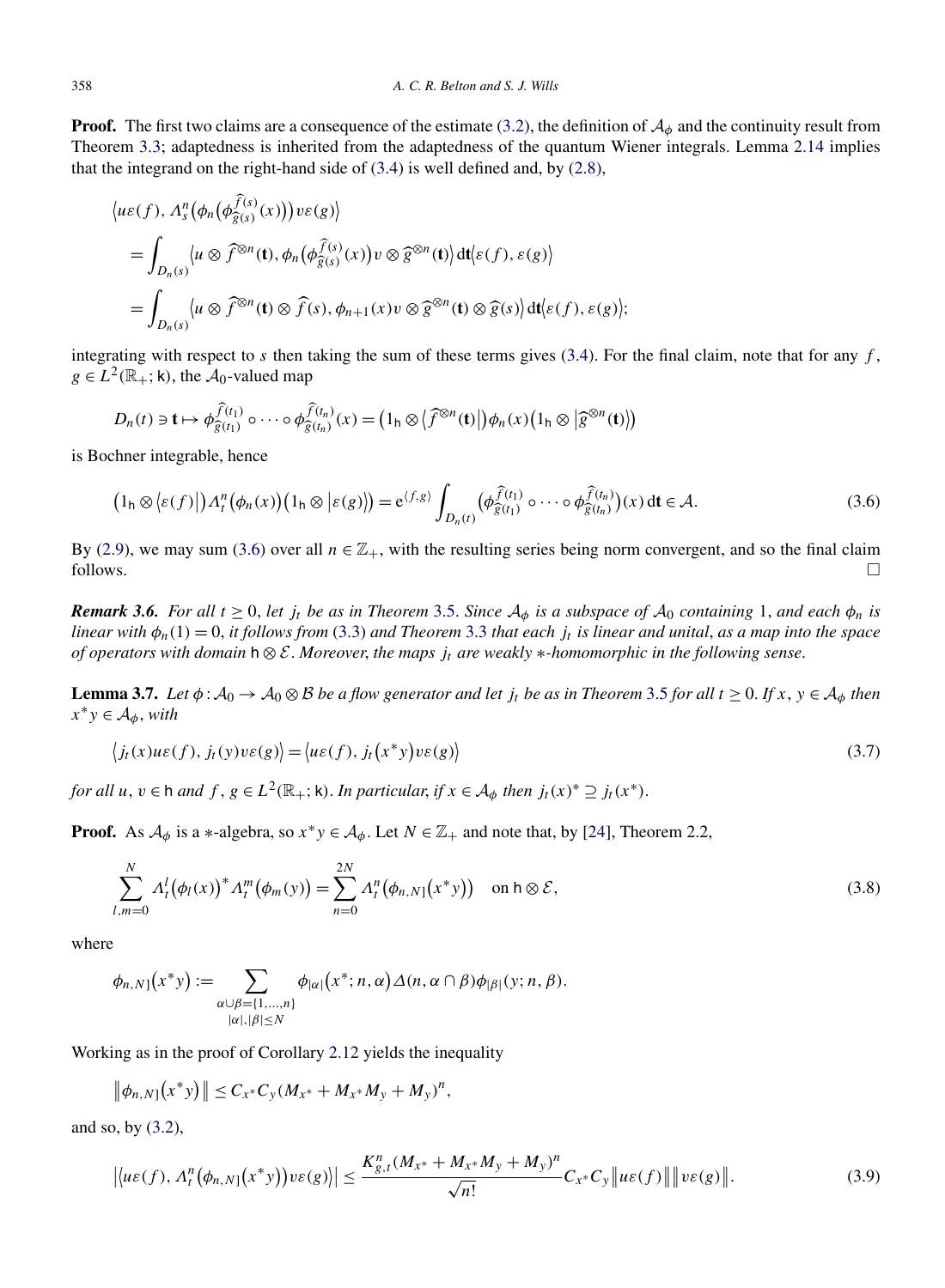<span id="page-10-0"></span>As  $\phi_{n,N} = \phi_n$  if  $n \in \{0, 1, ..., N\}$ , it follows that

$$
\langle j_t(x)u\varepsilon(f), j_t(y)v\varepsilon(g)\rangle = \lim_{N \to \infty} \sum_{l,m=0}^N \langle u\varepsilon(f), \Lambda_t^l(\phi_l(x))^* \Lambda_t^m(\phi_m(y))v\varepsilon(g)\rangle
$$
  

$$
= \lim_{N \to \infty} \sum_{n=0}^N \langle u\varepsilon(f), \Lambda_t^n(\phi_n(x^*y))v\varepsilon(g)\rangle
$$
  

$$
+ \lim_{N \to \infty} [t] \sum_{n=N+1}^{2N} \langle u\varepsilon(f), \Lambda_t^n(\phi_{n,N}(x^*y))v\varepsilon(g)\rangle
$$
  

$$
= \langle u\varepsilon(f), j_t(x^*y)v\varepsilon(g)\rangle,
$$

since the final limit is zero by  $(3.9)$ .

**Lemma 3.8.** *If*  $A_{\phi}$  *is dense in* A *then there is at most one family of* \**-homomorphisms*  $(j_t)_{t>0}$  *from* A *to*  $B(h \bar{\otimes} \mathcal{F})$ *that satisfies* [\(3.4\)](#page-8-0).

**Proof.** Suppose that  $j^{(1)}$  and  $j^{(2)}$  are two families of \*-homomorphisms from A to  $\mathcal{B}(\mathsf{h} \otimes \mathcal{F})$  that satisfy [\(3.4\)](#page-8-0). Set  $k_t := j_t^{(1)} - j_t^{(2)}$  and note we have that

$$
\langle u\varepsilon(f), k_t(x)v\varepsilon(g)\rangle = \int_0^t \langle u\varepsilon(f), k_s(\phi_{\widehat{g}(s)}^{\widehat{f}(s)}(x))v\varepsilon(g)\rangle ds
$$

for all *u*,  $v \in h$ ,  $f$ ,  $g \in L^2(\mathbb{R}_+; \mathsf{k})$  and  $x \in A_\phi$ . Iterating the above, and using the fact that  $||k_t|| \leq 2$  for all  $t \geq 0$ , we obtain the inequality

$$
\left|\left\langle u\varepsilon(f),k_t(x)v\varepsilon(g)\right\rangle\right|\leq 2\int_{D_n(t)}\left\|\phi_{\widehat{g}(t_1)}^{\widehat{f}(t_1)}\circ\cdots\circ\phi_{\widehat{g}(t_n)}^{\widehat{f}(t_n)}(x)\right\|dt\left\|u\varepsilon(f)\right\|\left\|v\varepsilon(g)\right\|.
$$

However [\(2.9\)](#page-7-0) now gives that

$$
\left|\left\langle u\varepsilon(f),k_t(x)v\varepsilon(g)\right\rangle\right|\leq 2C_x\frac{(M_x\|\widehat{f}_t\|\|\widehat{g}_t\|)^n}{n!}\left\|u\varepsilon(f)\right\|\left\|v\varepsilon(g)\right\|
$$

and the result follows by letting  $n \to \infty$ .

**Theorem 3.9.** *Let*  $\phi$ :  $A_0 \to A_0 \otimes B$  *be a flow generator and suppose*  $A_0$  *contains its square roots: for all non-negative x* ∈  $A_0$ , *the square root*  $x^{1/2}$  *lies in*  $A_0$ . *If*  $A_\phi = A_0$  *then, for all*  $t ≥ 0$ , *there exists a unital* \**-homomorphism* 

$$
\bar{J}_t : \mathcal{A} \to \mathcal{B}(\mathsf{h} \,\bar{\otimes}\, \mathcal{F})
$$

*such that*  $\bar{f}_t(x) = f_t(x)$  *on*  $h \otimes \mathcal{E}$  *for all*  $x \in \mathcal{A}_0$ *, where*  $f_t(x)$  *is as defined in Theorem* [3.5.](#page-8-0)

**Proof.** Let  $x \in A_0$  and suppose first that  $x \ge 0$ . If  $y := (\|x\| - x)^{1/2}$ , which lies in  $A_0$  by assumption, then Lemma [3.7](#page-9-0) and Remark [3.6](#page-9-0) imply that

$$
0 \le ||j_t(y)\theta||^2 = \langle \theta, j_t(y^2)\theta \rangle = ||x|| ||\theta||^2 - \langle \theta, j_t(x)\theta \rangle \quad \text{for all } \theta \in \mathsf{h} \otimes \mathcal{E}.
$$

If *x* is now an arbitrary element of  $A_0$ , it follows that

$$
||j_t(x)\theta||^2 = \langle \theta, j_t(x^*x)\theta \rangle \le ||x^*x|| ||\theta||^2 = ||x||^2 ||\theta||^2.
$$

 $\Box$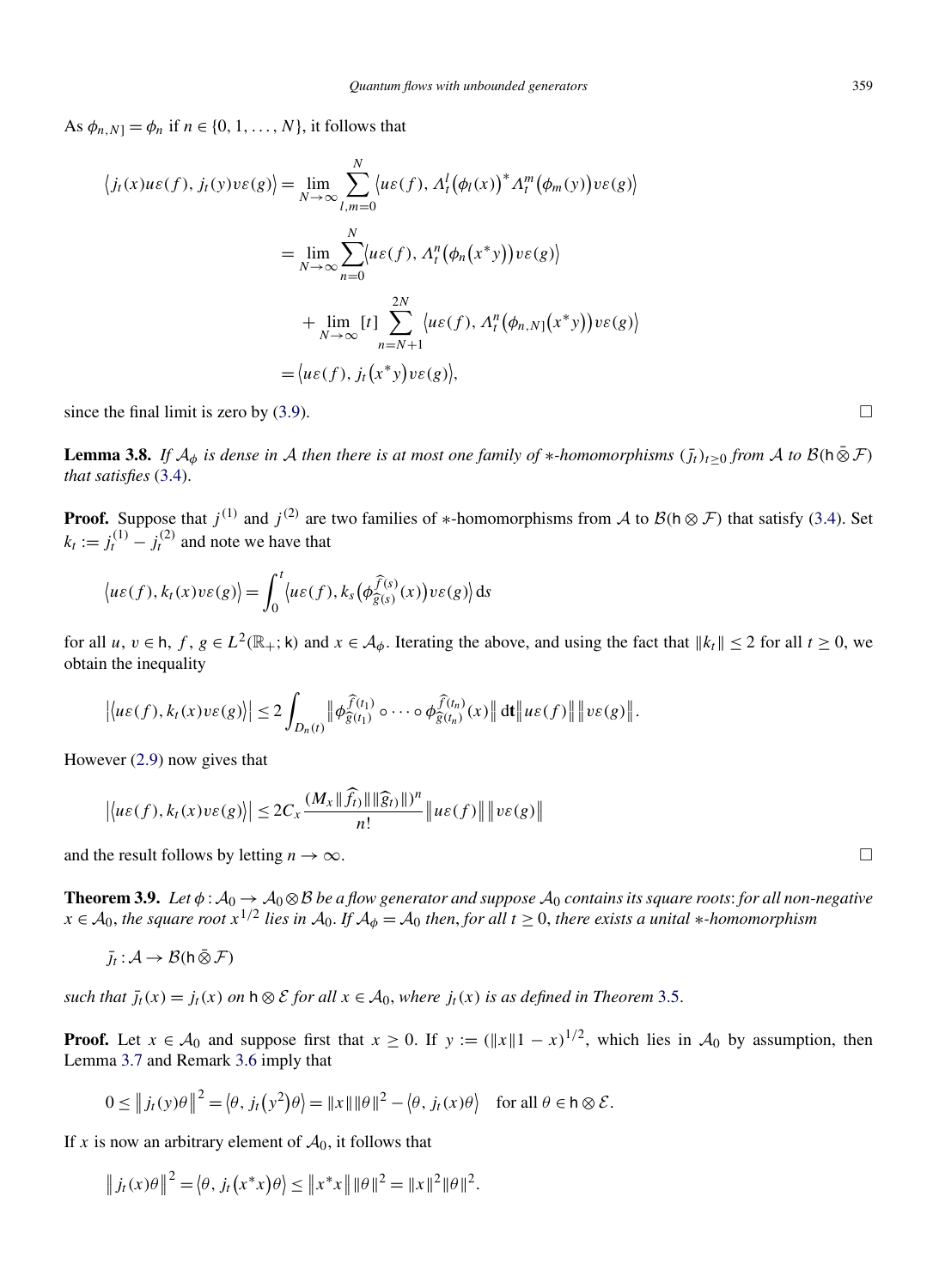Thus  $j_t(x)$  extends to  $\bar{j}_t(x) \in \mathcal{B}(\hbar \bar{\otimes} \mathcal{F})$ , which has norm at most  $||x||$ , and the map

 $\mathcal{A}_0 \to \mathcal{B}(\mathsf{h} \,\bar{\otimes}\, \mathcal{F}); \qquad x \mapsto \bar{j}_t(x)$ 

is a ∗-linear contraction, which itself extends to a ∗-linear contraction

$$
\bar{J}_t: \mathcal{A} \to \mathcal{B}(\mathsf{h}\,\bar{\otimes}\,\mathcal{F}).
$$

Furthermore, if  $x, y \in A_0$  and  $\theta, \zeta \in h \otimes \mathcal{E}$  then, by Lemma [3.7,](#page-9-0)

$$
\langle \theta, \overline{j}_t(x)\overline{j}_t(y)\zeta \rangle = \langle \overline{j}_t(x^*)\theta, \overline{j}(y)\zeta \rangle = \langle j_t(x^*)\theta, \overline{j}_t(y)\zeta \rangle = \langle \theta, \overline{j}_t(xy)\zeta \rangle = \langle \theta, \overline{j}_t(xy)\zeta \rangle,
$$

so  $\bar{j}_t$  is multiplicative on  $\mathcal{A}_0$ . An approximation argument now gives that  $\bar{j}_t$  is multiplicative on the whole of A.  $\Box$ 

*Remark 3.10. If* A *is an AF algebra*, *i*.*e*., *the norm closure of an increasing sequence of finite-dimensional* ∗  $subalgebras, then its local algebra  $A_0$ , the union of these subalgebras, contains its square roots, since every finite$ *dimensional <sup>C</sup>*<sup>∗</sup> *algebra is closed in* <sup>A</sup>.

*Definition 3.11. The unital*  $C^*$  *algebra* A *has* generators  $\{a_i: i \in I\}$  *if* A *is the smallest unital*  $C^*$  *algebra which contains*  $\{a_i: i \in I\}$ . These generators satisfy the relations  $\{p_k: k \in K\}$  *if each*  $p_k$  *is a complex polynomial in the non-commuting indeterminate*  $\langle X_i, X_i^* : i \in I \rangle$  *and, for all*  $k \in K$ *, the algebra element*  $p_k(a_i, a_i^* : i \in I)$ *, obtained from*  $p_k$  *by replacing*  $X_i$  *by*  $a_i$  *and*  $X_i^*$  *by*  $a_i^*$  *for all*  $i \in I$ *, is equal to* 0.

Suppose A has generators  $\{a_i: i \in I\}$  which satisfy the relations  $\{p_k: k \in K\}$ . Then A is *generated by isometries* if  $\{X_i^*X_i - 1: i \in I\} \subseteq \{p_k: k \in K\}$  and is generated by unitaries if  $\{X_i^*X_i - 1, X_iX_i^* - 1: i \in I\} \subseteq \{p_k: k \in K\}.$ The algebra A is *universal* if, given any unital  $C^*$  algebra B containing a set of elements  $\{b_i: i \in I\}$  which satisfies the relations  $\{p_k: k \in K\}$ , i.e.,  $p_k(b_i, b_i^* : i \in I) = 0$  for all  $k \in K$ , there exists a unique \*-homomorphism  $\pi : A \to B$ such that  $\pi(a_i) = b_i$  for all  $i \in I$ .

**Theorem 3.12.** *Let A be the universal*  $C^*$  *algebra generated by isometries*  $\{s_i : i \in I\}$  *which satisfy the relations*  $\{p_k: k \in K\}$ , and let  $\mathcal{A}_0$  be the \*-algebra generated by  $\{s_i: i \in I\}$ . If  $\phi: \mathcal{A}_0 \to \mathcal{A}_0 \otimes \mathcal{B}$  is a flow generator such that  $A_{\phi} = A_0$  *then, for all*  $t \geq 0$ *, there exists a unital* \**-homomorphism* 

$$
\bar{J}_t : \mathcal{A} \to \mathcal{B}(\mathsf{h} \,\bar{\otimes}\, \mathcal{F})
$$

*such that*  $\bar{j}_t(x) = j_t(x)$  *on*  $h \otimes \mathcal{E}$  *for all*  $x \in \mathcal{A}_0$ *, where*  $j_t(x)$  *is as defined in Theorem* [3.5.](#page-8-0)

**Proof.** Remark [3.6](#page-9-0) and Lemma [3.7](#page-9-0) imply that  $j_t(s_i)$  is isometric and that  $j_t(s_i^*)$  is contractive for all  $i \in I$ . Repeated application of [\(3.7\)](#page-9-0) then shows that  $j_t(x)$  is bounded for each  $x \in A_0$ , and that  $j_t$  extends to a unital ∗-homomorphism from  $\mathcal{A}_0$  to  $\mathcal{B}(h \otimes \mathcal{F})$ . Furthermore, the set { $j_t(s_i): i \in I$ } satisfies the relations { $p_k: k \in K$ } so, by the universal nature of *A*, there exists a ∗-homomorphism  $\pi$  from *A* into  $\mathcal{B}(\hat{\pi}) = f(t)$  such that  $\pi(s_i) = j_t(s_i)$  for all  $i \in I$  and  $\bar{j}_t := \pi$  is as required.  $\Box$  required.  $\Box$ 

**Corollary 3.13.** *The family*  $(j_t: A \to \mathcal{B}(\mathbf{h} \bar{\otimes} \mathcal{F}))_{t>0}$  constructed in Theorems [3.9](#page-10-0) *and* 3.12 *is a strong solution of the QSDE* [\(1.2\)](#page-2-0).

**Proof.** Fix  $x \in A_{\phi}$  and let

$$
L_t := \Sigma((\bar{j}_t \otimes \iota_B)(\phi(x))) \tag{3.10}
$$

for all  $t \geq 0$ , where  $\Sigma : \mathcal{B}(\overline{h \otimes \mathcal{F} \otimes \mathbf{k}}) \to \mathcal{B}(\overline{h \otimes \mathbf{k} \otimes \mathcal{F}})$  is the isomorphism that swaps the last two components of simple tensors. If  $f \in L^2(\mathbb{R}_+; \mathsf{k})$  then

$$
\|L_t u \otimes \widehat{f}(t) \otimes \varepsilon(f)\| \le \|\phi(x)\| \|\widehat{f}(t)\| \|u\varepsilon(f)\|,
$$

<span id="page-11-0"></span>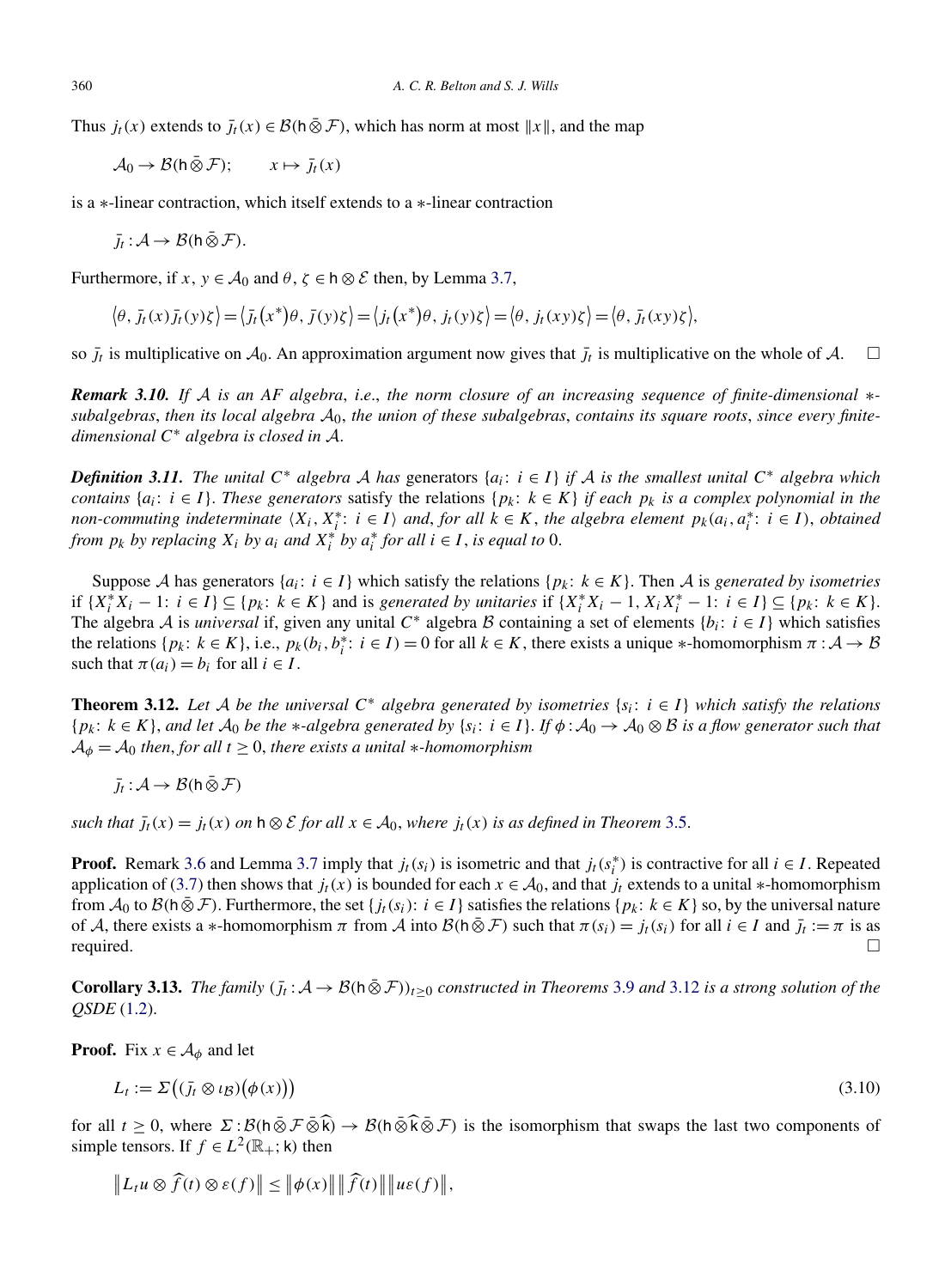<span id="page-12-0"></span>so if  $t \mapsto L_t u \otimes \widehat{f}(t) \otimes \varepsilon(f)$  is strongly measurable then  $t \mapsto L_t$  is quantum stochastically integrable [\[20\]](#page-26-0), p. 232, and  $\bar{I}$  satisfies the QSDE in the strong sense, since we already have from [\(3.4\)](#page-8-0) that it is a weak solution.

Now, Theorem [3.5](#page-8-0) implies that for each  $x \in A_{\phi} = A_0$  and  $\theta \in h \otimes \mathcal{E}$  the map  $t \mapsto \bar{j}_t(x)\theta$  is continuous, hence so is

 $t \mapsto (J_t \otimes \iota_B)(y \otimes T)(\theta \otimes \xi) = J_t(y)\theta \otimes T\xi$ 

for all  $y \in A_0$ ,  $T \in B(\hat{k})$  and  $\xi \in \hat{k}$ . As  $||L_t|| = ||\phi(x)||$  for all  $t \ge 0$ , it follows that  $t \mapsto L_t$  and  $t \mapsto L_t^*$  are strongly continuous on h ⊗ $\widehat{k} \otimes \mathcal{F}$ . Hence  $t \mapsto L_t(u \otimes \widehat{f}(t) \otimes \varepsilon(f))$  is separably valued and weakly measurable, so Pettis's theorem gives the result.  $\Box$ 

*Remark 3.14. Property [\(3.5\)](#page-8-0) implies that the homomorphism*  $\bar{j}_t$  given by Theorems [3.9](#page-10-0) and [3.12](#page-11-0) *takes values in the matrix space*  $\mathcal{A} \otimes_M \mathcal{B}(\mathcal{F})$  [\[20\]](#page-26-0).

*Notation 3.15. For all*  $t > 0$ ,  $f, g \in L^2(\mathbb{R}_+; \mathsf{k})$  *and*  $a \in \mathcal{A}$ , let

 $\bar{j}_t[f, g](a) := (1_h \otimes \langle \varepsilon(f_t) \rangle |) \bar{j}_t(a) (1_h \otimes | \varepsilon(g_t) \rangle)).$ 

**Theorem 3.16.** *The family of*  $*$ *-homomorphisms*  $(j_t)_{t>0}$  *given by Theorems* [3.9](#page-10-0) *and* [3.12](#page-11-0) *forms a Feller cocycle* [\[23\]](#page-26-0), Section 2.4, *for the shift semigroup on*  $\mathcal{B}(F)$ : *for all*  $s, t \geq 0$ ,  $f, g \in L^2(\mathbb{R}_+; \mathsf{k})$  *and*  $a \in \mathcal{A}$ ,

 $\bar{j}_0[0,0](a) = a$ ,

 $\overline{j_t}[f,g](a) \in \mathcal{A}$ ,

(iii)  $t \mapsto \overline{j_t}[f, g](a)$  *is norm continuous and* 

 $(iv)$   $\bar{j}_{s+t}[f,g] = \bar{j}_s[f,g] \circ \bar{j}_t[f(\cdot + s),g(\cdot + s)].$ 

*Consequently*, *setting*

$$
T_t(a) := \overline{j_t[0,0]}(a) = (1_h \otimes \langle \varepsilon(0) | \overline{j_t(a)}(1_h \otimes \langle \varepsilon(0) \rangle) \quad \text{for all } a \in \mathcal{A}
$$

*gives a strongly continuous semigroup*  $T = (T_t)_{t>0}$  *of completely positive contractions on* A *such that*  $T_t(x) =$  $\exp(t\phi_{\omega}^{a})(x)$  *for all*  $x \in A_0$  *and*  $t \ge 0$ *. In particular,*  $T_t(1) = 1$  *for all*  $t \ge 0$  *and*  $A_0$  *is a core for the generator of T* .

**Proof.** Properties (i) and (ii) are immediate consequences of [\(3.4\)](#page-8-0) and [\(3.5\)](#page-8-0) respectively. For (iii), note that if  $x \in A_0$ and  $f, g \in L^2(\mathbb{R}_+; \mathsf{k})$  then Theorem [3.5](#page-8-0) implies that

$$
t \mapsto \bar{J}_t[f, g](x) = (1_h \otimes \langle \varepsilon(f) | ) \bar{J}_t(x) (1_h \otimes \langle \varepsilon(g) \rangle) \exp \biggl( - \int_t^{\infty} \langle f(s), g(s) \rangle ds \biggr)
$$

is norm continuous; the general case follows by approximation.

In order to establish (iv), fix  $s \ge 0$  and continuous functions  $f, g \in L^2(\mathbb{R}_+; \mathsf{k})$ , and let

 $J_t := \bar{j}_s[f, g] \circ \bar{j}_t[f(\cdot + s), g(\cdot + s)]$  for all  $t \ge 0$ *.* 

We will show that  $J_t = \overline{J}_{s+t}[f, g]$ .

First note that for any  $x \in A_0$  and  $t > 0$ , the map

$$
F: [0, t] \to \mathcal{A}; \qquad r \mapsto \bar{J}_r \Big[ f(\cdot + s), g(\cdot + s) \Big] \Big( \phi_{\widehat{g}(r+s)}^{\widehat{f}(r+s)}(x) \Big) \Big\langle \varepsilon(f_{[s+r,s+t)}), \varepsilon(g_{[s+r,s+t)}) \Big\rangle
$$

is continuous, hence Bochner integrable, and so

$$
x\big\langle \varepsilon(f_{[s,s+t)}), \varepsilon(g_{[s,s+t)}) \big\rangle + \int_0^t F(r) \, dr \in \mathcal{A}.
$$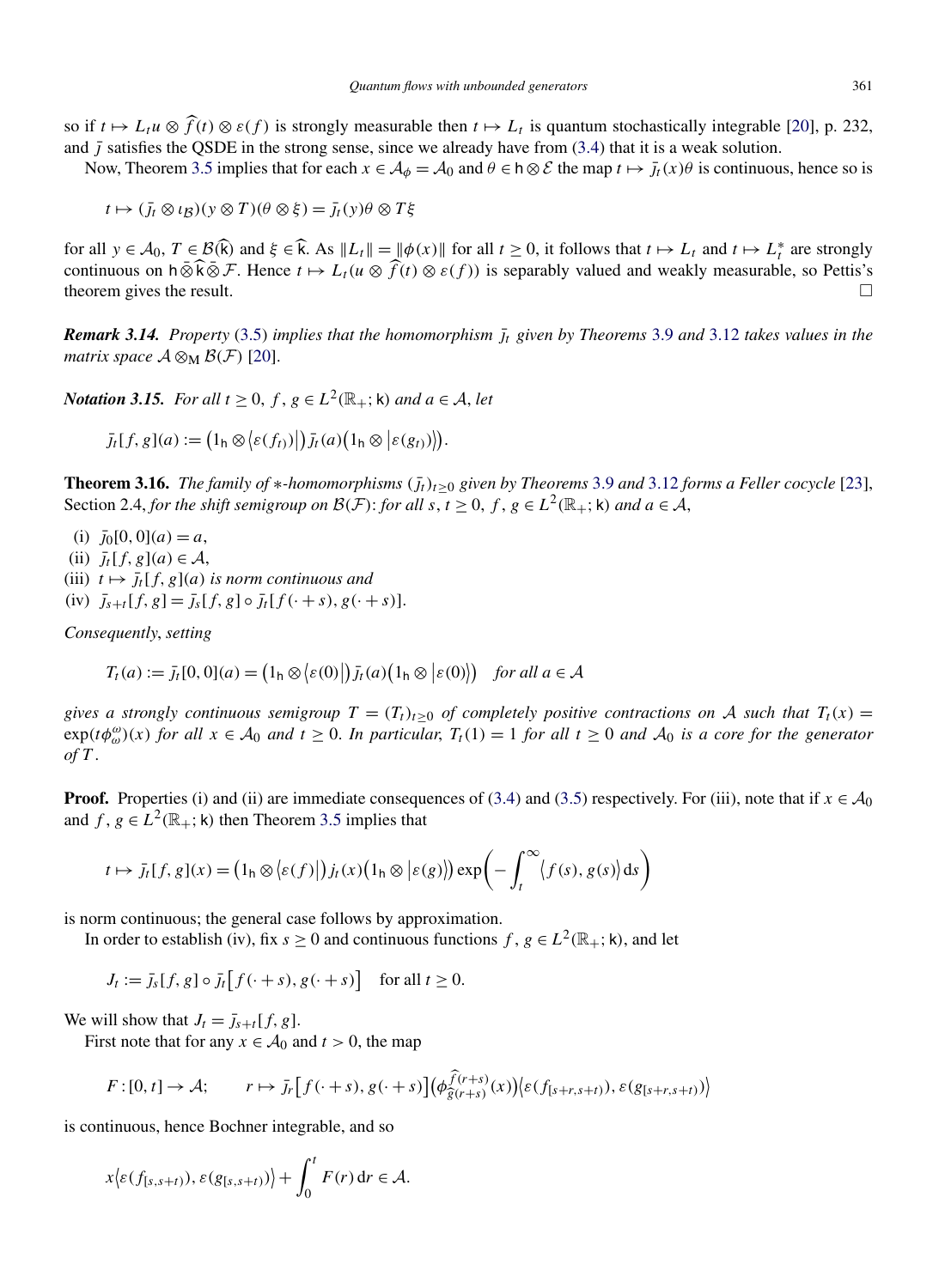By the adaptedness of  $\bar{J}_t(x)$  and [\(3.4\)](#page-8-0),

$$
\langle u, \left( x \langle \varepsilon(f_{[s,s+t)}), \varepsilon(g_{[s,s+t)}) \rangle + \int_0^t F(r) dr \right) v \rangle
$$
  
\n
$$
= \langle u, xv \rangle \langle \varepsilon(f(\cdot + s)_t), \varepsilon(g(\cdot + s)_t)) \rangle
$$
  
\n
$$
+ \int_0^t \langle u\varepsilon(f(\cdot + s)_t), f, (\phi_{\widehat{g}(r+s)}^{\widehat{f}(r+s)}(x))v\varepsilon(g(\cdot + s)_t)) \rangle \langle \varepsilon(f(\cdot + s)_{[r,t)}), \varepsilon(g(\cdot + s)_{[r,t)}) \rangle dr
$$
  
\n
$$
= \langle u\varepsilon(f(\cdot + s)_t), f, (x)v\varepsilon(g(\cdot + s)_t) \rangle
$$
  
\n
$$
= \langle u, \overline{f}, [f(\cdot + s), g(\cdot + s)](x)v \rangle.
$$

Consequently,

$$
\langle u, J_t(x)v \rangle = \langle u, \bar{J}_s[f, g](x)v \rangle \langle \varepsilon(f_{[s,s+t)}), \varepsilon(g_{[s,s+t)}) \rangle + \int_0^t \langle u, \bar{J}_s[f, g] \circ \bar{J}_r[f(\cdot+s), g(\cdot+s)](\phi_{\widehat{g}(r+s)}^{\widehat{f}(r+s)}(x))v \rangle \langle \varepsilon(f_{[s+r,s+t)}), \varepsilon(g_{[s+r,s+t)}) \rangle dr = \langle u, \bar{J}_s[f, g](x)v \rangle \langle \varepsilon(f_{[s,s+t)}), \varepsilon(g_{[s,s+t)}) \rangle + \int_0^t \langle u, J_r(\phi_{\widehat{g}(r+s)}^{\widehat{f}(r+s)}(x))v \rangle \langle \varepsilon(f_{[s+r,s+t)}), \varepsilon(g_{[s+r,s+t)}) \rangle dr.
$$

On the other hand, by [\(3.4\)](#page-8-0),

$$
\langle u, \overline{J}_{s+t}[f,g](x)v \rangle = \langle u, xv \rangle \langle \varepsilon(f_{s+t}), \varepsilon(g_{s+t}) \rangle + \int_0^s \langle u\varepsilon(f_{s+t}), f_r(\phi_{\widehat{g}(r)}^{\widehat{f}(r)}(x))v\varepsilon(g_{s+t}) \rangle dr + \int_s^{s+t} \langle u\varepsilon(f_{s+t}), f_r(\phi_{\widehat{g}(r)}^{\widehat{f}(r)}(x))v\varepsilon(g_{s+t}) \rangle dr = \langle u\varepsilon(f_{s+t}), f_s(x)v\varepsilon(g_{s+t}) \rangle + \int_0^t \langle u\varepsilon(f_{s+t}), f_{q+s}(\phi_{\widehat{g}(q+s)}^{\widehat{f}(q+s)}(x))v\varepsilon(g_{s+t}) \rangle dq = \langle u, \overline{J}_s[f,g](x)v \rangle \langle \varepsilon(f_{[s,s+t)}), \varepsilon(g_{[s,s+t)}) \rangle + \int_0^t \langle u, \overline{J}_{q+s}[f,g](\phi_{\widehat{g}(q+s)}^{\widehat{f}(q+s)}(x))v \rangle \langle \varepsilon(f_{[s+q,s+t)}), \varepsilon(g_{[s+q,s+t)}) \rangle dq.
$$

Now set  $K_t := J_t - \bar{j}_{s+t}[f, g]$ , so that

$$
\langle u, K_t(x)v\rangle = \int_0^t \langle u, K_r(\phi_{\widehat{g}(r+s)}^{\widehat{f}(r+s)}(x))v\rangle G(r) dr,
$$

where  $G: r \mapsto \langle \varepsilon(f_{[s+r,s+t)}), \varepsilon(g_{[s+r,s+t)}) \rangle$  is continuous. As

$$
||K_t|| \le 2 \exp\left(\frac{1}{2} (||f||^2 + ||g||^2) \right)
$$
 for all  $t \ge 0$ ,

iterating the above and estimating as in the proof of Lemma [3.8](#page-10-0) shows that  $K \equiv 0$ . The density of  $\mathcal{A}_0$  in  $\mathcal{A}$  and of continuous functions in  $L^2(\mathbb{R}_+; \mathsf{k})$  now gives (iv).

That *T* is a semigroup follows from this cocycle property (iv): note that

$$
T_{s+t} = \bar{j}_{s+t}[0,0] = \bar{j}_s[0,0] \circ \bar{j}_t[0,0] = T_s \circ T_t \quad \text{for all } s,t \ge 0.
$$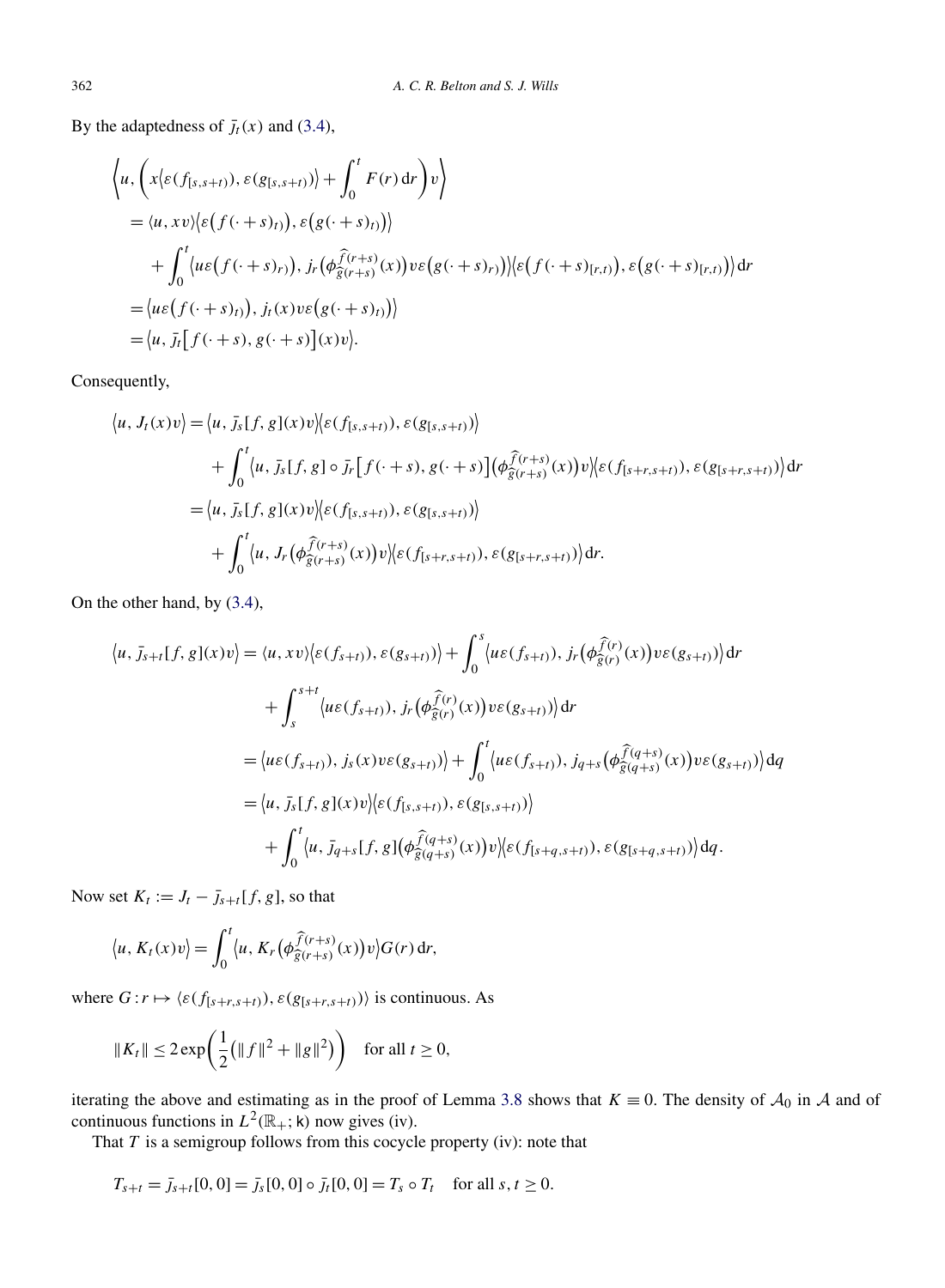<span id="page-14-0"></span>Contractivity, complete positivity and strong continuity of *T* are immediate; the exponential identity holds because

$$
\langle u, T_t(x)v \rangle = \langle u, xv \rangle + \int_0^t \langle u, T_s(\phi_\omega^\omega(x))v \rangle ds \tag{3.11}
$$

for all *u*,  $v \in h$ ,  $t \ge 0$  and  $x \in A_0$ , by [\(3.4\)](#page-8-0). That  $A_0$  is a core for the generator of *T* follows from Lemma [2.14](#page-6-0) and [6]. Corollary 3.1.20.  $[6]$ , Corollary 3.1.20.

*Remark 3.17. A* ∗*-homomorphic Feller cocycle as in Theorem* [3.16](#page-12-0) *is called a* quantum flow *or* quantum stochastic flow; *a strongly continuous semigroup*  $(T_t)_{t>0}$  *of completely positive contractions is known as a* quantum dynamical semigroup, and the condition  $T_t(1) = 1$  for all  $t \ge 0$  means that the semigroup is conservative; *conservative quantum dynamical semigroups are also known as* quantum Markov semigroups. *Hence Theorem* [3.16](#page-12-0) *gives the existence of a quantum flow which dilates a quantum Markov semigroup on the <sup>C</sup>*<sup>∗</sup> *algebra* <sup>A</sup>.

*Remark 3.18. By Theorem* [3.16,](#page-12-0) *the component φ<sup>ω</sup> <sup>ω</sup>* = *τ of the flow generator φ is closable*, *with τ being the generator of the quantum Markov semigroup T* . *However*, *closability of the bimodule map δ seems to be a much more delicate issue and remains an open question*.

**Theorem 3.19.** *Consider the family of*  $*$ *-homomorphisms*  $(j_t)_{t\geq0}$  *constructed in Theorems* [3.9](#page-10-0) *and* [3.12.](#page-11-0) If  $A_c$  *is a commutative* ∗*-subalgebra of* A *such that*

- (i)  $\phi(\mathcal{A}_c \cap \mathcal{A}_0) \subseteq \mathcal{A}_c \otimes \mathcal{B}$  and
- (ii)  $A_c \cap A_0$  *is dense in*  $A_c$

then the family  $\{\bar{f}_t(a): t \geq 0, a \in A_c\}$  is commutative, i.e., the commutator  $[\bar{f}_s(a), \bar{f}_t(b)] = 0$  for all s,  $t \geq 0$  and a,  $b \in \mathcal{A}_c$ .

**Proof.** The result is immediate when  $s = t$ , so assume without loss of generality that  $s < t$  and let  $b \in A_c \cap A_0$ ; if

$$
K_t(b) := \langle u\varepsilon(f), [\bar{J}_s(a), \bar{J}_t(b)]v\varepsilon(g) \rangle = 0,
$$

where *u*,  $v \in h$ ,  $f$ ,  $g \in L^2(\mathbb{R}_+; \mathsf{k})$  and  $a \in A_c$  are arbitrary, then the result follows by (ii) and the continuity of  $\bar{J}_t$ .

Write  $\bar{j}_t(b) = \bar{j}_s(b) + \int_s^t L_r dA_r$ , where  $L = (L_r)_{r \geq 0}$  is the process defined in [\(3.10\)](#page-11-0) with *x* changed to *b*. It is straightforward, using adaptedness, to show that

$$
A \int_{s}^{t} L_{r} dA_{r} B = \int_{s}^{t} \Sigma (A \otimes 1_{\widehat{k}}) L_{r} \Sigma (B \otimes 1_{\widehat{k}}) dA_{r}
$$

for any  $A, B \in \mathcal{B}(\mathsf{h} \bar{\otimes} \mathcal{F}_{[0,s)}) \bar{\otimes} 1_{\mathcal{F}_{[s,\infty)}},$  where  $\Sigma$  is the swap isomorphism defined after [\(3.10\)](#page-11-0). Since  $\bar{j}$  is a strong solution of the QSDE [\(1.2\)](#page-2-0), by Corollary [3.13,](#page-11-0) it follows that

$$
K_t(b) = \int_s^t K_r\big(\phi_{\widehat{g}(r)}^{\widehat{f}(r)}(b)\big) dr.
$$

Assumption (i) allows us to iterate this identity; noting also that

$$
\big|K_r(c)\big|\leq 2||u|| ||v|| \big|\varepsilon(f)\big|\big|\big|\varepsilon(g)\big|\big||u|| ||c|| \quad \text{for all } c\in\mathcal{A}_c\cap\mathcal{A}_0,
$$

one readily obtains the estimate

$$
|K_{t}(b)| \leq 2||u|| ||v|| ||\varepsilon(f)|| ||\varepsilon(g)|| ||a|| C_{b} M_{b}^{n} \frac{1}{n!} \biggl( \int_{s}^{t} ||\widehat{f}(r)|| ||\widehat{g}(r)|| dr \biggr)^{n},
$$

where  $C_b$  and  $M_b$  are constants associated to *b* through its membership of  $A_\phi$ . Letting  $n \to \infty$  gives the result.  $\Box$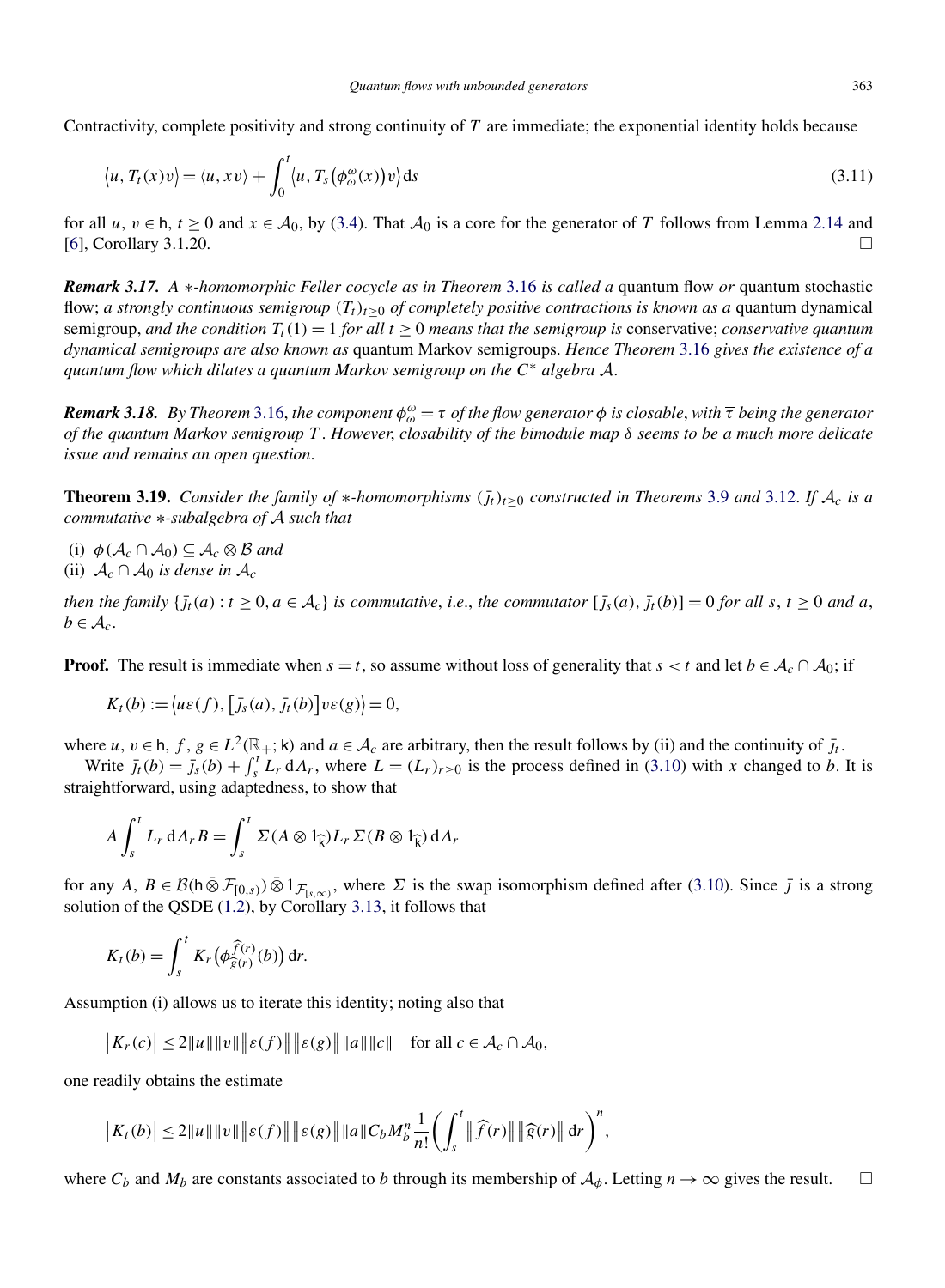<span id="page-15-0"></span>*Remark 3.20. If* A *is commutative then conditions* (i) *and* (ii) *of Theorem* [3.19](#page-14-0) *are satisfied automatically when* A*<sup>c</sup>* = A, *so Theorems* [3.9](#page-10-0) *and* [3.12](#page-11-0) *produce classical Markov semigroups in this case*. *However*, *Theorem* [3.19](#page-14-0) *also allows for the possibility of dealing with different commutative subalgebras that do not commute with one another*, *a necessary feature of quantum dynamics*.

## **4. Random walks on groups**

*Definition 4.1.* Let  $A = C_0(G) \oplus \mathbb{C}1 \subseteq \mathcal{B}(\ell^2(G))$ , where G is a discrete group and  $x \in C_0(G)$  acts on  $\ell^2(G)$  by *multiplication, and let*  $A_0 = \text{lin}\{1, e_g: g \in G\}$ *, where*  $e_g(h) := \mathbb{1}_{g=h}$  *for all*  $h \in G$ *. That is,* A *is the unitisation of the*  $C^*$  *algebra of functions on*  $G$  *which vanish at infinity and*  $A_0$  *is the dense unital subalgebra generated by the functions with finite support*; *as positivity in the C*∗*-algebraic sense corresponds here to the pointwise positivity of functions*,  $A_0$  *contains its square roots.* 

*Let H be a non-empty finite subset of*  $G \setminus \{e\}$  *and let the Hilbert space* k *have orthonormal basis*  $\{f_h: h \in H\}$ ; *the maps*

$$
\lambda_h: G \to G; \qquad g \mapsto hg \quad (h \in H)
$$

*correspond to the permitted moves in the random walk constructed on G*.

**Lemma 4.2.** *Given a* transition function

$$
t: H \times G \to \mathbb{C}; \qquad (h, g) \mapsto t_h(g),
$$

*the map*

$$
\phi: \mathcal{A}_0 \to \mathcal{A}_0 \otimes \mathcal{B}; \qquad x \mapsto \left[ \frac{\sum_{h \in H} |t_h|^2 (x \circ \lambda_h - x)}{\sum_{h \in H} t_h (x \circ \lambda_h - x) \otimes |f_h|} \frac{\sum_{h \in H} \overline{t_h} (x \circ \lambda_h - x) \otimes \langle f_h|}{\sum_{h \in H} (x \circ \lambda_h - x) \otimes |f_h| / \langle f_h|} \right]
$$

*is a flow generator such that*

$$
\phi(e_g) = e_g \otimes m_e(g) + \sum_{h \in H} e_{h^{-1}g} \otimes m_h(h^{-1}g) \quad \text{for all } g \in G,
$$

*where*

$$
m_e(g) := \begin{bmatrix} -\sum_{h \in H} |t_h(g)|^2 & -\sum_{h \in H} \overline{t_h(g)} \langle f_h | \\ -\sum_{h \in H} t_h(g) | f_h \rangle & -1_k \end{bmatrix} \quad and \quad m_h(g) := \begin{bmatrix} |t_h(g)|^2 & \overline{t_h(g)} \langle f_h | \\ t_h(g) | f_h \rangle & |f_h \rangle \langle f_h | \end{bmatrix}.
$$

*Hence*

$$
\phi_n(e_g)=\sum_{h_1\in H\cup\{e\}}\cdots\sum_{h_n\in H\cup\{e\}}e_{h_n^{-1}\cdots h_1^{-1}g}\otimes m_{h_n}(h_n^{-1}\cdots h_1^{-1}g)\otimes\cdots\otimes m_{h_1}(h_1^{-1}g)
$$

*for all*  $n \in \mathbb{N}$  *and*  $g \in G$ .

**Proof.** The first claim is readily verified with the aid of Lemma [2.2;](#page-4-0) the second is immediate.  $\Box$ 

**Theorem 4.3.** *Let* A *be as in Definition* 4.1 *and φ as in Lemma* 4.2. *If the transition function t is chosen such that*  $A_{\phi} = A_0$  *then there exists an adapted family of unital* \*-*homomorphisms*  $(j_t : A \to B(h \otimes F))_{t \ge 0}$  *which forms a Feller cocycle in the sense of Theorem* [3.16](#page-12-0) *and satisfies the quantum stochastic differential equation* [\(1.2\)](#page-2-0) *in the strong sense on*  $A_0$  *for all*  $t > 0$ *. Setting* 

$$
T_t(a) := (1_h \otimes \langle \varepsilon(0) | \, \rangle) \bar{f}_t(a) \big( 1_h \otimes \langle \varepsilon(0) \rangle \big) \quad \text{for all } a \in \mathcal{A} \text{ and } t \ge 0
$$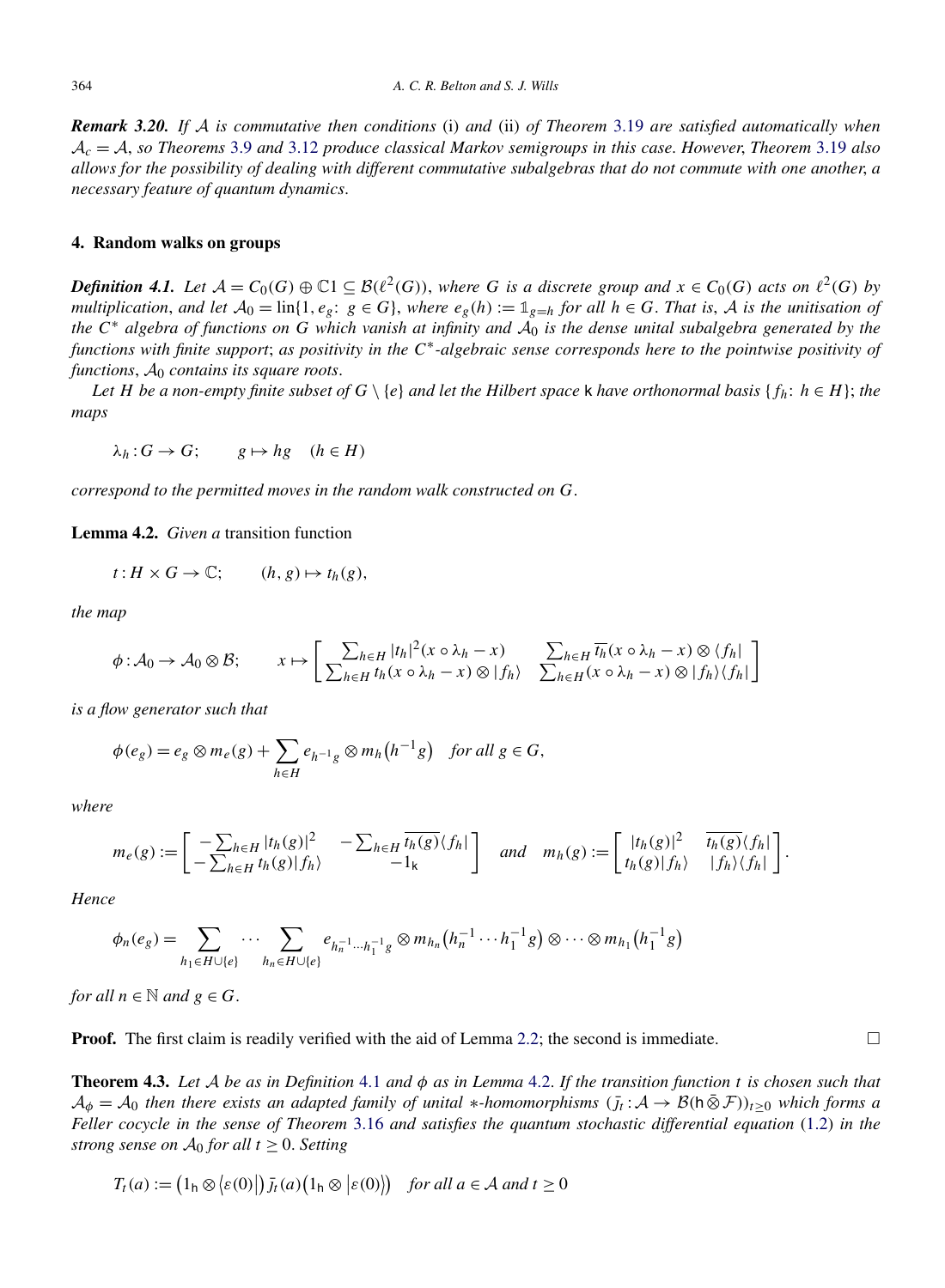*gives a classical Markov semigroup T on* A *whose generator is the closure of*

$$
\tau: \mathcal{A}_0 \to \mathcal{A}_0; \qquad x \mapsto \sum_{h \in H} |t_h|^2 (x \circ \lambda_h - x).
$$

**Proof.** This follows from Theorems [3.9](#page-10-0) and [3.19](#page-14-0) together with Lemma [4.2.](#page-15-0)  $\Box$ 

**Remark 4.4.** Given  $g \in G$ , let  $A := [B1_k] \in \mathcal{B}(\mathbb{C} \oplus \mathsf{k}; \mathsf{k})$ , where  $B := \sum_{h \in H} t_h(g) |f_h\rangle$ . Then  $m_e(g) = -A^*A$  and

$$
\|m_e(g)\| = \|AA^*\| = \|BB^* + 1_k\| = \|B^*B\| + 1 = 1 + \sum_{h \in H} |t_h(g)|^2.
$$

*It may be shown similarly that*  $\|m_h(g)\| = 1 + |t_h(g)|^2$  *for all*  $g \in G$  *and*  $h \in H$ *, so if* 

$$
M_g := \lim_{n \to \infty} \max \{|t_h(h_n^{-1} \cdots h_1^{-1} g)| : h_1, \dots, h_n \in H \cup \{e\}, h \in H\} < \infty
$$
\n(4.1)

*then*

$$
\left\|\phi_n(e_g)\right\| \le \left(1+|H|+2|H|M_g^2\right)^n \quad \text{for all } n \in \mathbb{Z}_+,
$$

*where*  $|H|$  *denotes the cardinality of H*. *Hence*  $A_{\phi} = A_0$  *if* (4.1) *holds for all*  $g \in G$ .

*Remark 4.5. If t is bounded then clearly* (4.1) *holds for all*  $g \in G$ . *In this case, there exist bounded operators*  $L \in$  $B(h; h \bar{\otimes} k), S \in B(h \bar{\otimes} k)$  *and*  $F \in B(h \bar{\otimes} \bar{k})$  *such that* 

$$
L = \sum_{h \in H} t_h \otimes |f_h\rangle, \qquad S = \sum_{h \in H} S_h \otimes |f_h\rangle \langle f_h| \quad and \quad F = \begin{bmatrix} -\frac{1}{2}L^*L & -L^* \\ SL & S - 1_{h \otimes k} \end{bmatrix},
$$

*where*  $t_h$  acts by multiplication and  $S_h$  is the unitary operator on  $\ell^2(G)$  such that  $e_g \mapsto e_{hg}$ . *It follows from* [\[21\]](#page-26-0), *Theorems* 7.1 *and* 7.5, *that the Hudson–Parthasarathy QSDE*

 $U_0 = I_{h \otimes \mathcal{F}}$ ,  $dU_t = (F \otimes 1_{\mathcal{F}}) \Sigma (U_t \otimes I_{\widehat{k}}) dA_t$ ,

*where Σ is the swap isomorphism defined after* [\(3.10\)](#page-11-0), *has a unique solution which is a unitary cocycle*. *Furthermore*, *by* [\[21\]](#page-26-0), *Theorem* 7.4, *setting*

$$
k_t(a) := U_t^*(a \otimes 1_{\mathcal{F}})U_t \quad \text{for all } a \in \mathcal{B}(\mathsf{h}) \text{ and } t \ge 0
$$

*defines a quantum flow k with generator*

$$
\varphi : \mathcal{B}(\mathsf{h}) \to \mathcal{B}(\mathsf{h}\,\bar{\otimes}\,\widehat{\mathsf{k}}); \qquad a \mapsto (a \otimes 1_{\widehat{\mathsf{k}}})F + F^*(a \otimes 1_{\widehat{\mathsf{k}}}) + F^*\Delta(a \otimes 1_{\widehat{\mathsf{k}}})F.
$$

*A short calculation shows that ϕ is of the form covered by Lemma* [2.5,](#page-4-0) *with*

$$
\pi(a) = S^*(a \otimes 1_k)S
$$
,  $\delta(a) = -La + \pi(a)L$  and  $\tau(a) = -\frac{1}{2} \{L^*L, a\} + L^* \pi(a)L$ 

*for all*  $a \in B(h)$ . It follows that  $\varphi|_{A_0} = \varphi$ , where  $\varphi$  is the flow generator of Lemma [4.2,](#page-15-0) and so the cocycle *j* given by *Theorem* [4.3](#page-15-0) *is the restriction of k to* A. *However*, *this construction by conjugation does not give the Feller property*, *that* A *is preserved by k*.

*Example 4.6. If*  $G = (\mathbb{Z}, +)$ ,  $H = \{\pm 1\}$  *and the transition function t is bounded*, *with*  $t_{+1}(g) = 0$  *for all*  $g < 0$  *and t*−1*(g)* = 0 *for all g* ≤ 0, *then the Markov semigroup T given by Theorem* [4.3](#page-15-0) *corresponds to the classical birth–death process with birth and dates rates* |*t*+1| <sup>2</sup> *and* |*t*−1| 2, *respectively*. *The cocycle constructed here is Feller*, *as it acts on*  $\mathcal{A} = C_0(\mathbb{Z}) \oplus \mathbb{C}1$ , *in contrast to* [\[27\]](#page-26-0), *Example* 3.3, *where the cocycle acts on the whole of*  $\ell^{\infty}(\mathbb{Z})$ .

**Remark 4.7.** If  $G = (\mathbb{Z}, +)$ ,  $H = \{+1\}$  and  $t_{+1}: g \mapsto 2^g$  then  $M_g = 2^g$  and the condition (4.1) holds for all  $g \in G$ . *Thus Theorem* [4.3](#page-15-0) *applies to examples where the transition function t is unbounded*.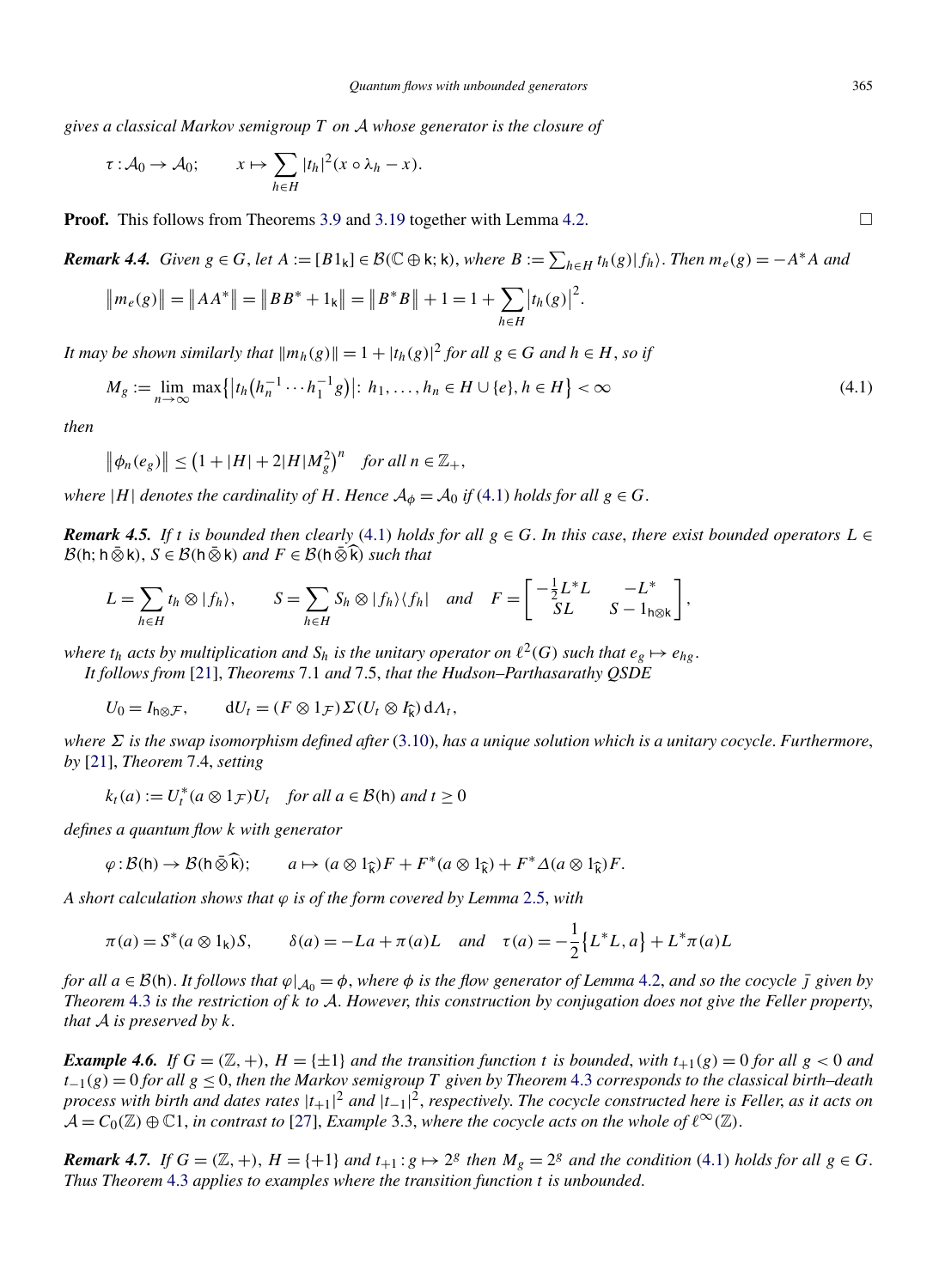#### <span id="page-17-0"></span>**5. The symmetric quantum exclusion process**

This section was inspired by Rebolledo's treatment of the quantum exclusion process: see [\[28\]](#page-26-0), Examples 2.4.3 and 4.1.3.

*Definition 5.1. Let I be a non-empty set. The* CAR algebra *is the unital*  $C^*$  *algebra*  $A$  *with generators*  $\{b_i: i \in I\}$ , *subject to the anti-commutation relations*

$$
\{b_i, b_j\} = 0 \quad and \quad \{b_i, b_j^*\} = \mathbb{1}_{i=j} \quad \text{for all } i, j \in I.
$$
 (5.1)

*It follows from* (5.1) *that the*  $b_i$  *are nonzero partial isometries for all*  $i \in I$ .

*As is well known* [\[7\]](#page-26-0), *Proposition* 5.2.2, <sup>A</sup> *is represented faithfully and irreducibly on* <sup>F</sup>−*(*2*(I))*, *the Fermionic Fock space over*  $\ell^2(I)$ ; *in other words, we may (and do) suppose that*  $A \subseteq B(h)$ *, where*  $h := \mathcal{F}_-(\ell^2(I))$ *, and the algebra identity*  $1 = 1_h$ .

*Remark 5.2. The elements of I may be taken to correspond to sites at which Fermionic particles may exist, with the operators bi and b*<sup>∗</sup> *<sup>i</sup> representing the annihilation and creation*, *respectively*, *of a particle at site i*.

*Notation* 5.3. Let  $A_0$  be the unital algebra generated by  $\{b_i, b_i^*: i \in I\}$ ; by definition, this is a norm-dense unital ∗*-subalgebra of* A.

**Lemma 5.4.** *For each*  $x \in A_0$  *there exists a finite subset*  $J \subseteq I$  *such that*  $x$  *lies in the finite-dimensional* ∗*-subalgebra* 

$$
\mathcal{A}_J := \text{lin}\big\{b_{j_1}^* \cdots b_{j_q}^* b_{i_1} \cdots b_{i_p};\ 0 \le p, q \le |J|, \{i_1, \ldots, i_p\} \in J^{(p)}, \{j_1, \ldots, j_q\} \in J^{(q)}\big\} \subseteq \mathcal{A}_0,
$$

*where*  $J^{(p)}$  *denote the set of subsets of J with cardinality p et cetera. Consequently, A is an AF algebra and*  $A_0$ *contains its square roots*.

**Proof.** By employing the anti-commutation relations (5.1), any finite product of terms from the generating set  ${b_i, b_i^* : i \in I}$  may be reduced to a linear combination of words of the form

$$
b_{j_1}^* \cdots b_{j_q}^* b_{i_1} \cdots b_{i_p}, \tag{5.2}
$$

where  $i_1, \ldots, i_p$  are distinct elements of *I*, as are  $j_1, \ldots, j_q$ , and  $p, q \in \mathbb{Z}_+$ , with an empty product equal to 1. As every element of  $A_0$  is a finite linear combination of such terms, the first claim follows. The second claim holds by Remark 3.10. Remark [3.10.](#page-11-0)  $\Box$ 

*Definition 5.5. Let*  $\{\alpha_{i,j}: i, j \in I\} \subseteq \mathbb{C}$  *be a fixed collection of* amplitudes. *We may view*  $(I, \{\alpha_{i,j}: i, j \in I\})$  *as a weighted directed graph, where I is the set of vertices, an edge exists from <i>i to j if*  $\alpha_{i,j} \neq 0$  *and*  $\alpha_{i,j}$  *is a complex weight on the edge from vertex i to vertex j*, *which may differ from the weight*  $\alpha_{i,i}$  *from j to i*.

For all  $i \in I$ , let

 $\supp(i) := \{ j \in I : \alpha_{i,j} \neq 0 \text{ or } \alpha_{j,i} \neq 0 \}$  and  $\supp^+(i) := \supp(i) \cup \{ i \}.$ 

Thus supp(i) is the set of sites with which site i interacts and  $|supp(i)|$  is the valency of the vertex i. We require that the valencies are finite:

$$
\left|\text{supp}(i)\right| < \infty \quad \text{for all } i \in I. \tag{5.3}
$$

The transport of a particle from site *i* to site *j* with amplitude  $\alpha_{i,j}$  is described by the operator

$$
t_{i,j} := \alpha_{i,j} b_j^* b_i.
$$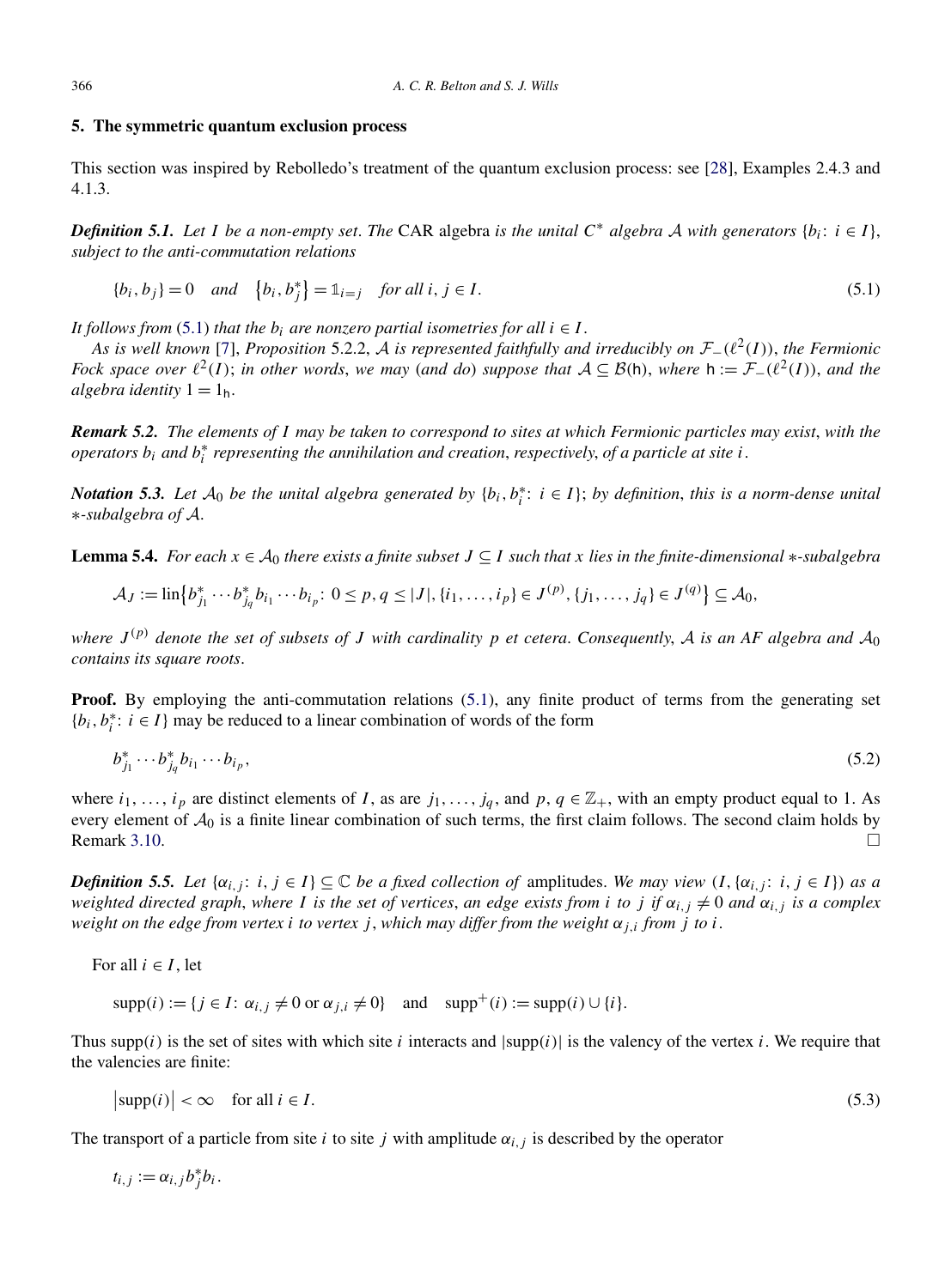<span id="page-18-0"></span>*Definition 5.6. Let*  $\{\eta_i: i \in I\} \subseteq \mathbb{R}$  *be fixed. The total energy in the system is given by* 

$$
h:=\sum_{i\in I}\eta_i b_i^*b_i,
$$

*where*  $\eta_i$  *gives the energy of a particle at site i*. If the set  $\{i \in I : \eta_i \neq 0\}$  *is infinite then the proper interpretation of h involves issues of convergence; below it will only appear in a commutator with elements of*  $A_0$ *, which is sufficient to give a well-defined quantity*.

## **Lemma 5.7.** *Let*

$$
\tau_{i,j}(x) := t_{i,j}^*[t_{i,j}, x] + [x, t_{i,j}^*]t_{i,j} = |\alpha_{i,j}|^2 (b_i^* b_j [b_j^* b_i, x] + [x, b_i^* b_j] b_j^* b_i)
$$

*for all*  $i, j \in I$  *and*  $x \in A$ *, and let* 

$$
[h, x] := \sum_{i \in I} \eta_i \big[ b_i^* b_i, x \big] \tag{5.4}
$$

*for all*  $x \in A_0$ *. Setting* 

$$
\tau(x) := \mathrm{i}[h, x] - \frac{1}{2} \sum_{i,j \in I} \tau_{i,j}(x) \tag{5.5}
$$

*defines a* ∗*-linear map*  $\tau : A_0 \rightarrow A_0$ .

**Proof.** Let  $x \in A_0$  and note that  $x \in A_J$  for some finite set  $J \subseteq I$ , by Lemma [5.4.](#page-17-0) Furthermore,

$$
[b_j^*b_i, x] = b_j^*[b_i, x] - \{b_j^*, x\}b_i = 0 \quad \text{whenever } i \notin J \text{ and } j \notin J,
$$

so

$$
[h, x] = \sum_{i \in J} \eta_i \big[b_i^* b_i, x\big] \in \mathcal{A}_J \quad \text{and} \quad \tau(x) = \mathrm{i}[h, x] - \frac{1}{2} \sum_{i, j \in J^+} \tau_{i, j}(x) \in \mathcal{A}_{J^+},
$$

where

$$
J^+ := \bigcup_{k \in J} \text{supp}^+(k). \tag{5.6}
$$

Hence  $\tau(A_J) \subseteq A_{J^+}$  and, as [\(5.3\)](#page-17-0) implies that  $J^+$  is finite, it follows that  $A_0$  is invariant under  $\tau$ . The ∗-linearity of  $\tau$  is immediately verified. *τ* is immediately verified. -

## **Lemma 5.8.** *Let*

$$
\delta_{i,j}(x) := [t_{i,j}, x] = \alpha_{i,j} (b_j^* b_i x - x b_j^* b_i)
$$

*for all*  $i, j ∈ I$  *and*  $x ∈ A$ *, and let*  $k$  *be a Hilbert space with orthonormal basis*  ${f_{i,j}: i, j ∈ I}$ . *Setting* 

$$
\delta(x) := \sum_{i,j \in I} \delta_{i,j}(x) \otimes |f_{i,j}\rangle \tag{5.7}
$$

*for all*  $x \in A_0$  *defines a linear map*  $\delta : A_0 \to A_0 \otimes |k\rangle$  *such that* 

$$
\delta(xy) = \delta(x)y + (x \otimes 1_k)\delta(y) \tag{5.8}
$$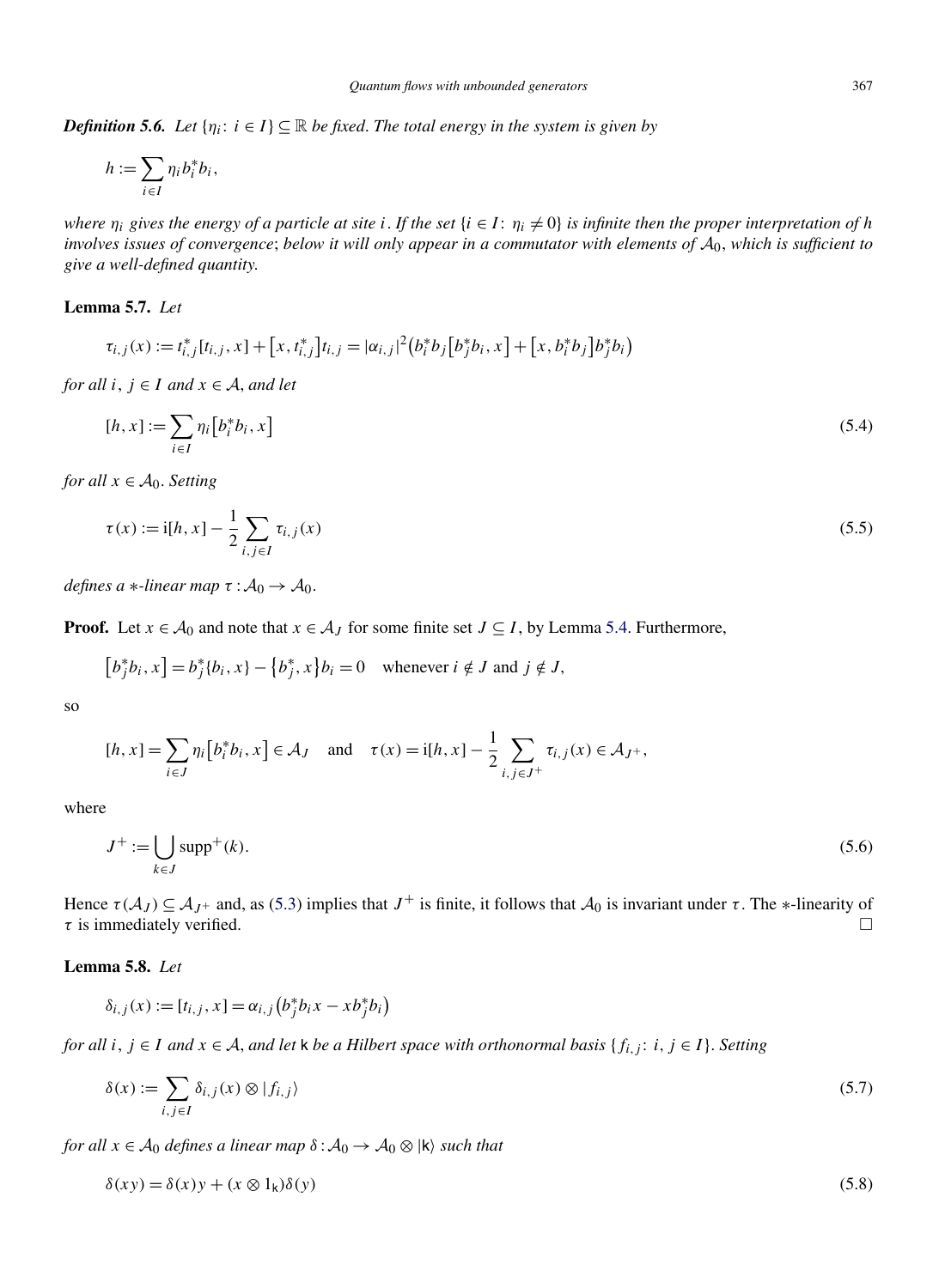*and*

$$
\delta^{\dagger}(x)\delta(y) = \tau(xy) - \tau(x)y - x\tau(y) \tag{5.9}
$$

*for all*  $x, y \in A_0$ *, where*  $\tau$  *is as defined in Lemma* [5.7.](#page-18-0)

**Proof.** The series in [\(5.7\)](#page-18-0) contains only finitely many terms, since if  $x \in A_J$  then

$$
\delta_{i,j}(x) = 0 \quad \text{when } \{i, j\} \nsubseteq J^+.
$$

Hence  $\delta$  is well defined, and [\(5.8\)](#page-18-0) holds because each  $\delta_{i,j}$  is a derivation. A short calculation shows that

$$
\tau_{i,j}(xy) - \tau_{i,j}(x)y - x\tau_{i,j}(y) = -2\delta_{i,j}^{\dagger}(x)\delta_{i,j}(y)
$$
\n(5.10)

for all *x*,  $y \in A$ . Since  $x \mapsto [b_i^* b_i, x]$  is a derivation for all  $i \in I$ , it follows from (5.10) that

$$
\tau(xy) - \tau(x)y - x\tau(y) = \sum_{i,j \in I} \delta_{i,j}^{\dagger}(x)\delta_{i,j}(y) = \delta^{\dagger}(x)\delta(y) \quad \text{for all } x, y \in A_0.
$$

**Lemma 5.9.** *The map*

$$
\phi: \mathcal{A}_0 \to \mathcal{A}_0 \otimes \mathcal{B}; \qquad x \mapsto \begin{bmatrix} \tau(x) & \delta^{\dagger}(x) \\ \delta(x) & 0 \end{bmatrix},\tag{5.11}
$$

*where τ* , *δ and δ*† *are as defined in Lemmas* [5.7](#page-18-0) *and* [5.8,](#page-18-0) *is a flow generator*.

*If the amplitudes satisfy the* symmetry condition

$$
|\alpha_{i,j}| = |\alpha_{j,i}| \quad \text{for all } i, j \in I \tag{5.12}
$$

*then, for all*  $n \in \mathbb{N}$  *and*  $i_0 \in I$ *,* 

$$
\phi_n(b_{i_0}) = \sum_{i_1 \in \text{supp}^+(i_0)} \cdots \sum_{i_n \in \text{supp}^+(i_{n-1})} b_{i_n} \otimes B_{i_{n-1},i_n} \otimes \cdots \otimes B_{i_0,i_1},
$$
\n
$$
(5.13)
$$

*where*

$$
B_{i,j} := \mathbb{1}_{j=i} \lambda_i |\omega\rangle\langle\omega| + |\omega\rangle\langle\alpha_{i,j} f_{i,j}| - |\alpha_{j,i} f_{j,i}\rangle\langle\omega|
$$

*and*

$$
\lambda_i := -\mathrm{i}\eta_i - \frac{1}{2} \sum_{j \in \text{supp}(i)} |\alpha_{j,i}|^2
$$

*for all*  $i, j \in I$ .

**Proof.** The first claim is an immediate consequence of Lemmas [5.7,](#page-18-0) [5.8](#page-18-0) and [2.2.](#page-4-0)

If  $i, j, k \in I$  then a short calculation shows that

$$
\tau_{j,k}(b_i) = \begin{cases}\n|\alpha_{i,i}|^2 b_i & (j = i, k = i), \\
|\alpha_{j,i}|^2 b_j^* b_j b_i & (j \neq i, k = i), \\
|\alpha_{i,k}|^2 b_k b_k^* b_i & (j = i, k \neq i), \\
0 & (j \neq i, k \neq i).\n\end{cases}
$$

Since

$$
[h, b_i] = \sum_{j \in I} \eta_j [b_j^* b_j, b_i] = \eta_i [b_i^* b_i, b_i] = -\eta_i b_i,
$$

<span id="page-19-0"></span>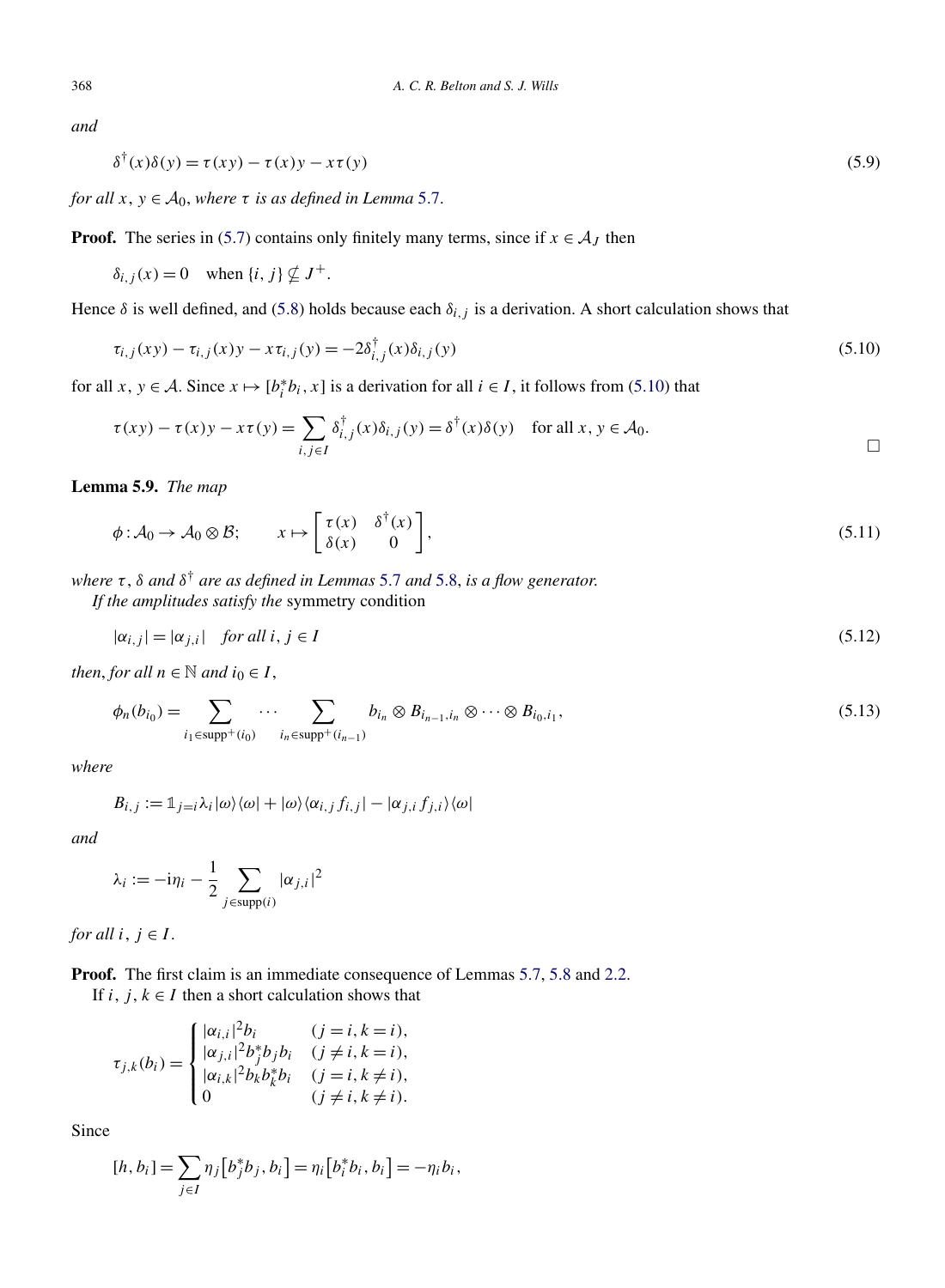<span id="page-20-0"></span>the symmetry condition [\(5.12\)](#page-19-0) implies that

$$
\tau(b_i) = \lambda_i b_i \quad \text{for all } i \in I.
$$

Furthermore, if  $i, j, k \in I$  then

$$
\delta_{j,k}(b_i) = \alpha_{j,k} (b_k^* b_j b_i - b_i b_k^* b_j) = -\alpha_{j,k} \{b_k^*, b_i\} b_j = -\mathbb{1}_{k=i} \alpha_{j,i} b_j
$$

and

$$
\delta_{j,k}^{\dagger}(b_i)=\overline{\alpha_{j,k}}\big(b_i b_j^* b_k-b_j^* b_k b_i\big)=\overline{\alpha_{j,k}}\big\{b_i,b_j^*\big\}b_k=\mathbb{1}_{j=i}\overline{\alpha_{i,k}}b_k;
$$

thus

$$
\delta(b_i) = \sum_{j,k \in I} \delta_{j,k}(b_i) \otimes |f_{j,k}\rangle = - \sum_{j \in \text{supp}(i)} \alpha_{j,i} b_j \otimes |f_{j,i}\rangle
$$

and

$$
\delta^{\dagger}(b_i) = \sum_{j,k \in I} \delta^{\dagger}_{j,k}(b_i) \otimes \langle f_{j,k}| = \sum_{k \in \text{supp}(i)} \overline{\alpha_{i,k}} b_k \otimes \langle f_{i,k}|.
$$

Hence

$$
\phi(b_i) = \lambda_i b_i \otimes |\omega\rangle\langle\omega| - \sum_{j \in \text{supp}(i)} \alpha_{j,i} b_j \otimes |f_{j,i}\rangle\langle\omega| + \sum_{k \in \text{supp}(i)} \overline{\alpha_{i,k}} b_k \otimes |\omega\rangle\langle f_{i,k}|
$$

$$
= \sum_{j \in \text{supp}^+(i)} b_j \otimes (\mathbb{1}_{j=i} \lambda_i |\omega\rangle\langle\omega| + |\omega\rangle\langle\alpha_{i,j} f_{i,j}| - |\alpha_{j,i} f_{j,i}\rangle\langle\omega|)
$$

and the identity  $(5.13)$  follows.

**Theorem 5.10.** Let A be the CAR algebra and let  $\phi$  be defined as in Lemma [5.9.](#page-19-0) If the amplitudes  $\{\alpha_{i,j}\}$  and en*ergies*  $\{\eta_i\}$  *are chosen so that*  $A_\phi = A_0$  *then there exists an adapted family of unital* \**-homomorphisms*  $(j_t : A \to$  $B(h\bar{\otimes}F)_{t>0}$  which forms a Feller cocycle in the sense of Theorem [3.16](#page-12-0) and satisfies the quantum stochastic differ*ential equation* [\(1.2\)](#page-2-0) *in the strong sense on*  $A_0$  *for all*  $t \ge 0$ *. Setting* 

$$
T_t(a) := (1_h \otimes \langle \varepsilon(0) | \, j_t(a) \big( 1_h \otimes \langle \varepsilon(0) \rangle \big) \quad \text{for all } a \in \mathcal{A} \text{ and } t \ge 0
$$

*gives a quantum Markov semigroup T on* A *whose generator is the closure of*

$$
\tau: \mathcal{A}_0 \to \mathcal{A}_0; \qquad x \mapsto \mathrm{i} \sum_{i \in I} \eta_i \big[ b_i^* b_i, x \big] - \frac{1}{2} \sum_{i,j \in I} |\alpha_{i,j}|^2 \big( b_i^* b_j \big[ b_j^* b_i, x \big] + \big[ x, b_i^* b_j \big] b_j^* b_i \big).
$$

**Proof.** This is an immediate consequence of Theorem [3.9,](#page-10-0) Theorem [3.16](#page-12-0) and Lemma [5.9.](#page-19-0)

*Example 5.11. Suppose that the amplitudes satisfy the symmetry condition* [\(5.12\)](#page-19-0), *and further that there are uniform bounds on the amplitudes*, *valencies and energies*:

$$
M := \sup_{i,j \in I} |\alpha_{i,j}| < \infty, \qquad V := \sup_{i \in I} \left| \text{supp}(i) \right| < \infty \quad \text{and} \quad H := \sup_{i \in I} |\eta_i| < \infty. \tag{5.14}
$$

*It follows that*

$$
|\lambda_i| \le |\eta_i| + \frac{1}{2}VM^2
$$
 and  $||B_{i,j}|| \le |\lambda_i| + 2M \le H + \frac{1}{2}VM^2 + 2M$ 

 $\Box$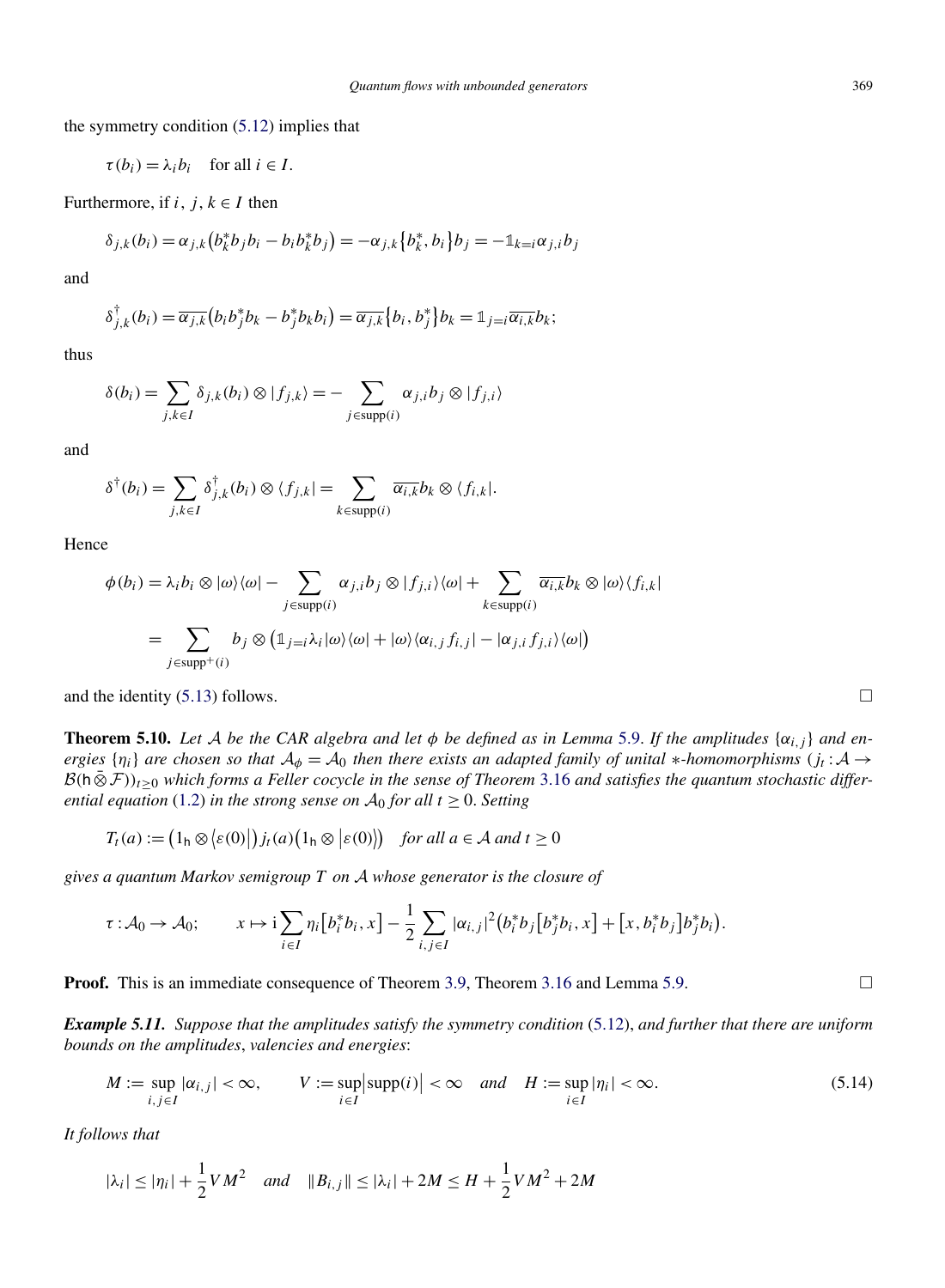*for all*  $i, j \in I$ . *Hence, for all*  $n \in \mathbb{Z}_+$ ,

$$
\|\phi_n(b_i)\| \le (V+1)^n \bigg(H + \frac{1}{2}VM^2 + 2M\bigg)^n
$$

*and so*  $A_{\phi} = A_0$ , *by Corollary* [2.12.](#page-6-0) *Hence there is a flow on* A *for this generator.* 

*Example 5.12. We can lift the boundedness assumptions in Example* [5.11](#page-20-0) *by taking I to be a disjoint union of subsets*,

$$
I=\bigsqcup_{k\in K}I_k,
$$

*such that there is no transport between any of these subsets*, *i*.*e*.,

$$
\alpha_{i,j} \neq 0
$$
 only if there is some  $k \in K$  such that  $i, j \in I_k$ .

*Assume the symmetry condition* [\(5.12\)](#page-19-0) *once again*. *Suppose that in each Ik the conditions of* [\(5.14\)](#page-20-0) *are satisfied*, *but with respect to constants*  $M_k$ ,  $V_k$  *and*  $H_k$  *that depend on*  $k$ . *Then*, *if*  $i \in I_k$ , we get the estimate

$$
\|\phi_n(b_i)\| \le (V_k + 1)^n \left(H_k + \frac{1}{2}V_kM_k^2 + 2M_k\right)^n
$$

*and so*  $A_{\phi} = A_0$  *once more, but now it is possible that*  $M = \infty$  *et cetera.* 

*Example 5.13. To create an example where the graph associated to I has only one component*, *but where we do not assume*  $M < \infty$  *as in Example* [5.11,](#page-20-0) *assume once again that I is decomposed into a disjoint union*:

$$
I = \bigsqcup_{k \in \mathbb{Z}_+} I_k \quad \text{with } |I_k| < \infty \text{ for all } k \in \mathbb{Z}_+.
$$

*This time assume, as well as the symmetry condition* [\(5.12\)](#page-19-0), *that*  $\alpha_{i,j} = 0$  *unless there is some*  $k \in \mathbb{Z}_+$  *such that*  $i \in I_k$ *and*  $j \in I_{k+1}$ , *or*  $j \in I_k$  *and*  $i \in I_{k+1}$ , *so that there is transport only between neighbouring levels in I. Set* 

$$
a_k = \sup\{|\alpha_{i,j}|: i \in I_k, j \in I_{k+1}\}\
$$
 for all  $k \in \mathbb{Z}_+$ ,

*and furthermore assume that the energies are bounded, i.e.,*  $H < \infty$ *.* 

*Now if*  $k \in \mathbb{N}$  *and*  $i \in I_k$  *then* 

$$
\sum_{j \in \text{supp}^+(i)} \|B_{i,j}\| \le \|B_{i,i}\| + \sum_{j \in I_{k-1}} \|B_{i,j}\| + \sum_{j \in I_{k+1}} \|B_{i,j}\|
$$
  

$$
\le |\lambda_i| + 2|I_{k-1}|a_{k-1} + 2|I_{k+1}|a_k,
$$

*with a similar estimate holding if*  $i \in I_0$ *. Furthermore,* 

$$
|\lambda_i| \le H + \frac{1}{2} |I_{k-1}| a_{k-1}^2 + \frac{1}{2} |I_{k+1}| a_k^2.
$$

*As in Example* [5.11,](#page-20-0) *if it can be shown that*

$$
\sum_{j \in \text{supp}^+(i)} \|B_{i,j}\| \leq C
$$

*for some constant C that does not depend on i*, *it follows that*  $\|\phi_n(b_i)\| \leq C^n$  *for each*  $n \in \mathbb{Z}_+$  *and*  $i \in I$ *, and so*  $A_{\phi} = A_0$  *once more. Here, the previous working shows this will hold if there are constants*  $a > 0$ ,  $b > 0$  *and*  $p \ge 1$ *such that*

$$
a_k \le \frac{a}{(k+2)^p} \quad \text{and} \quad |I_k| \le b(k+1)^p \quad \text{for all } k \in \mathbb{Z}_+.
$$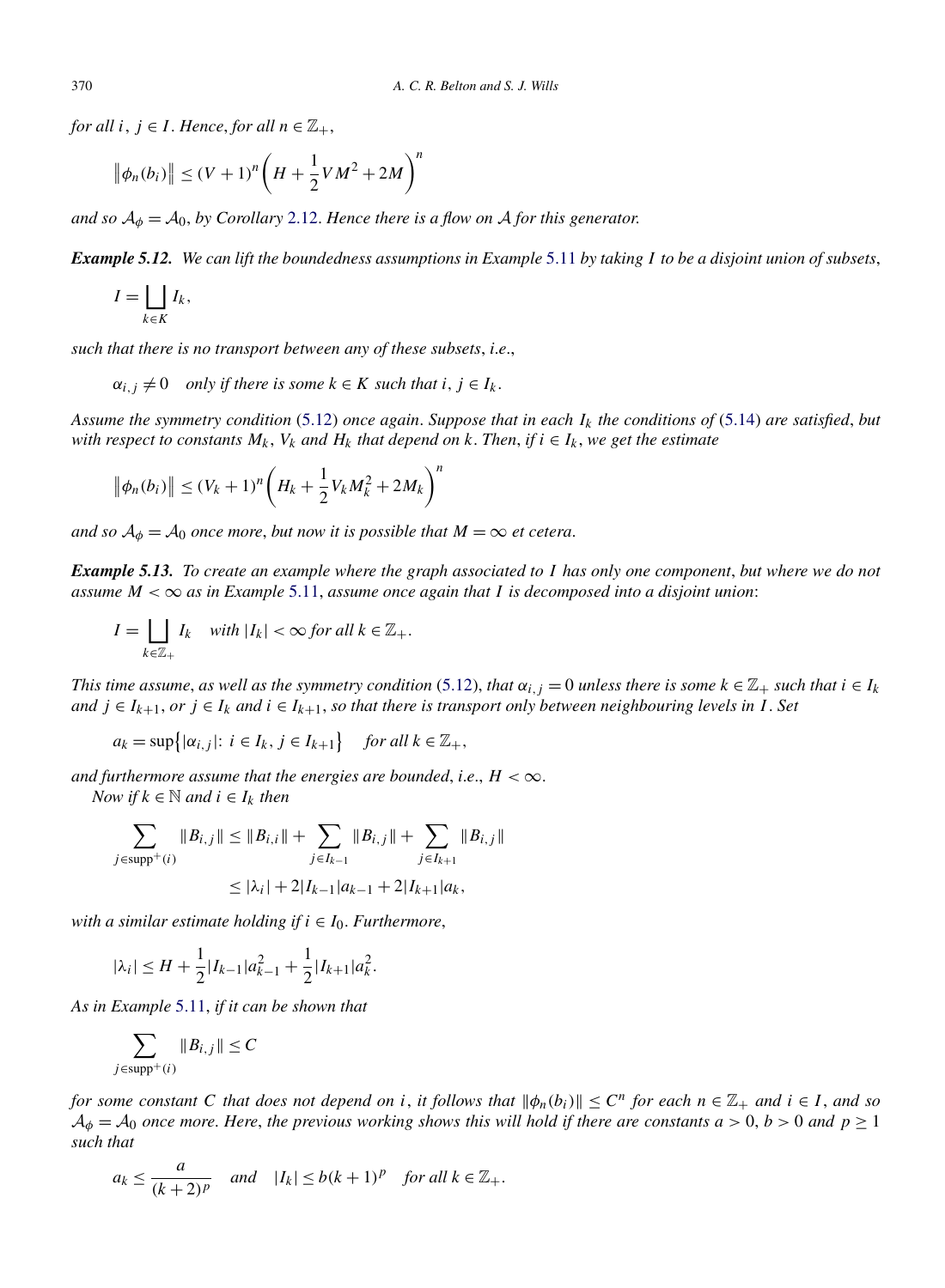<span id="page-22-0"></span>*It is clear that this can yield an example where*  $M = \infty$ , *i.e.*, *there is no upper bound on the valencies.* 

# **6. Flows on universal** *C***∗ algebras**

#### 6.1. *The non-commutative torus*

*Definition 6.1.* Let  $\lambda \in \mathbb{T}$ , the set of complex numbers with unit modulus. The non-commutative torus is the universal *<sup>C</sup>*<sup>∗</sup> *algebra* <sup>A</sup> *generated by unitaries <sup>U</sup> and <sup>V</sup> which satisfy the relation*

 $UV = \lambda VU$ .

*Let*  $A_0$  *denote the dense*  $*$ -*subalgebra of*  $A$  *generated by*  $U$  *and*  $V$ .

There is a faithful trace tr on A such that  $\tau(U^m V^n) = \mathbb{1}_{m=n=0}$  for all  $m, n \in \mathbb{Z}$ ; the proof of this in [\[10\]](#page-26-0), pp. 166–168, is valid for all *λ*. Consequently  $\{U^m V^n : m, n \in \mathbb{Z}\}\$ is a basis for  $\mathcal{A}_0$ .

**Lemma 6.2.** *Let*  $h := \ell^2(\mathbb{Z}^2)$ , *let* 

 $(U_c u)_{m,n} = u_{m+1,n}$  *and*  $(V_c u)_{m,n} = \lambda^m u_{m,n+1}$  *for allu*  $\in \mathbb{N}$  *and*  $m, n \in \mathbb{Z}$ *,* 

*and let*  $A_c \subseteq B(h)$  *be the*  $C^*$  *algebra generated by*  $U_c$  *and*  $V_c$ . *There is a*  $C^*$  *isomorphism from* A *to*  $A_c$  *such that*  $U \mapsto U_c$  and  $V \mapsto V_c$ . Moreover, under this map the trace tr corresponds to the vector state given by  $e \in h$  such that  $e_{m,n} = \mathbb{1}_{m=n=0}$  *for all*  $m, n \in \mathbb{Z}$ .

**Proof.** Unitarity of  $U_c$  and  $V_c$  is immediately verified, as is the identity  $U_cV_c = \lambda V_cU_c$ , so the universality of A gives a surjective ∗-homomorphism from A to  $A_c$ . Injectivity is a consequence of the final observation, that tr corresponds to the vector state given by  $e$ to the vector state given by *e*. -

From now on we will identify  $A$  and  $A_c$ .

*Definition 6.3. For each*  $(\mu, \nu) \in \mathbb{T}^2$ , *let*  $\pi_{\mu, \nu}$  *be the automorphism of* A *such that* 

$$
\pi_{\mu,\nu}(U^m V^n) = \mu^m \nu^n U^m V^n \quad \text{for all } m, n \in \mathbb{Z};
$$

*the existence of*  $\pi_{\mu,\nu}$  *is an immediate consequence of universality.* 

The proofs of the next two lemmas are a matter of routine algebraic computation.

**Lemma 6.4.** *For all*  $a, b \in \mathbb{Z}$ , *define maps*  $a\delta : A_0 \to A_0$  *and*  $\delta_b : A_0 \to A_0$  *by linear extension of the identities* 

$$
{}_{a}\delta(U^{m}V^{n})=mU^{a+m}V^{n} \quad and \quad \delta_{b}(U^{m}V^{n})=n\lambda^{-bm}U^{m}V^{b+n} \quad for \text{ all } m, n \in \mathbb{Z}.
$$

*Then*  $_a$ *δ is a*  $\pi_{1,\lambda}$ *a -derivation and*  $\delta_b$  *is a*  $\pi_{\lambda}$ <sub>*-*</sub>*b*<sub>1</sub>*-derivation*; *moreover*, *their adjoints are such that* 

$$
a\delta^{\dagger}(U^m V^n) = -m\lambda^{an} U^{-a+m} V^n \quad and \quad \delta_b^{\dagger}(U^m V^n) = -nU^m V^{-b+n}
$$

*for all*  $m, n \in \mathbb{Z}$ .

*Remark 6.5. The sufficient condition in Lemma 6.4 is also necessary. It is easy to show that if*  $_a\delta$  *is a*  $\pi_{\mu,\nu}$ *-derivation then*  $\mu = 1$  *and*  $\nu = \lambda^a$ ; *similarly, if*  $\delta_b$  *is a*  $\pi_{\mu,\nu}$ *-derivation then*  $\mu = \lambda^{-b}$  *and*  $\nu = 1$ *.*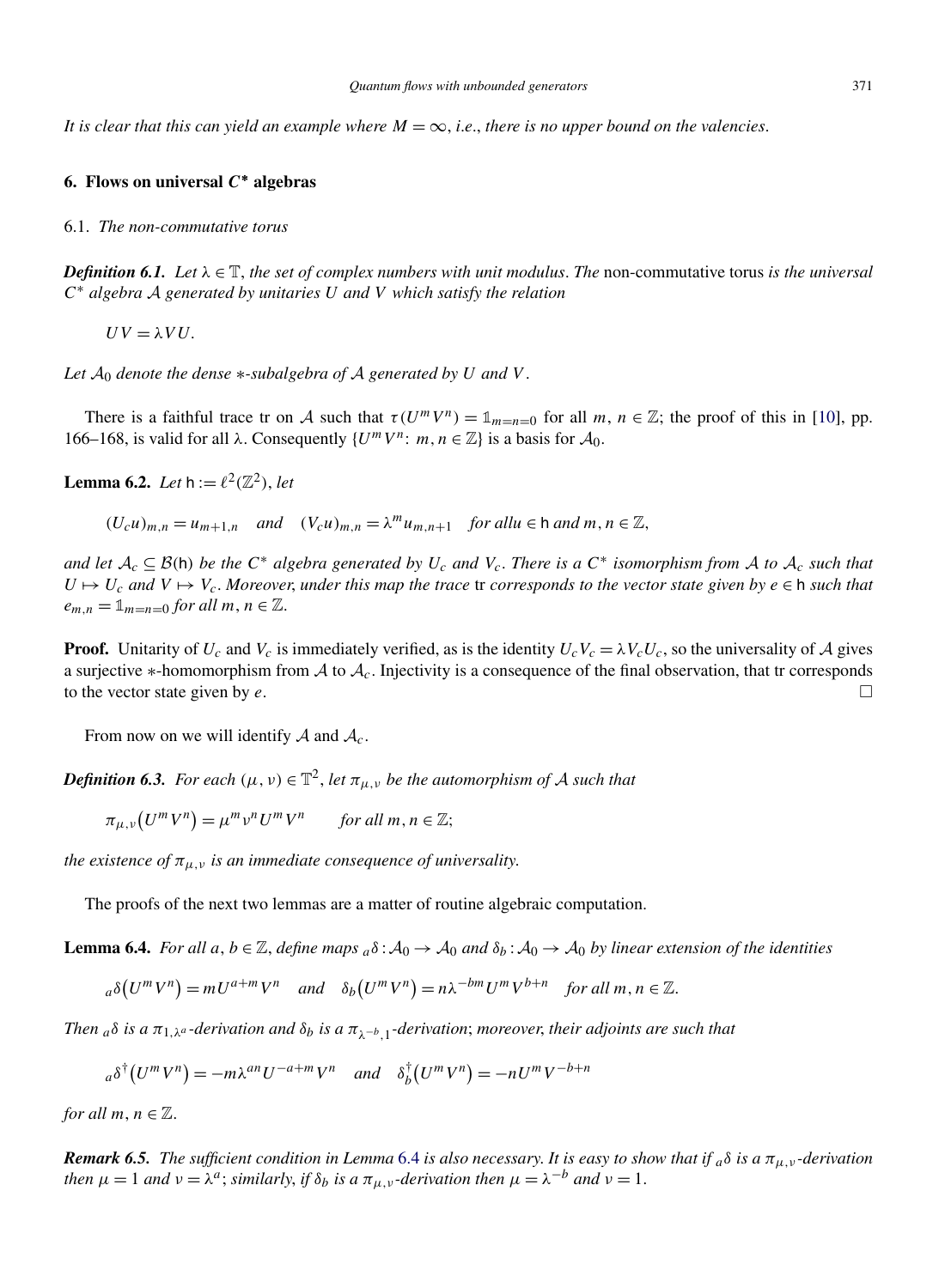<span id="page-23-0"></span>**Lemma 6.6.** *With*  $A_0$  *as in Definition* [6.1,](#page-22-0) *and*  $_a\delta$  *and*  $\delta_b$  *as in Lemma* [6.4,](#page-22-0) *fix*  $c_1$ ,  $c_2 \in \mathbb{C}$  *and let* 

$$
\phi: \mathcal{A}_0 \to \mathcal{A}_0 \otimes \mathcal{B}(\mathbb{C}^3); \qquad x \mapsto \begin{bmatrix} \tau(x) & \overline{c_1}_a \delta^\dagger(x) & \overline{c_2} \delta_b^\dagger(x) \\ c_1_a \delta(x) & \pi_{1,\lambda^a}(x) - x & 0 \\ c_2 \delta_b(x) & 0 & \pi_{\lambda^{-b},1}(x) - x \end{bmatrix},
$$

*where the map*

$$
\tau : A_0 \to A_0;
$$
  $U^m V^n \mapsto -\frac{1}{2} (|c_1|^2 m^2 + |c_2|^2 n^2) U^m V^n.$ 

*Then τ is* ∗*-linear and φ is a flow generator*.

**Lemma 6.7.** Let  $\phi$  be as in Lemma 6.6. If  $a = b = 0$  then  $\mathcal{A}_{\phi} = \mathcal{A}_0$ ; conversely, if  $a \neq 0$  and  $c_1 \neq 0$  then  $U \notin \mathcal{A}_{\phi}$ , *and if*  $b \neq 0$  *and*  $c_2 \neq 0$  *then*  $V \notin A_\phi$ .

**Proof.** When  $a = b = 0$ , note that  $\phi(U) = U \otimes m_U$  and  $\phi(V) = V \otimes m_V$ , where

$$
m_U := \begin{bmatrix} -\frac{1}{2}|c_1|^2 & -\overline{c_1} & 0 \\ c_1 & 0 & 0 \\ 0 & 0 & 0 \end{bmatrix} \text{ and } m_V := \begin{bmatrix} -\frac{1}{2}|c_2|^2 & 0 & -\overline{c_2} \\ 0 & 0 & 0 \\ c_2 & 0 & 0 \end{bmatrix}.
$$

Hence  $\phi_n(U) = U \otimes m_U^{\otimes n}$  and  $\phi_n(V) = V \otimes m_V^{\otimes n}$ , so  $U, V \in \mathcal{A}_{\phi}$ , as claimed, and  $\mathcal{A}_{\phi} = \mathcal{A}_0$ , by Corollary [2.12.](#page-6-0) If *a >* 0 then, by induction, one gets that

$$
a\delta^{n}(U) = \prod_{i=0}^{n-1} (ia+1)U^{an+1} \quad \text{for all } n \in \mathbb{N}.
$$

Let  $e = [1 \ 0 \ 0]^T$  and  $f = [0 \ 1 \ 0]^T$  be unit vectors in  $\mathbb{C}^3$ , and note that

$$
\big(1_{h} \otimes \langle f | \otimes \cdots \otimes \langle f | \big) \phi_{n}(x)\big(1_{h} \otimes \langle e \rangle \otimes \cdots \otimes \langle e \rangle\big) = c_{1}^{n}{}_{a} \delta^{n}(x) \quad \text{ for all } x \in \mathcal{A}_{0},
$$

so

$$
\|\phi_n(U)\| \ge |c_1|^n \prod_{i=0}^{n-1} (ia+1) \ge |c_1|^n n!.
$$

If  $a < 0$  then, by considering  $a\delta^{\dagger}$  instead, we see that

$$
\big\|\phi_n(U)\big\| \ge \big\|\big(1_h \otimes \langle e | \otimes \cdots \otimes \langle e | \big) \phi_n(U)\big(1_h \otimes |f\rangle \otimes \cdots \otimes |f\rangle\big)\big\| \ge |c_1|^n n!.
$$

A similar proof shows that  $V \notin A_\phi$  when  $b \neq 0$ .

*Remark 6.8. The lower bounds obtained in Lemma 6.7 when*  $a \neq 0$  *or*  $b \neq 0$  *show that our techniques do not apply in these cases*. *The same problem arises if one attempts to use the results of* [\[12\]](#page-26-0) *instead*.

The following theorem gives the existence of a quantum flow used by Chakraborty, Goswami and Sinha [\[8\]](#page-26-0), Theorem 2.1(i).

**Theorem 6.9.** *Let* A *be as in Definition* [6.1](#page-22-0) *and*  $\phi$  *as in Lemma* 6.6 *for*  $a = b = 0$ *. There exists an adapted family j of unital* <sup>∗</sup>*-homomorphisms from* <sup>A</sup> *to* <sup>B</sup>*(*<sup>h</sup> ⊗¯ <sup>F</sup>*) such that*

$$
\langle u\varepsilon(f), j_t(x)v\varepsilon(g)\rangle = \langle u\varepsilon(f), (xv)\varepsilon(g)\rangle + \int_0^t \langle u\varepsilon(f), j_s(\phi_{\widehat{g}(s)}^{\widehat{f}(s)}(x))v\varepsilon(g)\rangle ds
$$

*for all*  $u, v \in h$ ,  $f, g \in L^2(\mathbb{R}_+; \mathsf{k})$ ,  $x \in A_0$  *and*  $t \geq 0$ .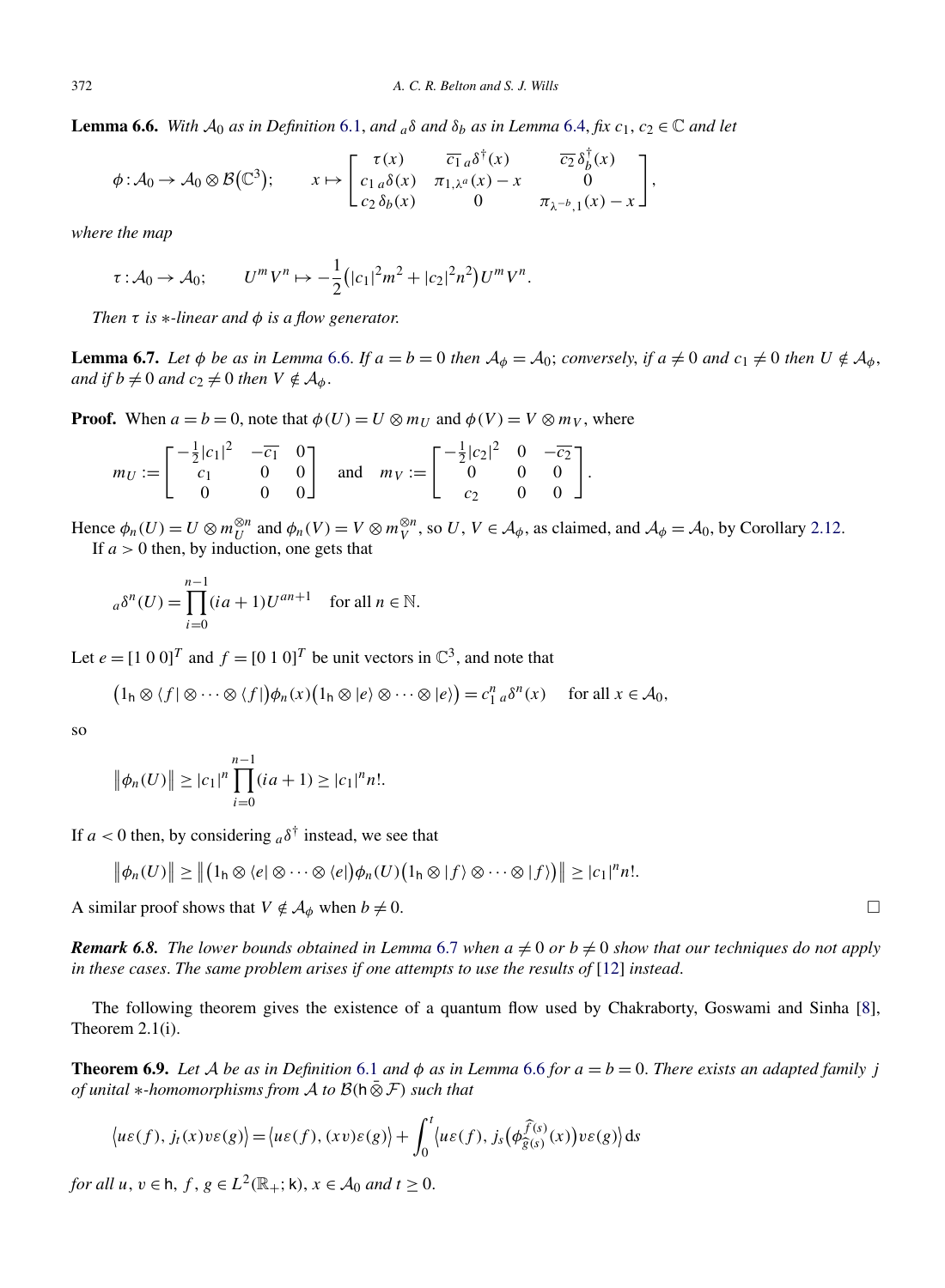<span id="page-24-0"></span>**Proof.** This follows from Theorem [3.12,](#page-11-0) Lemma [6.6](#page-23-0) and Lemma [6.7.](#page-23-0)  $\Box$ 

*Remark 6.10. The cocycle constructed in Theorem* [6.9](#page-23-0) *is essentially a classical object*: *as noted in* [\[8\]](#page-26-0), *Theorem* 2.1, *when*  $c_1 = c_2 = i$  *one may take* 

$$
j_t(x) := \beta \big(\exp(2iB_t^1), \exp(2iB_t^2)\big)(x) \quad \text{for all } x \in \mathcal{A} \text{ and } t \ge 0,
$$

*where*  $\beta : \mathbb{T}^2 \to \text{Aut}(A)$  *is the natural action of the* 2*-torus*  $\mathbb{T}^2$  *on* A, *so that* 

$$
\beta(z, w)(U^m V^n) = z^m w^n U^m V^n \quad \text{for all } (z, w) \in \mathbb{T}^2,
$$

*and the Fock space* <sup>F</sup> *is identified in the usual manner with the <sup>L</sup>*<sup>2</sup> *space of the two-dimensional classical Brownian motion*  $(B^1, B^2)$ .

As noted by Hudson and Robinson [\[18\]](#page-26-0), the following result makes clear why in Theorem [6.9](#page-23-0) it is necessary to use two dimensions of noise to obtain a process whose flow generator includes both of the derivations *c*1 0*δ* and *c*2*δ*0: the linear combination  $\delta = c_1 \delta + c_2 \delta_0$  can appear on the right-hand side of [\(2.3\)](#page-4-0) only when the coefficients  $c_1$  and  $c_2$ satisfy a particular algebraic relation.

**Proposition 6.11.** Let  $_0$   $\delta$  and  $\delta_0$  be as in Lemma [6.4,](#page-22-0) and let  $\delta = c_1 \delta + c_2 \delta_0$  for complex numbers  $c_1$  and  $c_2$ . A *necessary and sufficient condition for the existence of a linear map*  $\tau : A_0 \to A$  *such that* 

$$
\tau(xy) - \tau(x)y - x\tau(y) = \delta^{\dagger}(x)\delta(y) \quad \text{for all } x, y \in \mathcal{A}_0
$$

*is the equality*  $c_1 \overline{c_2} = \overline{c_1} c_2$ .

**Proof.** This may be established by adapting slightly the proof of [\[29\]](#page-26-0), Theorem 2.2.  $\Box$ 

#### 6.2. *The universal rotation algebra*

To avoid the issue of Proposition 6.11, Hudson and Robinson work with the universal rotation algebra.

*Definition 6.12. Let* <sup>A</sup> *be the* universal rotation algebra [\[2\]](#page-26-0): *this is the universal <sup>C</sup>*<sup>∗</sup> *algebra with unitary generators U*, *V and Z satisfying the relations*

 $UV = ZVU$ ,  $UZ = ZU$  *and*  $VZ = ZV$ .

*It may be viewed as the group C*<sup>∗</sup> *algebra corresponding to the discrete Heisenberg group*

 $\Gamma := \langle u, v, z \mid uv = zvu, uz = zu, vz = zv \rangle;$ 

*from this perspective*, *its universal nature is immediately apparent*.

*Letting* A<sup>0</sup> *denote the* ∗*-subalgebra generated by U*, *V and Z*, *there are skew-adjoint derivations*

 $\delta_1: A_0 \to A_0;$  *U*<sup>*m*</sup>V<sup>n</sup>Z<sup>p</sup>  $\mapsto mU^mV^nZ^p$  *and*  $\delta_2: A_0 \to A_0;$  *U*<sup>*m*</sup>V<sup>n</sup>Z<sup>p</sup>  $\mapsto nU^mV^nZ^p$ 

*for all*  $m, n, p \in \mathbb{Z}$ .

*Remark 6.13. For a concrete version of the universal rotation algebra, let*  $h := \ell^2(\mathbb{Z}^3)$  *and define operators*  $U_c$ ,  $V_c$ *and Zc by setting*

 $(U_c u)_{m,n,p} = u_{m+1,n,p},$   $(V_c u)_{m,n,p} = u_{m,n+1,m+p}$  *and*  $(Z_c u)_{m,n,p} = u_{m,n,p+1}$ 

*for all*  $u \in h$  *and*  $m, n, p \in \mathbb{Z}$ . It is readily verified that  $U_c$ ,  $V_c$  *and*  $Z_c$  *are unitary and satisfy the commutation relations as claimed*; *let* <sup>A</sup>*<sup>c</sup> be the <sup>C</sup>*<sup>∗</sup> *algebra generated by these operators*.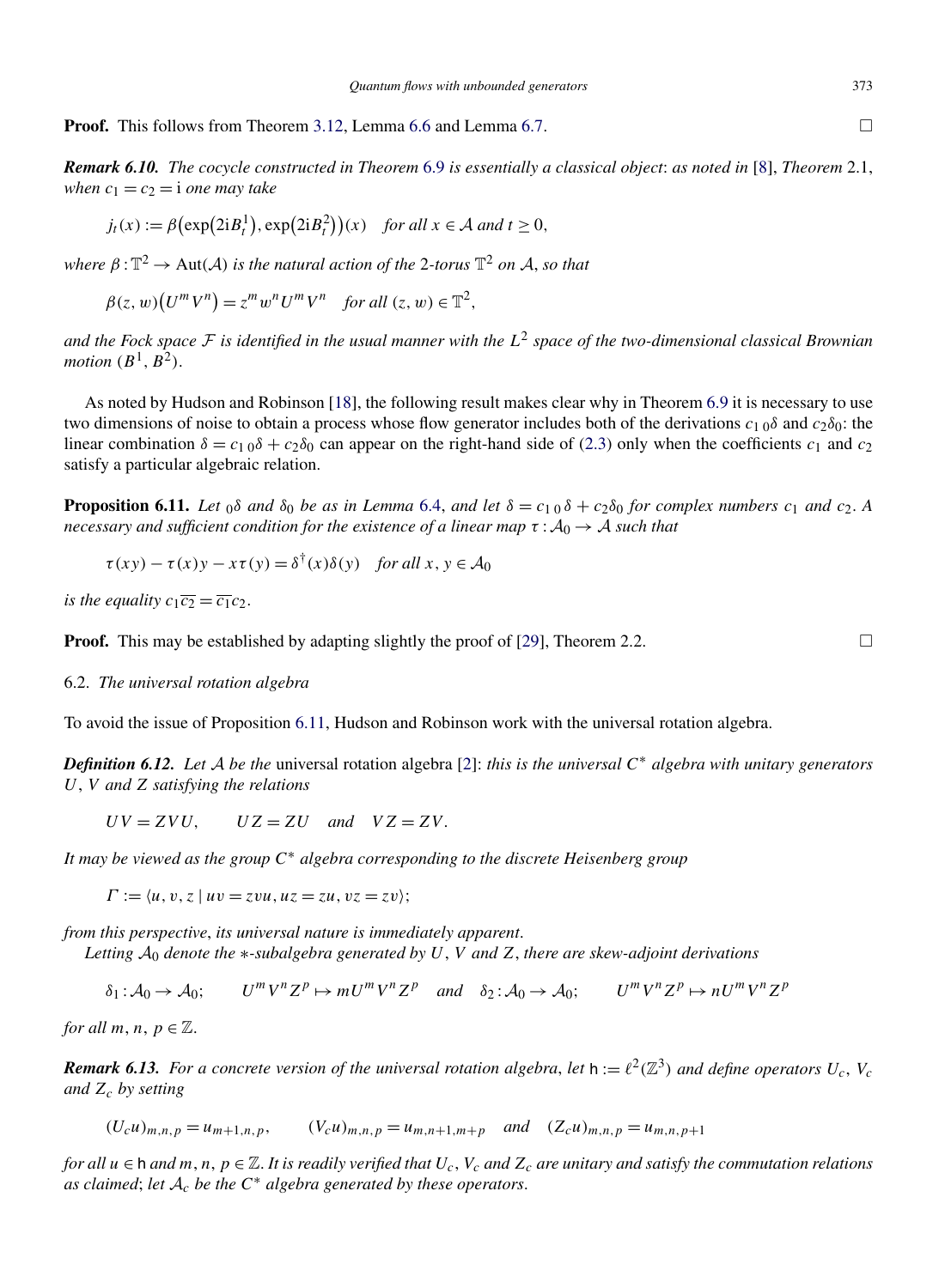Universality gives a surjective \*-homomorphism from A to  $A_c$  such that  $U \mapsto U_c$ ,  $V \mapsto V_c$  and  $Z \mapsto Z_c$ , and injectivity may be established in the same manner as for the non-commutative torus: there is a faithful state  $\tau$  on  $\mathcal A$  such that  $\tau(U^mV^nZ^p) = \mathbb{1}_{m=n=p=0}$  and this corresponds to the vector state given by  $e \in h$  such that  $e_{m,n,p} = \mathbb{1}_{m=n=p=0}$ .

**Lemma 6.14.** With  $A_0$ ,  $\delta_1$  and  $\delta_2$  as in Definition [6.12,](#page-24-0) fix  $c_1$ ,  $c_2 \in \mathbb{C}$ , let  $\delta = c_1 \delta_1 + c_2 \delta_2$  and define the Bellissard map

$$
\tau: \mathcal{A}_0 \to \mathcal{A}_0; \qquad U^m V^n Z^p \to -\left(\frac{1}{2}|c_1|^2 m^2 + \frac{1}{2}|c_2|^2 n^2 + \overline{c_1} c_2 mn + (\overline{c_1} c_2 - c_1 \overline{c_2}) p\right) U^m V^n Z^p,
$$

*then τ is* ∗*-linear and such that*

$$
\tau(xy) - \tau(x)y - x\tau(y) = \delta^{\dagger}(x)\delta(y) \quad \text{for all } x, y \in \mathcal{A}_0,
$$

*so the map*

$$
\phi: \mathcal{A}_0 \to \mathcal{A}_0 \otimes \mathcal{B}(\mathbb{C}^2); \qquad x \mapsto \begin{bmatrix} \tau(x) & \delta^{\dagger}(x) \\ \delta(x) & 0 \end{bmatrix}
$$

*is a flow generator*.

*Furthermore*, *U*, *V*,  $Z \in A_{\phi}$  *and*  $A_{\phi} = A_0$ .

**Proof.** The algebraic statements are readily verified, and a short calculation shows that

$$
\phi(U) = U \otimes m_U
$$
,  $\phi(V) = V \otimes m_V$  and  $\phi(Z) = Z \otimes m_Z$ ,

where

$$
m_U = \begin{bmatrix} -\frac{1}{2}|c_1|^2 & -\overline{c_1} \\ c_1 & 0 \end{bmatrix}, \qquad m_V = \begin{bmatrix} -\frac{1}{2}|c_2|^2 & -\overline{c_2} \\ c_2 & 0 \end{bmatrix} \quad \text{and} \quad m_Z = \begin{bmatrix} c_1 \overline{c_2} - \overline{c_1} c_2 & 0 \\ 0 & 0 \end{bmatrix}.
$$

Hence

 $\phi_n(U) = U \otimes m_U^{\otimes n}, \qquad \phi_n(V) = V \otimes m_V^{\otimes n} \text{ and } \phi_n(Z) = Z \otimes m_Z^{\otimes n}$ 

for all  $n \in \mathbb{Z}_+$ , so *U*, *V*,  $Z \in \mathcal{A}_{\phi}$  and  $\mathcal{A}_{\phi} = \mathcal{A}_0$ , by Corollary [2.12.](#page-6-0)

The following theorem is an algebraic version of the result presented by Hudson and Robinson in [\[18\]](#page-26-0), Section 4.

**Theorem 6.15.** *Let* A *be as in Definition* [6.12](#page-24-0) *and φ as in Lemma* 6.14. *There exists an adapted family j of unital* <sup>∗</sup>*-homomorphisms from* <sup>A</sup> *to* <sup>B</sup>*(*<sup>h</sup> ⊗¯ <sup>F</sup>*) such that*

$$
\langle u\varepsilon(f), j_t(x)v\varepsilon(g)\rangle = \langle u\varepsilon(f), (xv)\varepsilon(g)\rangle + \int_0^t \langle u\varepsilon(f), j_s(\phi_{\widehat{g}(s)}^{\widehat{f}(s)}(x))v\varepsilon(g)\rangle ds
$$

*for all*  $u, v \in h$ ,  $f, g \in L^2(\mathbb{R}_+; \mathsf{k})$ ,  $x \in A_0$  *and*  $t \geq 0$ .

#### **Acknowledgements**

Alexander C. R. Belton thanks Professors Kalyan Sinha and Tirthankar Bhattacharyya for hospitality at the Indian Institute of Science, Bangalore, and in Munnar, Kerala; part of this work was completed during a visit to India supported by the UKIERI research network *Quantum Probability, Noncommutative Geometry and Quantum Information*. Thanks are also due to Professor Martin Lindsay for helpful discussions. Funding from Lancaster University's Research Support Office and Faculty of Science and Technology is gratefully acknowledged.